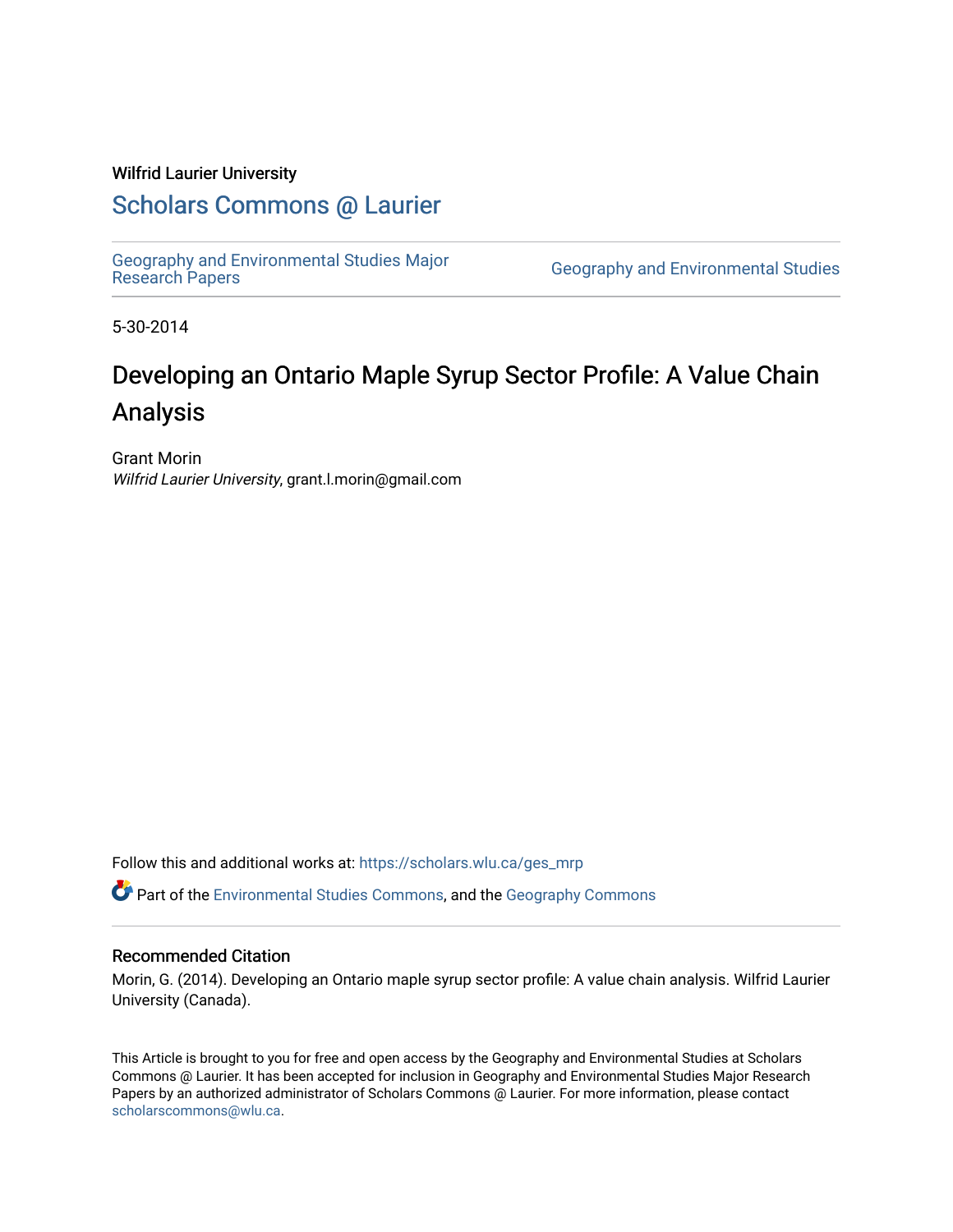## DEVELOPING AN ONTARIO MAPLE SYRUP SECTOR PROFILE: A VALUE CHAIN ANALYSIS

by

Grant Morin

A Major Research Paper Completed

<span id="page-1-1"></span><span id="page-1-0"></span>In Partial Fulfilment of the Requirements for

Master of Arts

Department of Geography and Environmental Studies

Wilfrid Laurier University

© Grant Morin 2014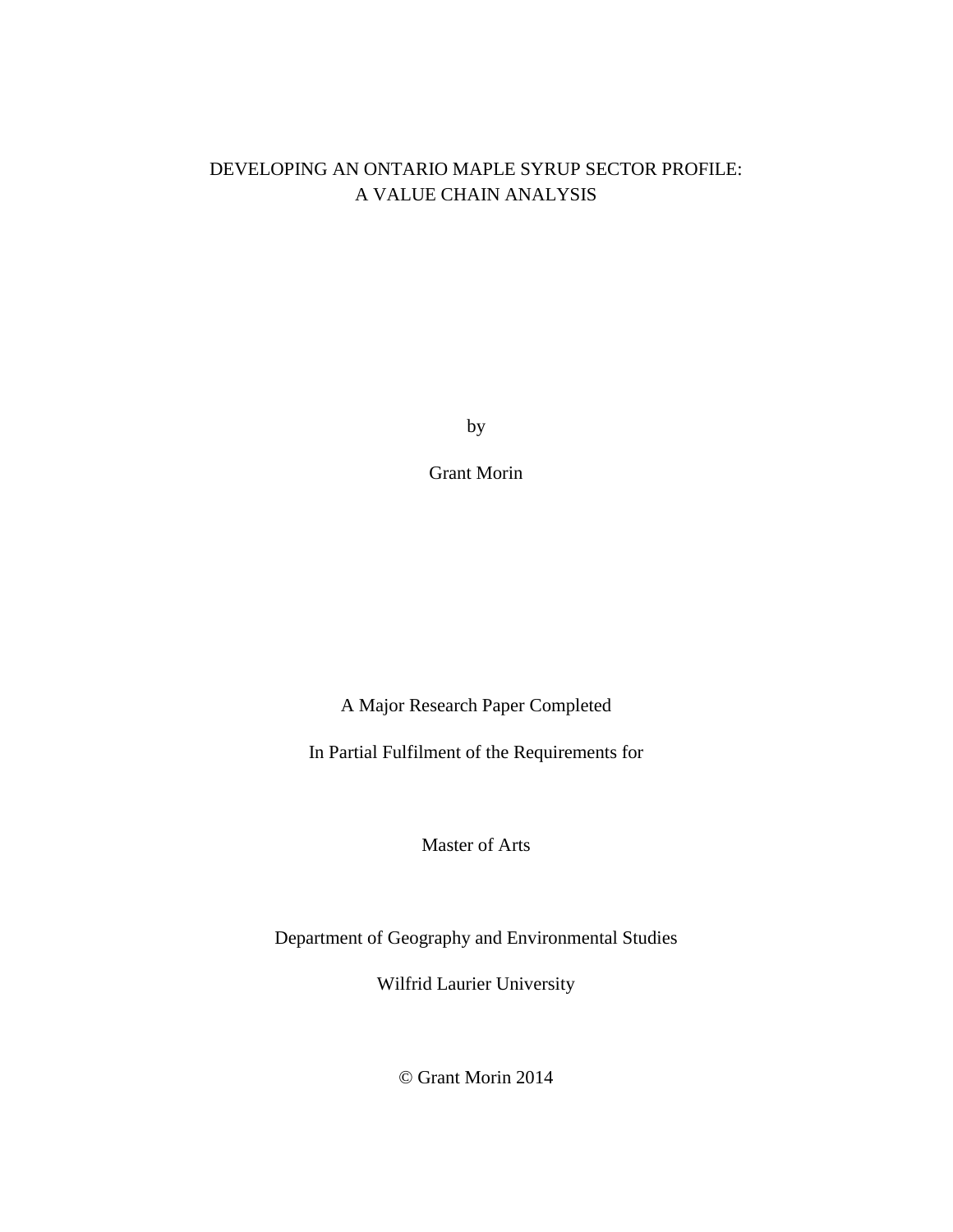## TABLE OF CONTENTS

| $\label{eq:interoduction} \text{Introduction}\dots 1$                                 |
|---------------------------------------------------------------------------------------|
|                                                                                       |
|                                                                                       |
|                                                                                       |
|                                                                                       |
|                                                                                       |
|                                                                                       |
|                                                                                       |
|                                                                                       |
|                                                                                       |
|                                                                                       |
| 2.10 Maple Syrup Value Systems: Distribution, Labelling, and Other Maple Products  26 |
|                                                                                       |
|                                                                                       |
|                                                                                       |
|                                                                                       |
|                                                                                       |
|                                                                                       |
|                                                                                       |
|                                                                                       |
|                                                                                       |
|                                                                                       |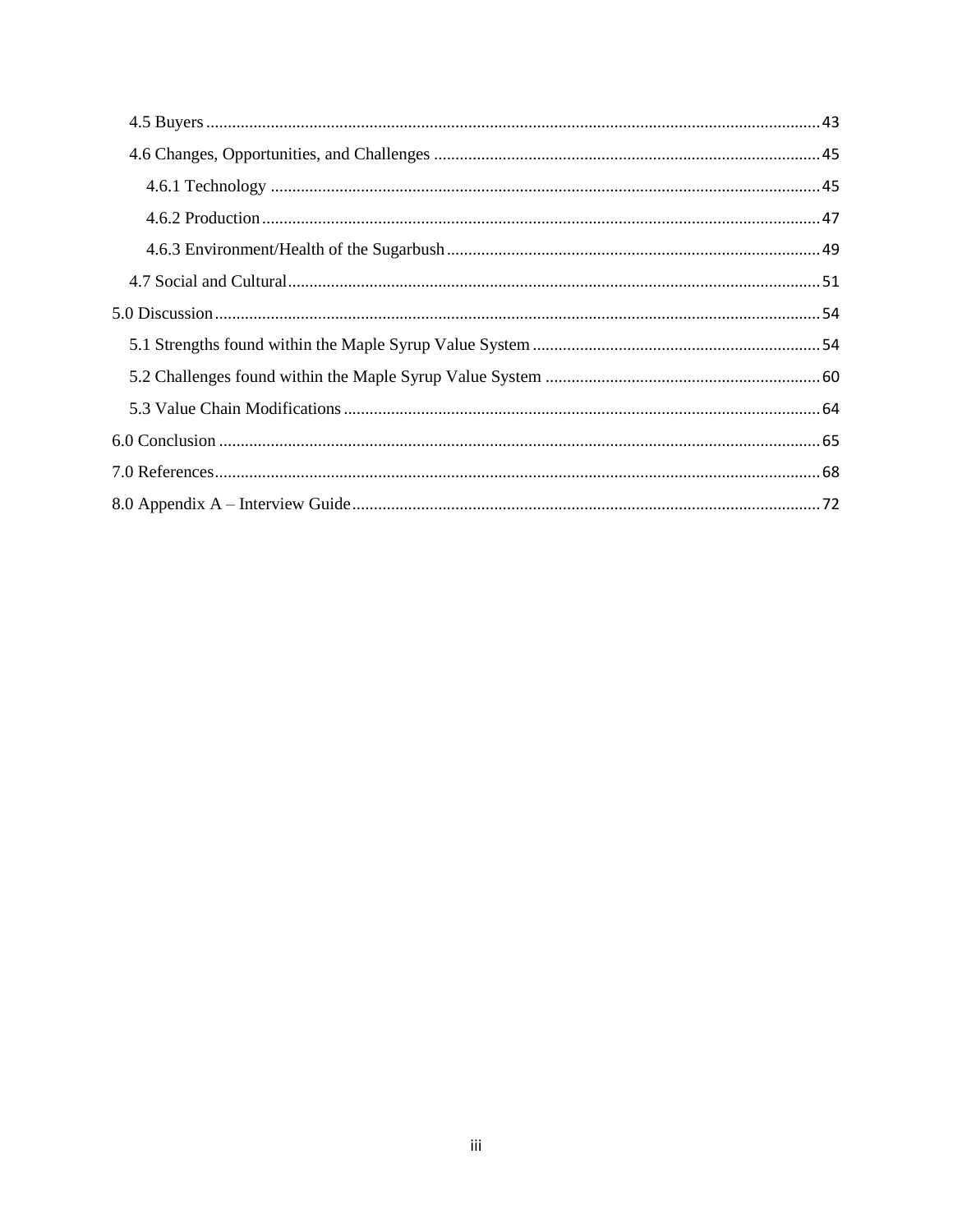#### <span id="page-4-0"></span>**Introduction**

Maple syrup will always have a strong connection to the Canadian economy and identity, partly due to Canada's dominant role in maple syrup production. The questions explored for this paper are: what is the current configuration of the maple syrup industry in Ontario, including its accompanying products and supply chain? Can the implementation of a value chain approach improve the current system? These questions work in conjunction with the larger overall project, funded by the Ontario Ministry of Agriculture, Food and Rural Affairs (OMAFRA). The larger project's goal is to identify competitive, innovative opportunities for capacity development in Ontario's maple syrup agri-food value chain by increasing value added related to new products and services, better market differentiation and stronger network relationships. It contributes to the increased profitability, sustainability and wellbeing of rural and Indigenous communities. This larger project's goals are:

1) Through a sectoral profile, identify the value chain's key players, processes, activities and inter-intra industry relationships (social capital) providing baseline data on the current status of the industry.

2) Evaluate opportunities for innovation, competitive solutions and capacity development across the value chain, including the in-depth profiling of key industry leaders and elders, best/wise practice benchmarking and challenges/threats assessment.

3) Develop the Maple Syrup Innovation Toolkit (MSIT) to increase stakeholder capacities, participation and profitability and encourage new industry entrants.

4) Finalize deliverables and knowledge translation, including a video, hosting an Ontario symposium focused on value chain innovation and enhancement of inter-intra network relationships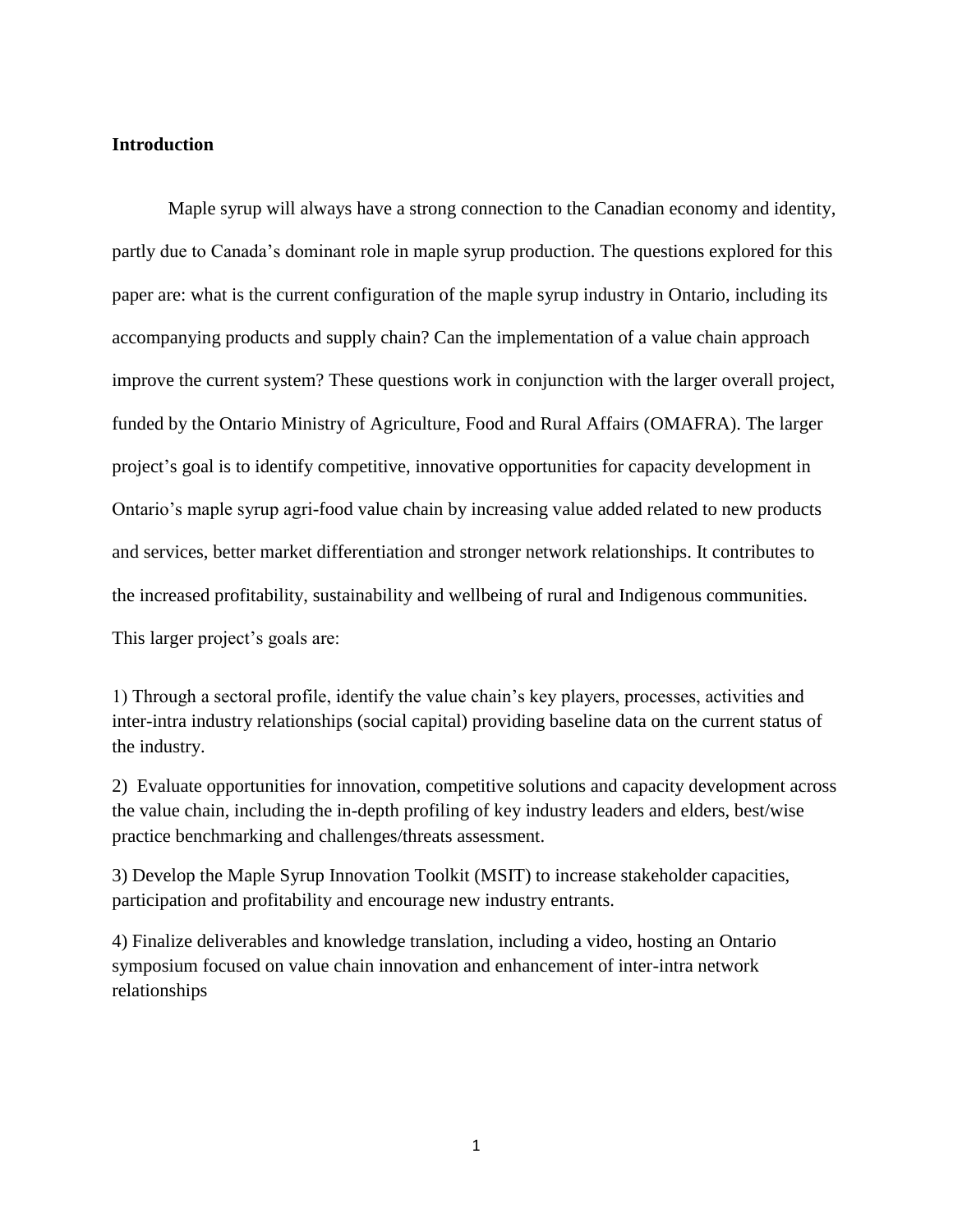This major research paper (MRP) is focused on Objective 1 which involves:

1) Supplying an overall picture of the maple syrup value chain for members and new entrants

2) Providing information needed for strategic decision-making and relationship building

3) Identifying opportunities to increase network membership

4) Furnishing evidence-based information for policy makers.

Objective 1 involves the analysis of the current maple syrup value system. Value is understood to encompass the economic, social and environmental benefits associated with maple syrup. Benefits include such things as contribution to profits or subsistence, enhancement of socio-cultural relationships and celebrations, spiritual and ceremonial uses, and provision of ecosystem services such as flood reduction. In general, a value system can be understood as a network of enterprises and inter-organizational relationships through which maple products move from preproduction to consumption/postproduction. Preproduction includes research and development activities such as developing more efficient sap line and pumping systems. Postproduction can include the processing of maple syrup into a different product, for example maple candies. To date, little detailed information is known about the maple syrup value chain and value system. This work is designed to study and present findings to fill this gap. Objective 1 also lays the foundational knowledge to allow further study of the larger overall maple syrup project.

Following this introduction, this MRP is divided into three subsequent sections: a literature review, overview of the methods and the MRP's contribution.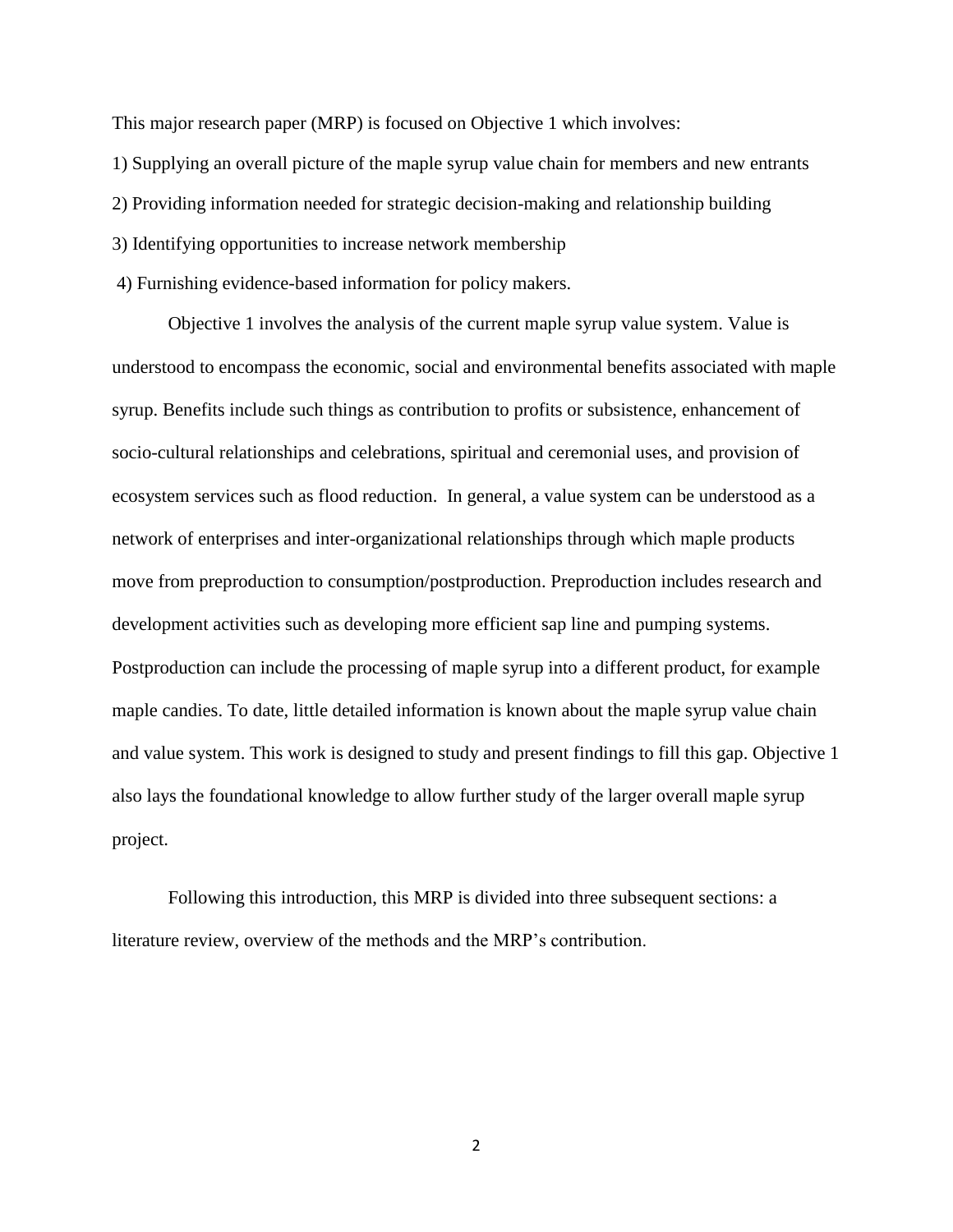#### <span id="page-6-0"></span>**2.0 Literature Review**

The literature review is organized into two key subsections. First, the literature on value systems, value chains and agricultural value chains is outlined. Second, the review will then focus in on the maple syrup industry and will address such issues as governance, initial understanding of the maple syrup value system and problems facing the industry.

#### <span id="page-6-1"></span>**2.1 Value Systems**

In the literature, there is some conflation between value chain analyses that focus at the firm level versus those examining the relationships between firms within an industry. For the purposes of this paper, a value chain is based on Porter (1985) who defines a value chain as a tool that "disaggregates a firm into its strategically relevant activities in order to understand the behaviour of costs and the existing and potential sources of differentiation" (pg.33). Then, across an industry such as maple syrup, the ways in which individual firms' value chains are linked is called the value system (Porter, 1985).

Porter (1985) provides this explanation of value systems:

A firm's value chain is embedded in a larger stream of activities that I term a value system…Suppliers have value chains…that create and deliver the purchased inputs in a firm's chain…In addition many products pass through the value chains of channels…on their way to the buyer" (pg.34)

This lays the foundation regarding the components of a value system, as

illustrated in Figure 1.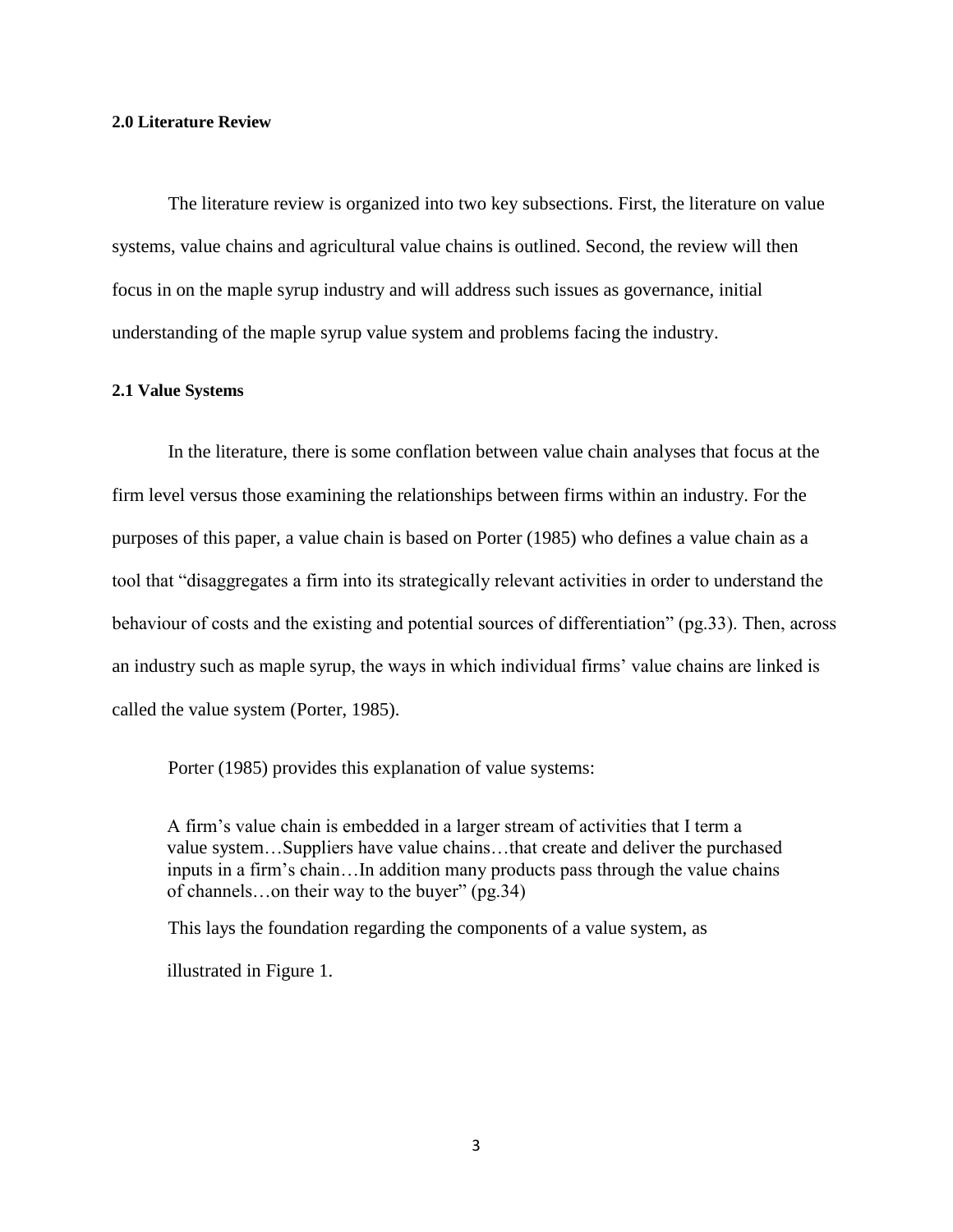

**Figure 1: A simple value system (adapted from Porter 1985).**

Figure 1 outlines a simple value system as a collection of businesses that are linked together to deliver a product to the consumer at the end of the system. To summarize, the firm requires raw material to create item "X". The firm then contacts the supplier to provide the raw materials for "X". The firm develops/creates "X", then sends it to the channel. The channel is the interface through which the consumer will obtain item "X". From a maple product perspective the system might look like: the equipment dealer (Supplier) sends the necessary equipment for production to the maple syrup producer (Firm). The producer then uses the equipment to transform sap to syrup, once the syrup is processed and bottled the producer then can send the product to a retailer (Channel). From the retailer it is sold to the public (consumer) for use.

An important element emphasized by Porter (1985, 4), is his structural analysis of value systems and his analysis of the "Five Competitive Forces" (Figure 2). For the maple syrup industry, while a more detailed review of these forces will undertake in a subsequent project, some of the basic information about industry structure and the five forces will be collected for this MRP.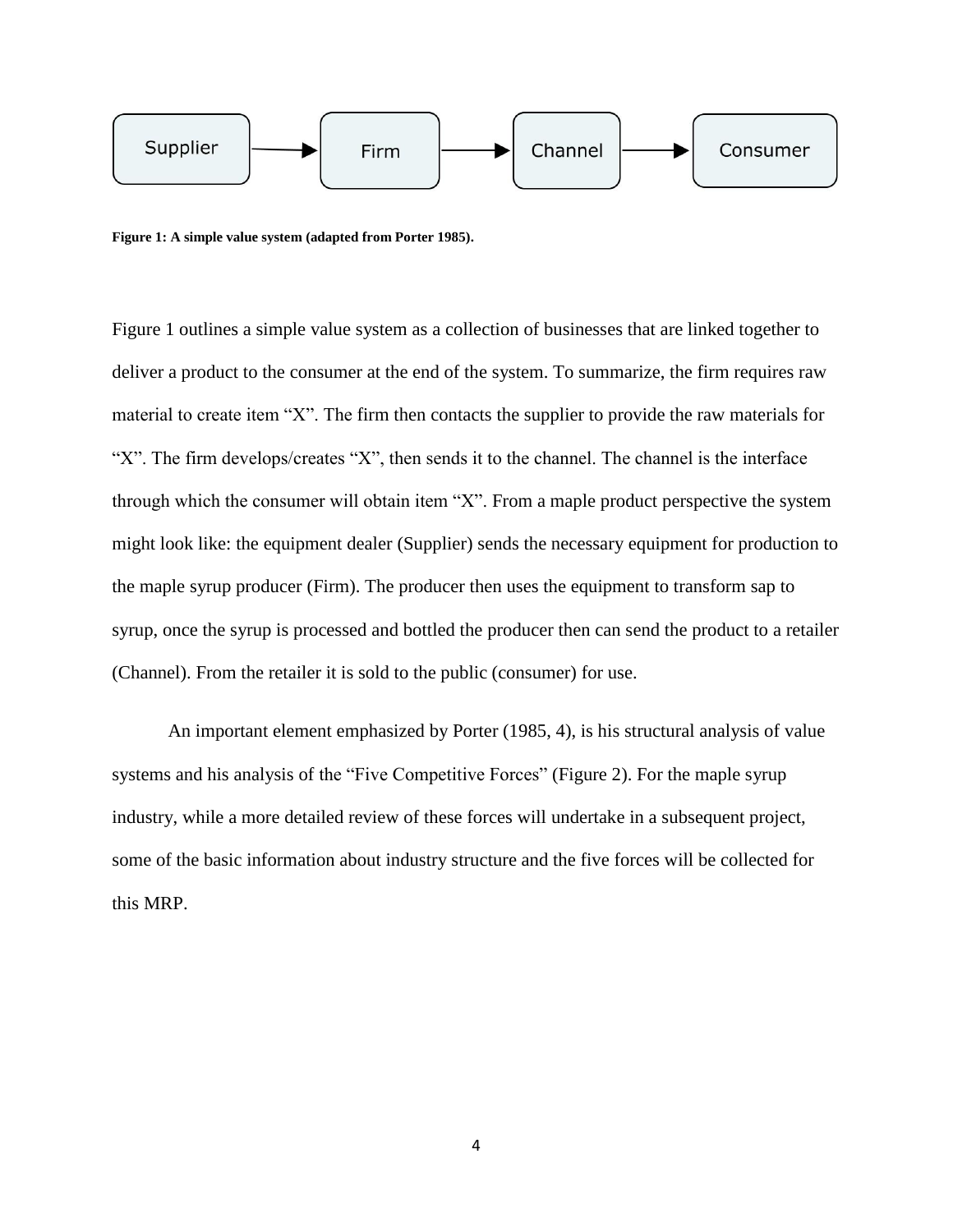

#### **Figure 2 - Porter's five competitive forces (Porter, 1985).**

Porter maintains that these forces and associated threats apply to all industries and underpin the profitability, cost structure and opportunities for competitive advantage within all industries. The importance of each of the five competitive forces varies by industry and is a function of the structure of each industry's underlying economic and technological characteristics. The first force is the New Entrants. This threat refers to the potential threats and issues accompanied with the beginning of any new business, such as initial investments, creating contacts and other such obstacles that must be overcome to establish a firm. New Entrants is concerned with the threat of new market sector competitors as determined by the strength of entry barriers including such issues as economies of scale, brand identity, capital requirements, the learning curve, etc. Where the threat of new entrants is high, existing industry members must keep their prices in check or face stiff competition (Porter, 1985).

The second force is Suppliers, this power dwells within the relationship the firm has with the producers of its key inputs. The relationship, in a sense, is balance of power between the buying power of the firm and the essential willingness of the supplier. In other words, the bargaining power. For example a firm may need a certain item to construct their product,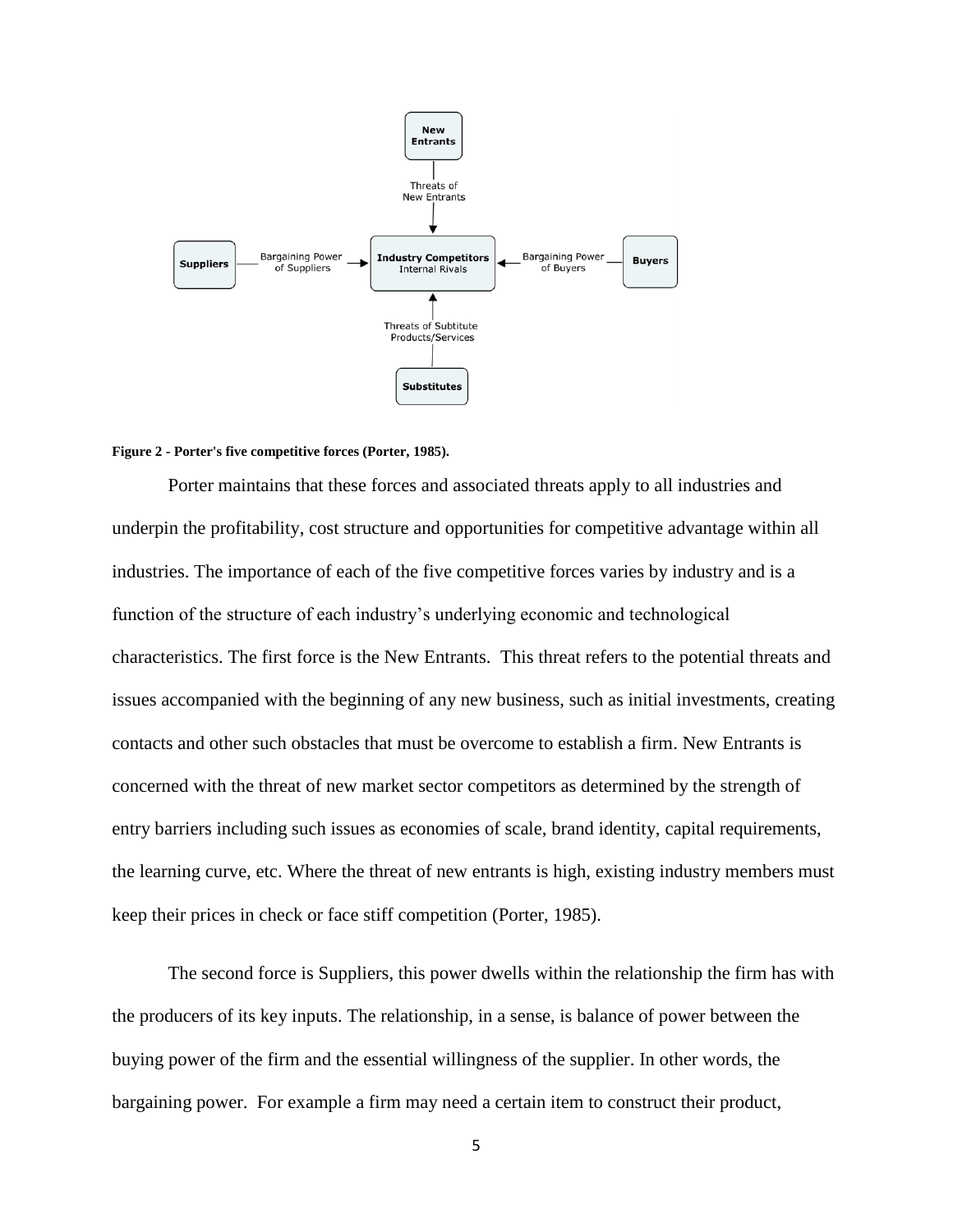however their supplier has a limited supply and demand a premium price. Thus, the negotiation between the two is the tipping point; if the firm is able to provide a significant offer to the supplier, they may receive the product. However, should the supplier not be willing, the negotiations may fail. The bargaining power of the supplier can have a significant impact on the firm's costs if the supplier's bargaining power exceeds that of the firm (Porter, 1985).

Substitutes is the third power, this refers to other products that can replace the firm's product. In terms of maple syrup, the substitutes may include items such as table syrup, honey, cane sugar and agave syrup. If substitutes are priced lower than a firm's commodity, this can limit the size of the potential market and drive prices downward. Thus the concern is the power that the substitutes have, and if the firm's product is different enough to outweigh the competition (Porter, 1985).

The Buyer is the fourth power, this one is arguably the reason a firm is created, developing a response to demands, created by the Buyer, for particular products and services. However, the firm must be able to be reactive, and if possible proactive, when confronting the Buyer's power. This means the firm must be able to be flexible in reacting to what the public wants to purchase, essentially being able to provide what the Buyer wants. On the note of being proactive, this can entail such activities such as setting prices, and trying to use foresight and see where the market is going (Porter, 1985); regarding foresight this could be considered investment with the realm of research and development, to pursue what the Buyer wants.

The final power lies with the internal competition of the firm's own industry, this is referred to as Industry Rivals. This is where the firm must compete with other firms to dominate and offer a differentiated product (Porter, 1985). Essentially this power is a common element of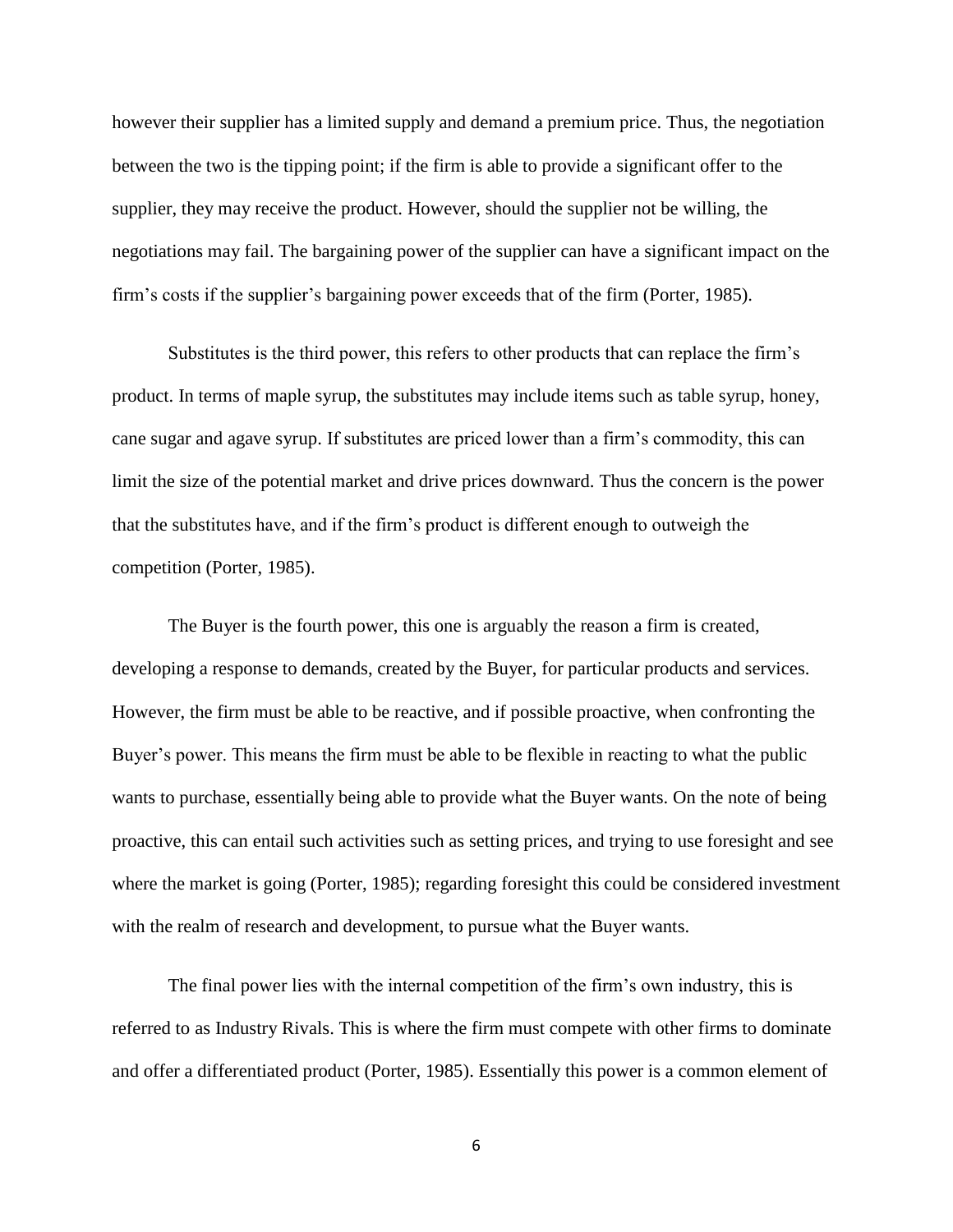any market, the race to be the top firm, the firm that every consumer goes to in order to obtain a product or service.

#### <span id="page-10-0"></span>**2.2 Value Chains**

The earliest source of understanding value chains lies with Porter in his text *Competitive Advantage: Creating and Sustaining Superior Performance* (1985). Porter (1985) explains that each firm is "a collection of activities that are performed to design, produce, market, deliver, and support its product"; from the integration of these various activities monetary profit and value is created for the firm. Porter (1985) developed this concept to outline how a firm can obtain competitive advantage within an industry and to promote long-term sustainability of the firm (Figure 3). Porter (1985) defines a value chain as a tool that "disaggregates a firm into its strategically relevant activities in order to understand the behaviour of costs and the existing and potential sources of differentiation" (pg.33).

Based on Porter, Carpenter and Sanders (2009) provide an updated conceptual framework of the value chain. According to these authors, a value chain provides competitive advantage that a firm or, a business, will use if there are other competing firms that are similar in not only capacity but also resources. Thus competitive advantage is produced by the firm choosing which activities within their operations to invest that will result in either lower costs, higher prices, or more efficiency. Different configurations within the firm's value chain will result in advantages, for example, some producers sell sap to a processor who makes the syrup. The producer could obtain an advantage by rearranging their firm and installing upgraded equipment to process the sap into syrup more efficiently and in larger batches. This could lower their unit cost. A producer might also be able to capture more value by selling directly to a retailer, rather than working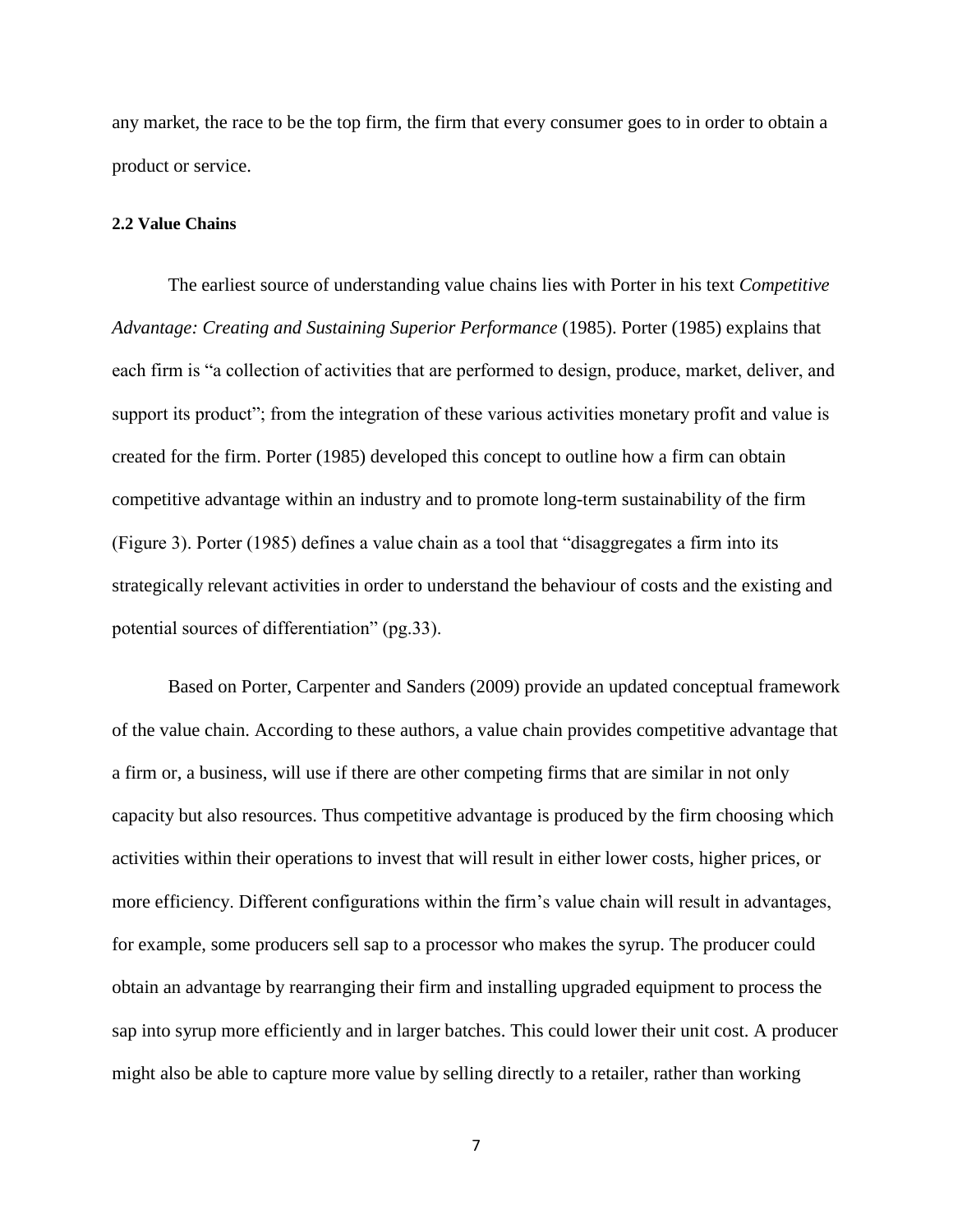through a distribution channel. However it is important to note that while there is the promotion of configuration of a firm, it is essential that a firm does not give up its core competency. In other words a firm should not alter itself to the point where what it was once good at is lost, for example a sap producer switching fully over to retail and abandoning sap collection.

Another noted advantage that can be observed is the development of networking or relationship building with other firms, or individuals along the value chain, or value system. This consists of establishing contacts and working with individuals, for example to the ability to ask for assistance or troubleshoot some issue within one's firm. This concept can also be identified and understood within the social capital literature (Inkpen, 2005, Mohan and Mohan. 2002, Putnam, 1993).

 Carpenter and Sanders' (2009) value chain consists of two types of activities: primary and support. Primary activities consist of "logistics, operations, outbound logistics, marketing and sales, and services" (Carpenter & Sanders, 2009); support activities are then "human resources, accounting and finance operations, technology, and procurement" (Carpenter & Sanders, 2009). Firms can choose to maximize one of these two activities to gain an advantage. However, the maximization must produce differentiators (a differentiator is a feature that gives the firm an edge over the competition in the market) (Carpenter & Sanders, 2009). An example of a primary activity is outsourcing (sending sap to a third party processor to create maple syrup) and of a support activity is the investment in technology and research (bringing in a high-end evaporators). The key to getting the advantage from the activities is "by either finding better ways to perform the same activities or by finding different ways to perform them" (Carpenter  $\&$ Sanders, 2009).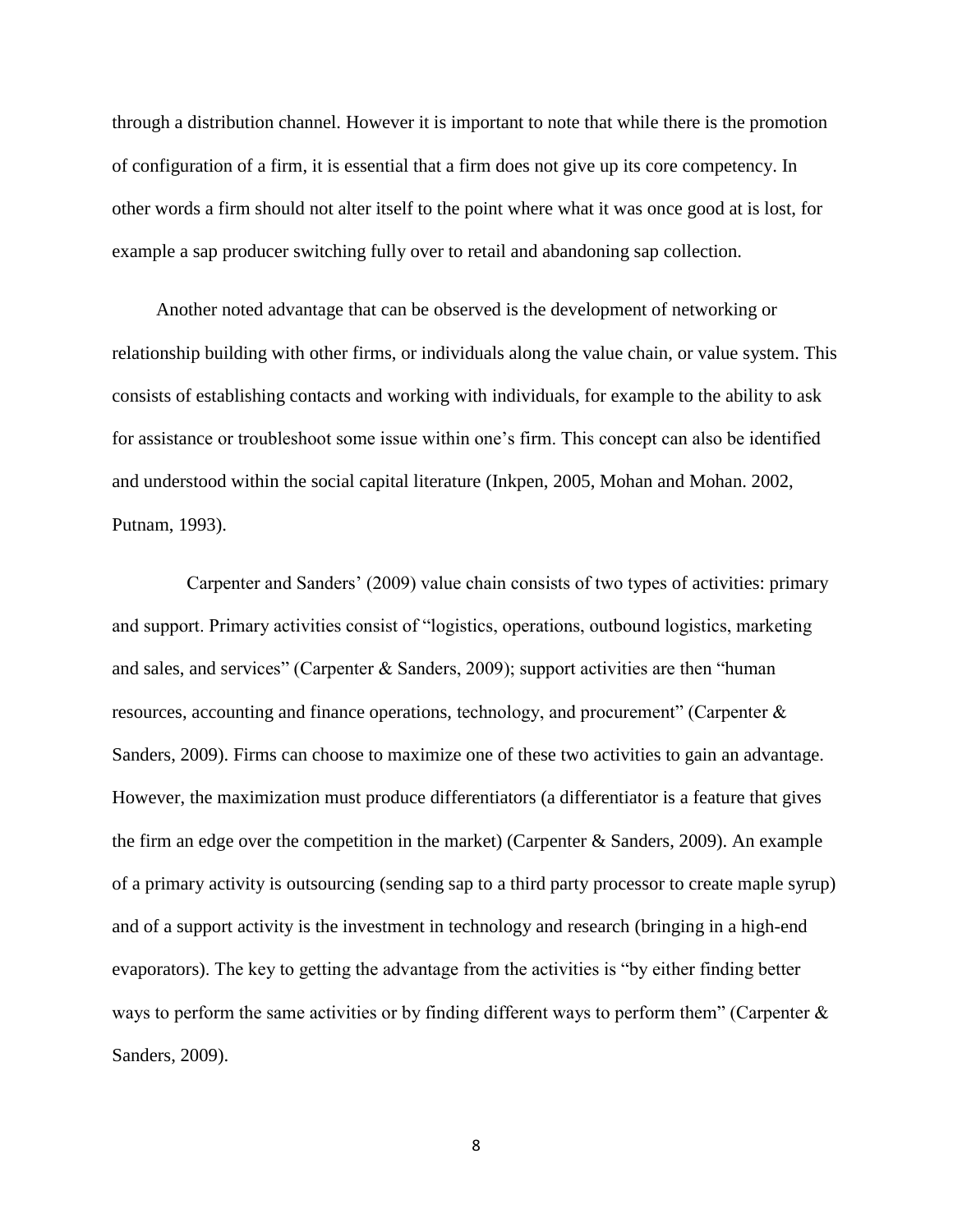When a firm invests in a value chain activity (either primary or support) there is a reconstruction of the firm. The complexity of the reconstruction can vary, but there will be a tradeoff. A tradeoff occurs when a firm either adds or eliminates certain activities in order to maximize and build the competitive advantage from their value chain. However, due to the nature of the business, rival firms may seek to reproduce the competitive advantage that one firm has created (Carpenter & Sanders, 2009). To counter this, Carpenter & Sanders (2009) promote tradeoff protections as a proactive method to reduce or even eliminate the diffusion of this advantage (this is protection gained from the investment in either primary or support activities) to competing firms. This is accomplished when the firm has made such radical changes or such a large investment in the activity that other firms are unable to copy the strategy without significant effort and cost. For instance, Fulton's investment in developing spa products from maple syrup would likely be difficult for other firms to copy (see Maple Lucious Bath and Body Products at [http://www.fultons.ca\)](http://www.fultons.ca/).

According to Carpenter and Sanders (2009) another opportunity for competitive advantage occurs through innovation. While the term "innovation" is poorly defined, Carpenter and Sanders appear to be referring to the creative efforts of individuals within the firm. The investment put into the primary or support activities of the value chain creation is the first and paramount step, for innovation is eligible in either activity, followed by the appropriate tradeoffs to maximize the competitive advantage. Innovation will further promote a competitive advantage, but as well could mitigate tradeoffs (Carpenter & Sanders, 2007). Within the maple syrup industry, it will be important to assess if and how the innovative investment in researching and developing new products provides a competitive advantage and acts as a deterrent for competitors. In terms of research groups for the maple syurp industry there are such as Cornell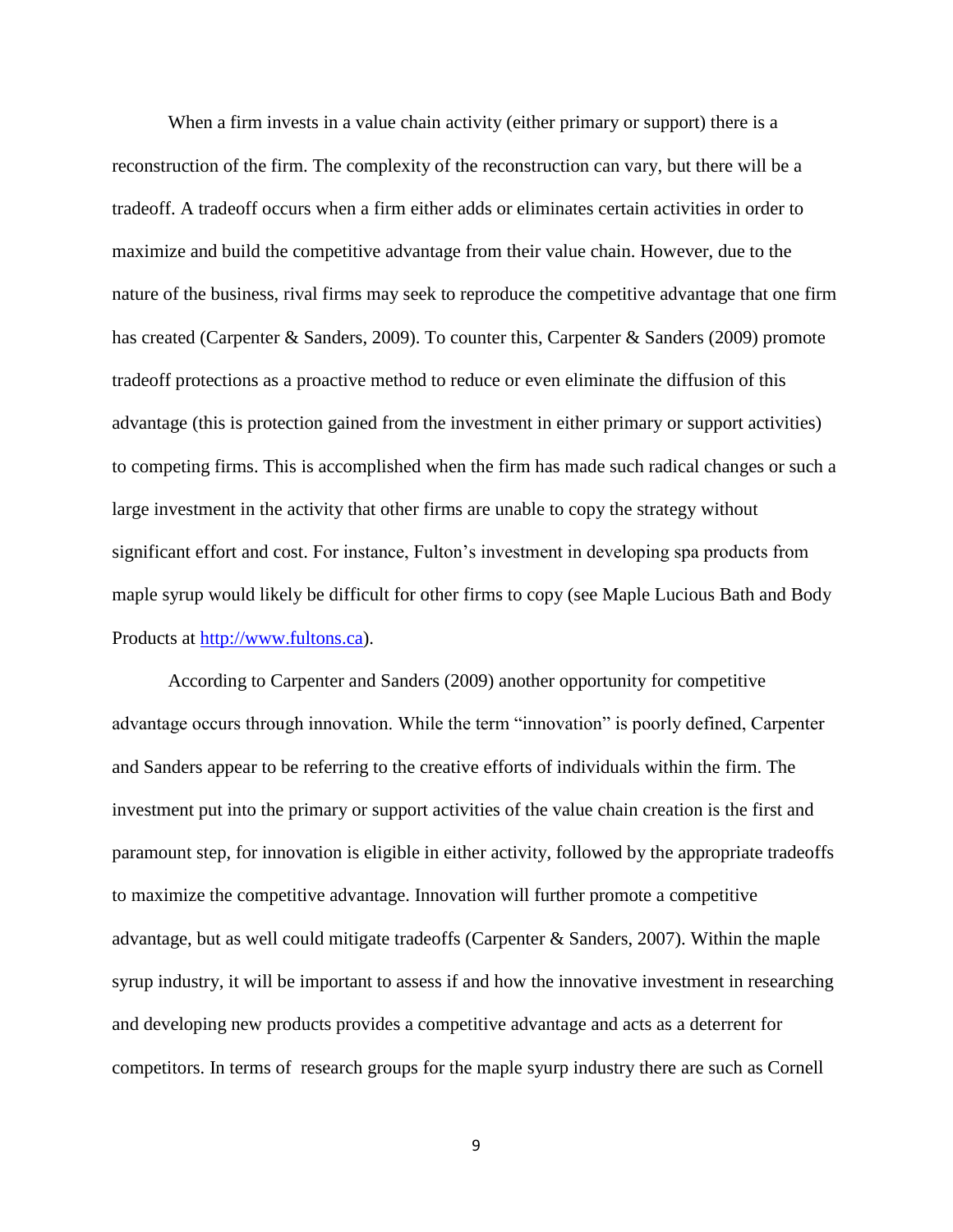and Proctor, as well as the larger supplier corporations such as Dominion and Grimm, as well the larger organizations such as OMSPA and the larger NAMSC (North America Maple Syrup Council).

Porter (1985) conceptualizes innovation somewhat differently. He explains innovation primarily as technological change within a firm. In the maple syrup industry, for example, this could be the upgrade of obsolete technology into more efficient technology such as the growing use of reverse osmosis to reduce energy costs and save evaporation time. The introduction of a technological change can present the firm with two sources of competitive advantage, lower cost and/or differentiation (Porter, 1985). Porter states that "Introducing new automated manufacturing technologies can have this effect [increasing competitive advantage], as can the introduction of new information system technology to manage logistics of design product in the computer" (Porter, 1985, pg 20). Although Porter promotes technological changes as a major innovative tool, there are also possibilities for innovation that are "unconnected to technology" (Porter, 1985, pg, 20). These innovations dwell not within the internal workings of the firm, but within the external partners of the firm in the value system, and possibly extend out to society as well. For example, with the advancements and daily use of computing technology, the internet has become a place of not only information exchange but marketing as well. It can be hypothesized that the internet might be leading to innovation within the maple syrup industry through on online sales of maple products.

It is within the realm of linkages that Porter sheds light on innovation that is uncoupled from technology. He provides examples to illustrate various areas within the value system where innovation can be applied:

Typical examples of supplier linkages important to cost include the linkage between the frequency and timeliness of supplier deliveries and a firm's raw material inventory, the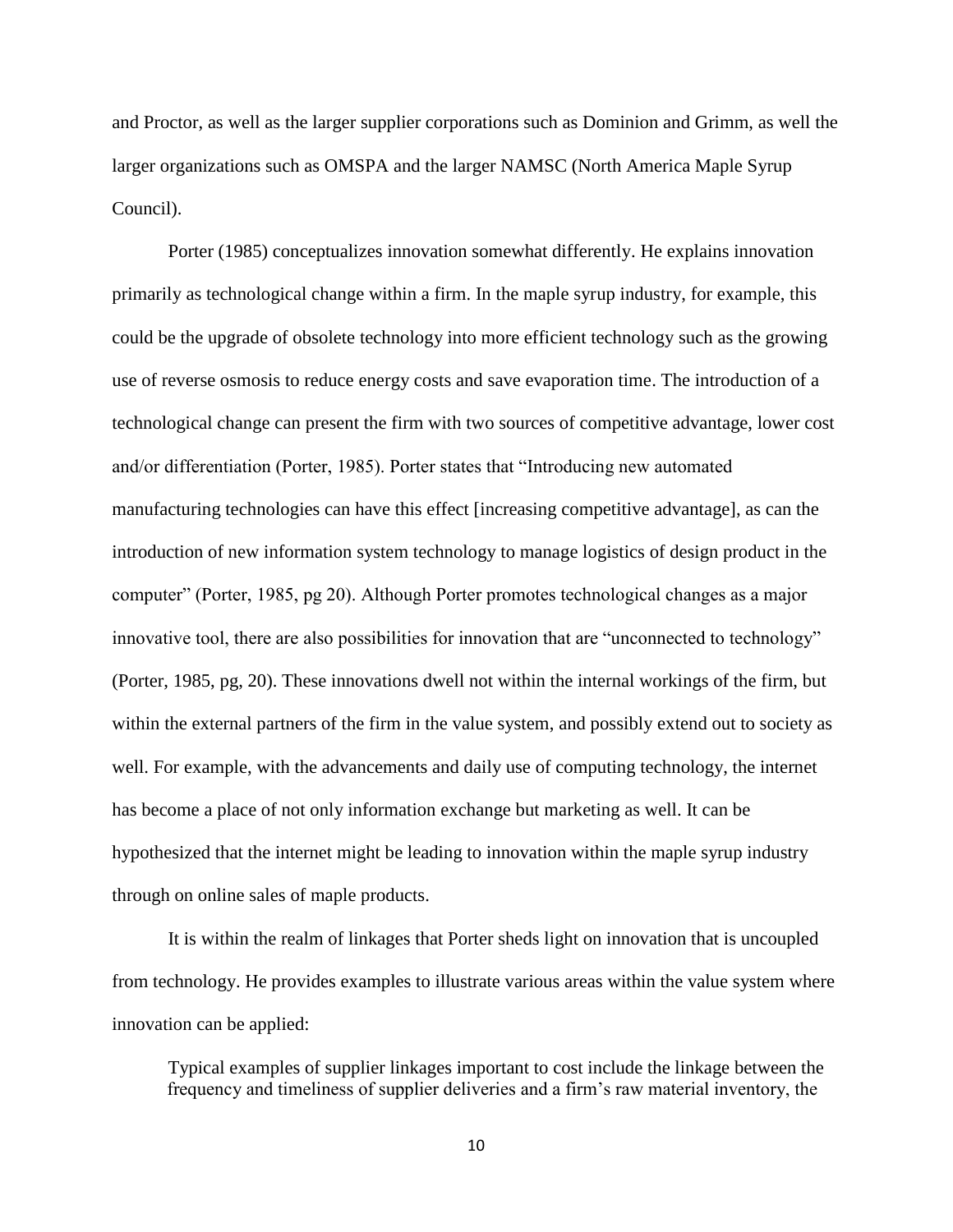linkage between supplier application engineering and a firm's technology development cost, and the linkage between a supplier's packaging and a firm's material handling cost (Porter, 1985, pg. 77)

#### <span id="page-14-0"></span>**2.3Agricultural Value Chains**

Beyond the economic literature, other definitions of value chains are available through the agricultural literature. The George Morris Centre released a paper completed by one of their associate researchers, Martin Gooch, which focused on the development of value chains in an agri-food system. The definition of value chains used by Gooch is based on Porter's work:

Porter's 1980 discussion of competitive strategy highlighted that, to be profitable, organisations must add value to products through the effective coordination of operational and support activities. He presented the value chain as the activities that occur within an individual business to enhance the value of a product as it passes down-stream to the end market. Separate value chains were interconnected by an overall value stream that ended with the consumer (Gooch, 2005, p.4)

The main message that can be taken from Gooch's work is that "Through the formation

of value chain alliances, businesses of any size can innovate and compete in ways that would not

be possible on their own and are difficult for competitors to replicate" (2005, p.18) .This is an

instance where Porter's concept of value chain is directly quoted, while other such guidebooks

and resources share close similarities with Porter (1985) and Carpenter & Sanders (2009 ) such

as *Agri-Food Value Chains: A Practical Guide to Building Customer-Focused Alliances*, who

define a value chain as:

The basic characteristic of a value chain is market-focused collaboration: different business enterprises work together to produce and market products and services in an effective and efficient manner. Value chains allow businesses to respond to the marketplace by linking production, processing and marketing activities to market demands (Agriculture and Food Council of Alberta, 2004, p.1).

Notice in this quote that there is some conflation between value chains and value

systems. Nevertheless, there is general congruence with Porter's ideas. On the notion of

developing alliances within the value chain (and on a larger level, the value system), this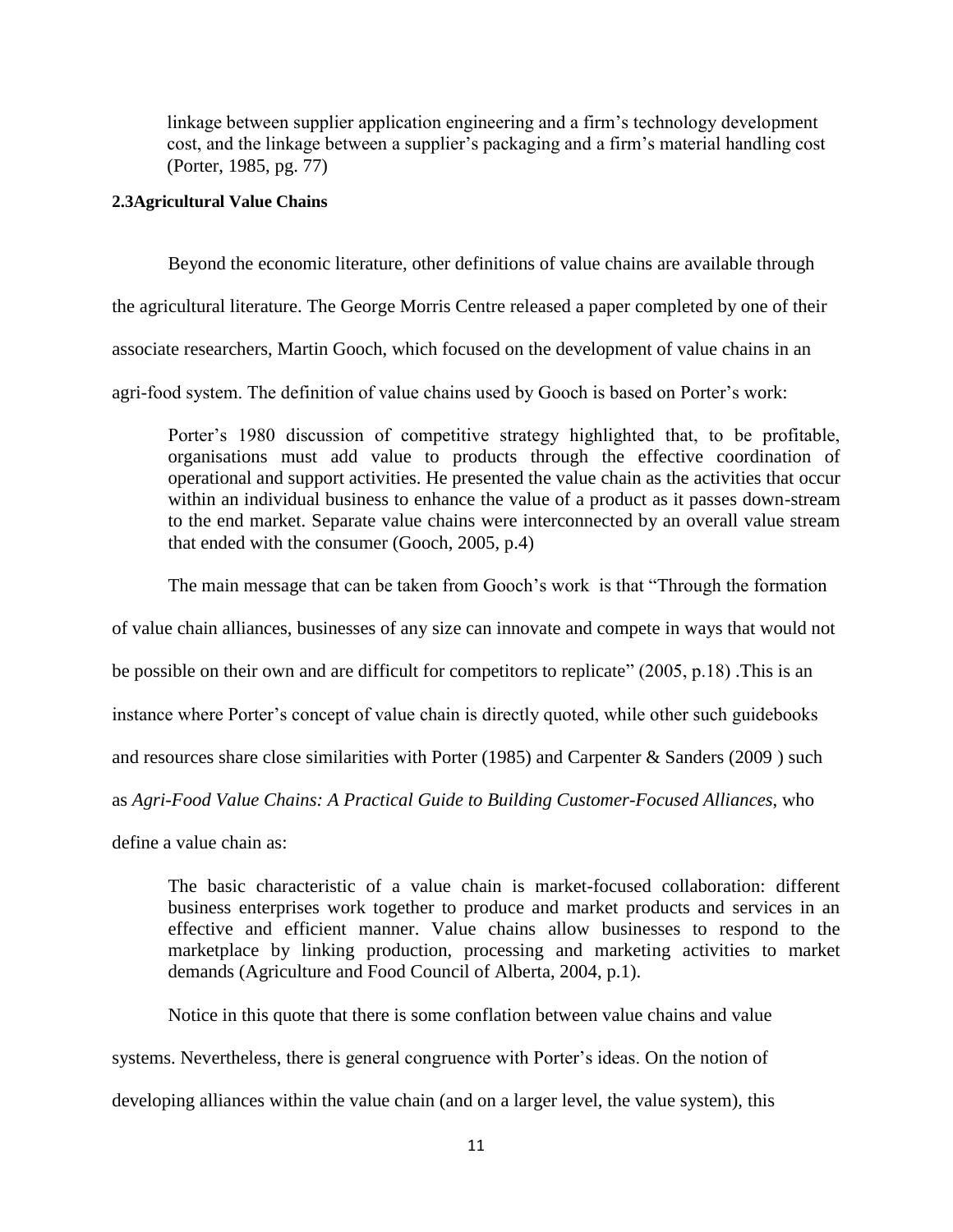publication promotes communication between the varying aspects of the chain. While there are separate entities within a firm, it is the ideal situation to have clear and coherent communication; this allows the sharing of information, troubleshooting of problems, and discussion of key issues. This can be further established with a step back to the larger value system. While, again, there are individual firms along the value system (and as well competing value chains within the same industry), it is important to establish strong relationships with these firms. These relationships should be viewed as alliances, and with these alliances there can be the establishment of an information/communication pathway between firms. Just as the internal relationships within a value chain of a firm, these alliances in a value system can also share information, troubleshoot, and discuss key issues. This can then help view the alliances not as long-term contract relations, but as relationships that will better the industry.

As defined by Bammann (2007,p. 114 ), the value chain tool when used for agricultural industries, pushes the analysis "beyond the farm and the farm family and looks into common business relationships and interactions between and among farm enterprises and agribusinesses along the pathway from planning for production to the consumption of the final product". It is the push to consider the idea of the larger picture, moving past the singular value chain on a firm level and moving up the scale to a value system that is a key feature of the value chain and value system approach.

#### <span id="page-15-0"></span>**2.4 Maple Syrup Governance**

There are two levels of legislation that guide the production of maple syrup and other maple products. Murphy et al. (2012), explain that the federal level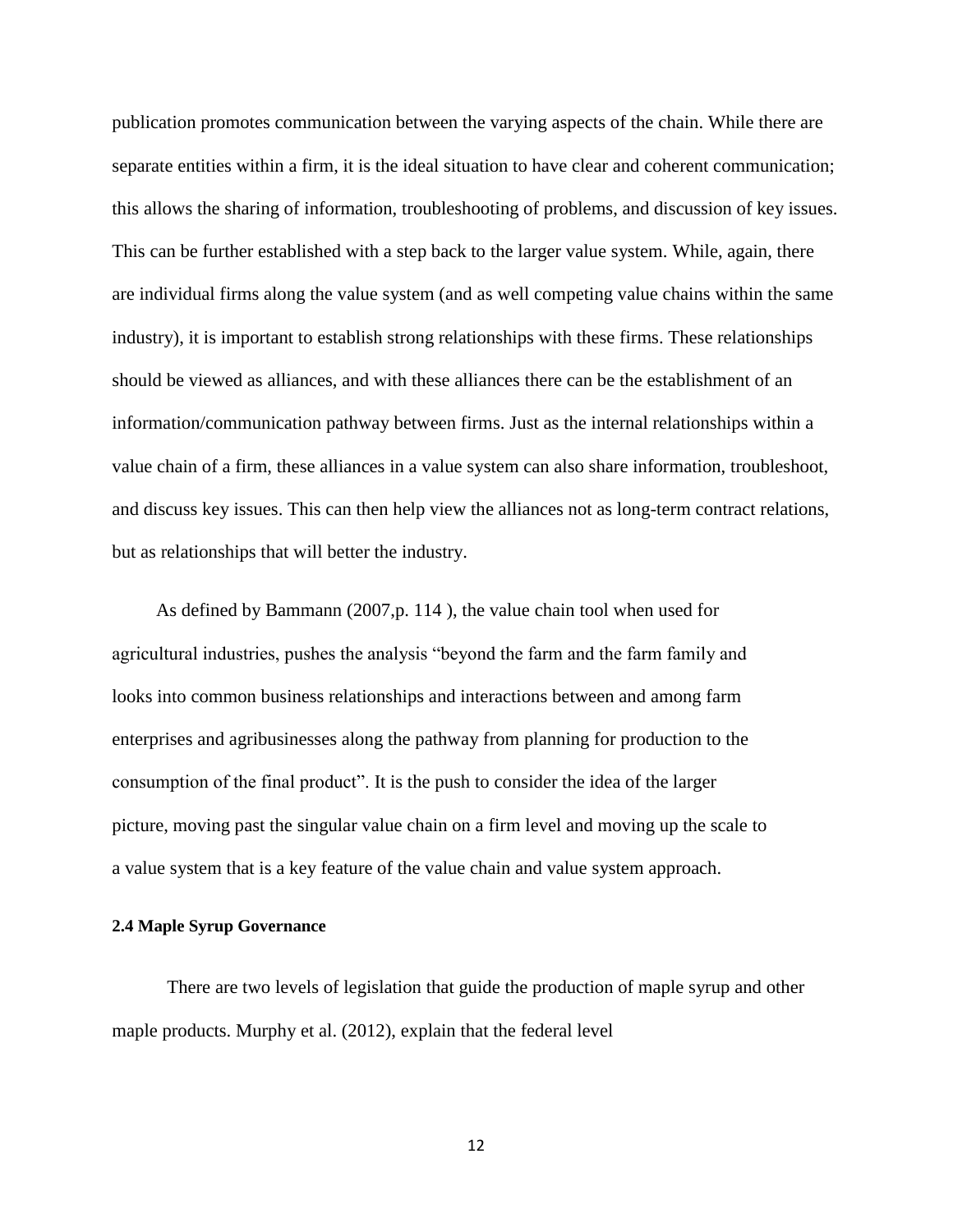"…maple products are governed by the Canada Agricultural Products Act through the Maple Products Regulations. Through these regulations, health and safety is governed by the Food and Drugs Act and thus subject to Canadian Food Inspection Agency rules and standards. Licensing to export across provincial lines and outside of Canada is also governed by these regulations" (Murphy et al., 2012, pg. 47-48)

In Ontario, the main governing regulation is Ontario Regulation "119/11 Produce, Honey and Maple Products under the Food Safety and Quality Act, 2001" (Murphy et al., 2012). As Murphy et al., (2012) explain: "The regulation, in line with federal rules, includes grading and labelling requirements; minimum sugar densities; packaging guidelines; upon public request, Ontario Ministry of Agriculture and Food inspections; and maple product marketing guidelines."

Once the maple sap has been processed into maple syrup, a grading system is used to classify the quality and type of syrup. This is currently undertaken at two levels: federal and provincial (Fédération des producteurs acéicoles due Québec, N.D.) On the federal level, there are three categories for maple syrup classification and within these three categories there are five colour variations. Category #1 holds the lighter colour variations: extra light, light and medium; Category #2 has only the amber colour variation within the category. The final category, Category #3 has the dark colour variation, as well as any other variations that do not fit into the previous two categories. This includes much lighter tones and darker tones then the stock colour variations. While the colour variation is the deciding factor as to what category the maple syrup falls into, there are three set guidelines that are standard for each category. They are as follows: the maple syrup in question "must meet the standards…of the Canadian food regulations and; must not ferment; must have a clear and uniform colour;…must have a maple flavour that is typical of its colour grade, and be free of any unpleasant odours or flavours" (Fédération des producteurs acéicoles de Québec, N.D.)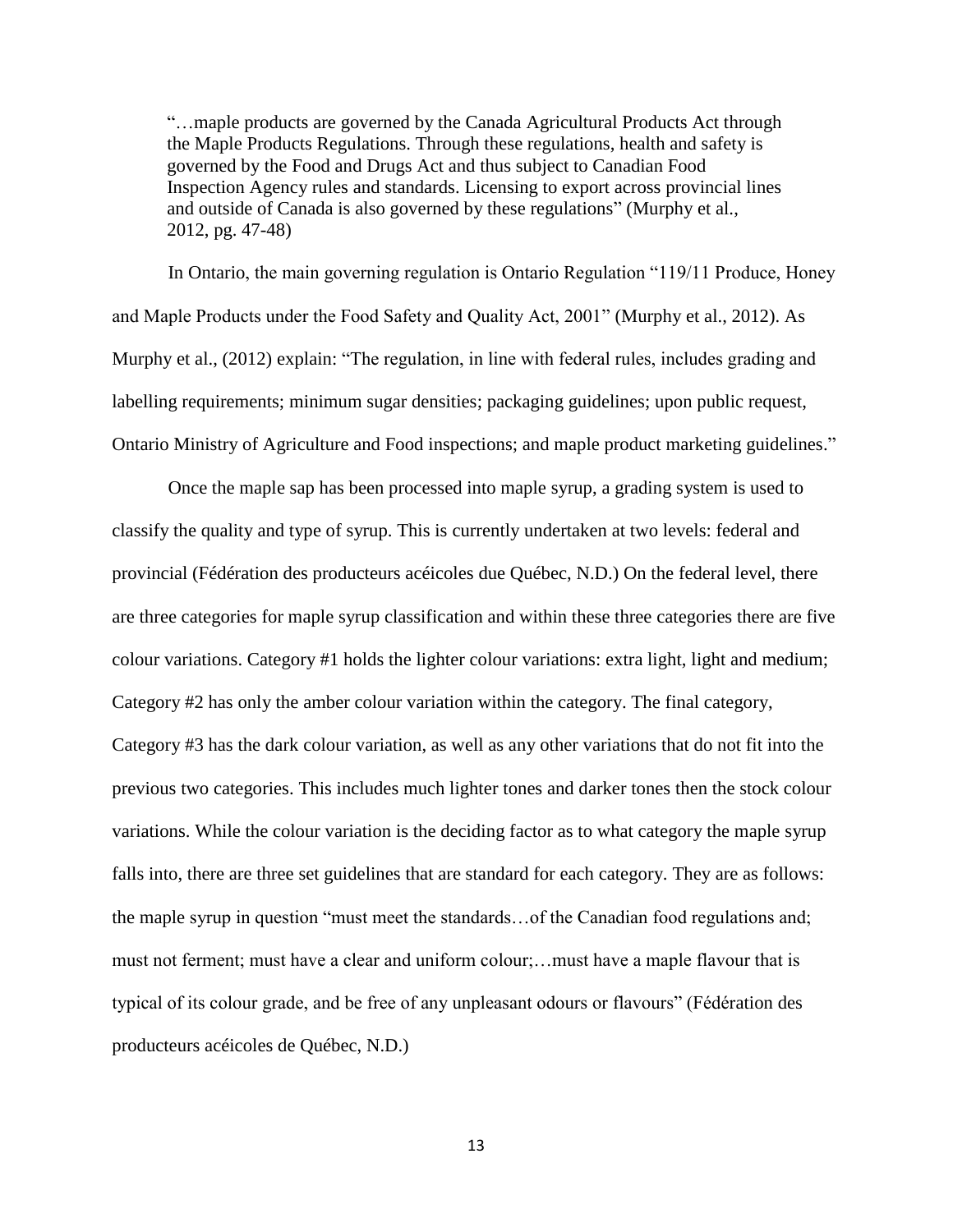#### **Table 1 – Current Maple Syrup Grading System (Lanark & District Maple Syrup Producers Association, 2013)**

- All current grading systems used will be eliminated and replaced by a single, international, standardized grading system.
- Only two grades will exist: Grade A (for retail sale) and a Processing Grade.
- Grade A will have four colour classes, each having its own quality descriptors, which will eliminate the current discrimination against darker syrup.
- Grade A can be any colour, but no off-flavours are permitted to be sold.
- Any syrup that does not qualify for Grade A (including off-flavoured syrup) must be labeled as "Processing Grade." This syrup may not be sold in retail markets and must be packed in 5-gallon or larger containers.
- Pure maple syrup can only be produced from the concentration of maple sap or from the solution or dilution of another pure maple product in potable water (reconstituting maple sugar into syrup)
- Syrup must fall between 66.0 and 68.9 on the Brix scale. Recommended in the 66.5-67.5 range for best flavour.
- Must comply with federal and provincial regulations for contaminants.
- Must comply with federal and provincial regulations such as labeling, standard containers, etc.
- Must have proper determination of grade and colour class
- Must be traceable to batch (have a recordable code on container) In Ontario there are only two categories and the four colour variations are divided into

these two categories. These two categories are: Ontario No. 1 (this includes the colour variations from extra light to dark), and Ontario Processing Grade, which is not sold to consumers (OMSPA, 2012). However, the grade is not an indication of quality, for "all retail maple syrup sold by OMSPA [Ontario Maple Syrup Producers' Association] members has the same sugar content, 'thickness' and is 100% pure regardless of grade' (OMSPA, 2012). It is the colour and intensity of the maple flavour that is being graded and categorized (OMSPA, 2012). Currently, there are some changes being proposed to the maple syrup grading system, and the goal is that by 2014 there will be international standardization. The changes are outlined in Box #1.

In Ontario, the OMSPA (2013) provides the guidelines to maple syrup producers on how to properly label their maple syrup. This involves two pieces of Canadian legislation. Federal regulations are again intended for businesses involved with import and export on an international level (OMSPA, 2013). Thus, as OMSPA explains "any non-federally registered producer that sells maple product in Ontario must comply with the packaging and labelling requirements set out in the Ontario regulations" (OMSPA, 2013). Furthermore, the producers in Ontario must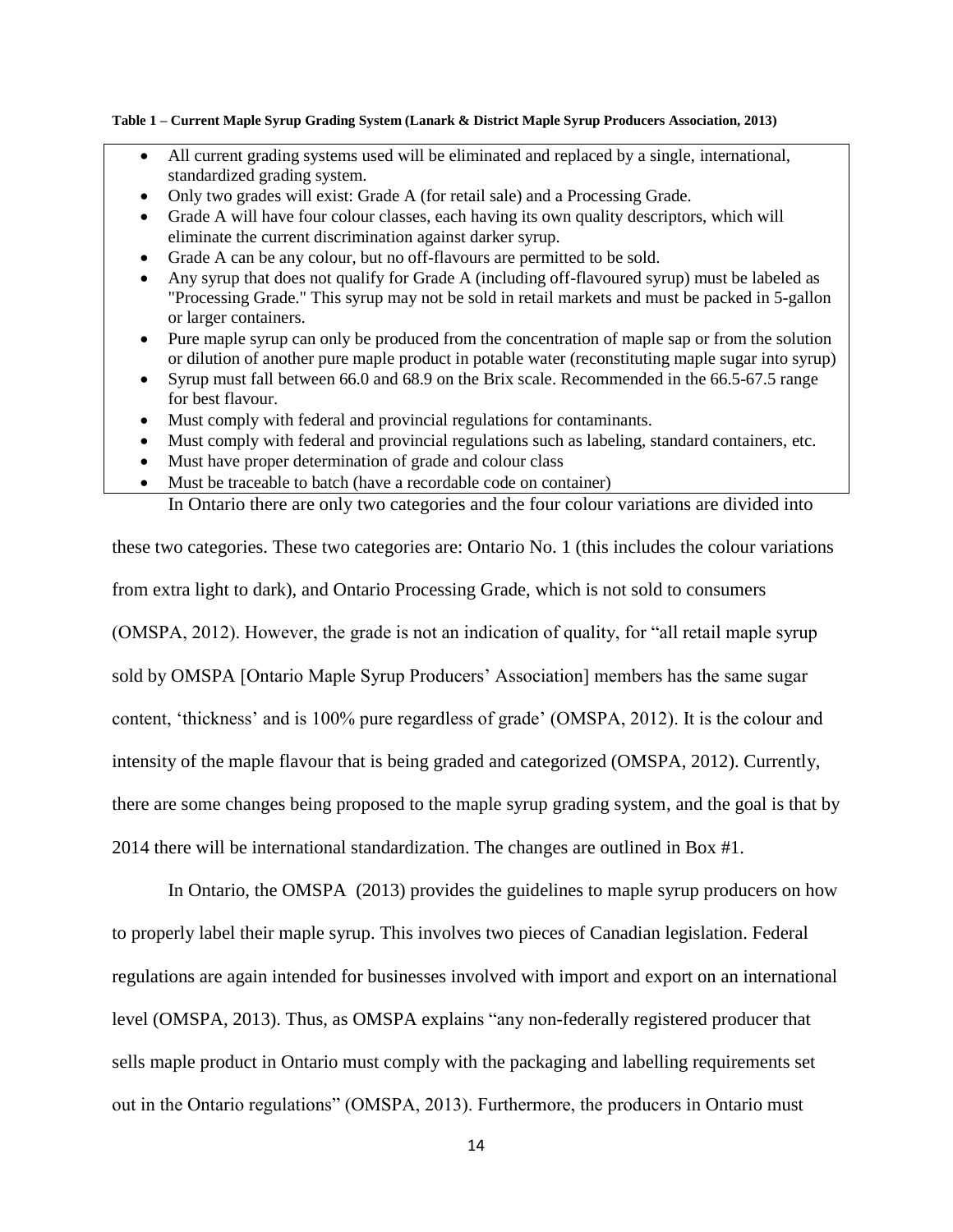follow these guidelines, as well as following in the Consumer Packaging and Labelling Act outlined in the Ontario Regulation of the Food and Drug Act (Food and Safety Act, 2001). The key points that are important in the context of the labelling under the Ontario legislation are displayed in table 2.

#### **Table 2 - Maple syrup products labelling guidelines (OMSPA, 2013)**

| Every label on a container of maple product shall set out the following information:                                                                                                                                |
|---------------------------------------------------------------------------------------------------------------------------------------------------------------------------------------------------------------------|
| 1. The name of the maple product.                                                                                                                                                                                   |
| 2. The name and full address of,                                                                                                                                                                                    |
| i. the packer, or                                                                                                                                                                                                   |
| ii. if the packer packs the maple product on behalf of a retailer, producer or other person, the<br>person on whose behalf the maple product is packed.                                                             |
| 3. In the case of maple syrup,                                                                                                                                                                                      |
| i. the volume of the syrup in the container, and                                                                                                                                                                    |
| ii. the grade immediately followed by the colour class of any syrup that is, A. in a consumer<br>container, or B. in a bulk container that is being sold or transported directly to a consumer or<br>retail outlet. |
|                                                                                                                                                                                                                     |

4. In the case of maple products other than maple syrup, the net weight of the product"

### <span id="page-18-0"></span>**2.5 Geography of Sugar Maples and Syrup Production**

While there are numerous species of maple trees spread out across North America and Europe, it is only the eastern sections of North America that possess the unique kind of maple trees that is typically utilized for maple syrup production. The primary species used in this industry is *acer saccharum*, or the sugar maple. The range of the sugar maple extends from southern Ontario and Quebec to as far as Tennessee (as noted in Figure 3), with the majority of maple syrup production now occurring within the Canadian region of the sugar maple's range (Maclver et al. 2007).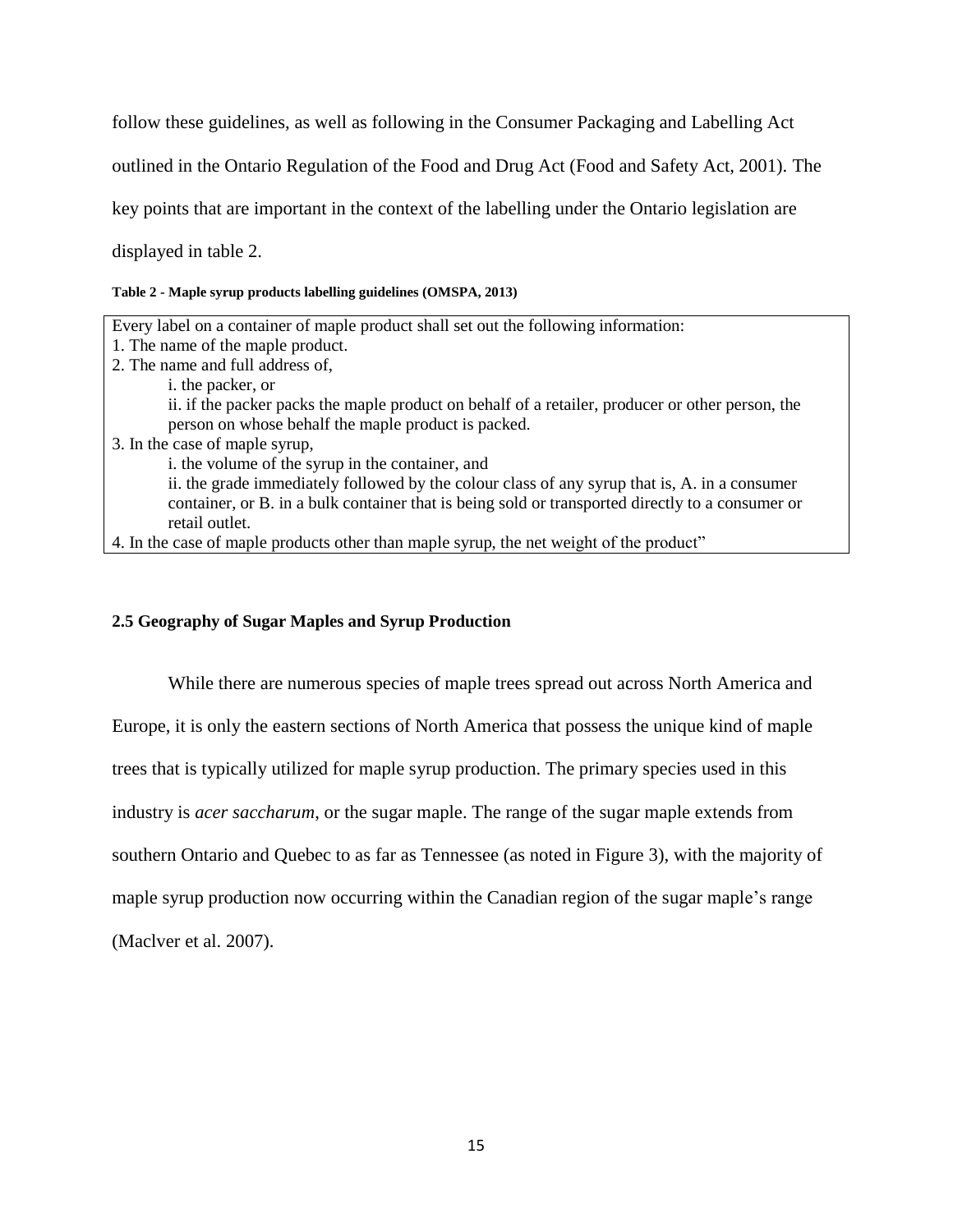

#### **Figure 3 - Range of acer saccharum (MacIver et al. 2007).**

This research is focused on the Ontario maple syrup production region. The OMSPA acts as the industry commodity group in the province. OMSPA has organized the province into "locals" that span across southern Ontario and as far north as Sault Ste Marie, as shown in Figure 4.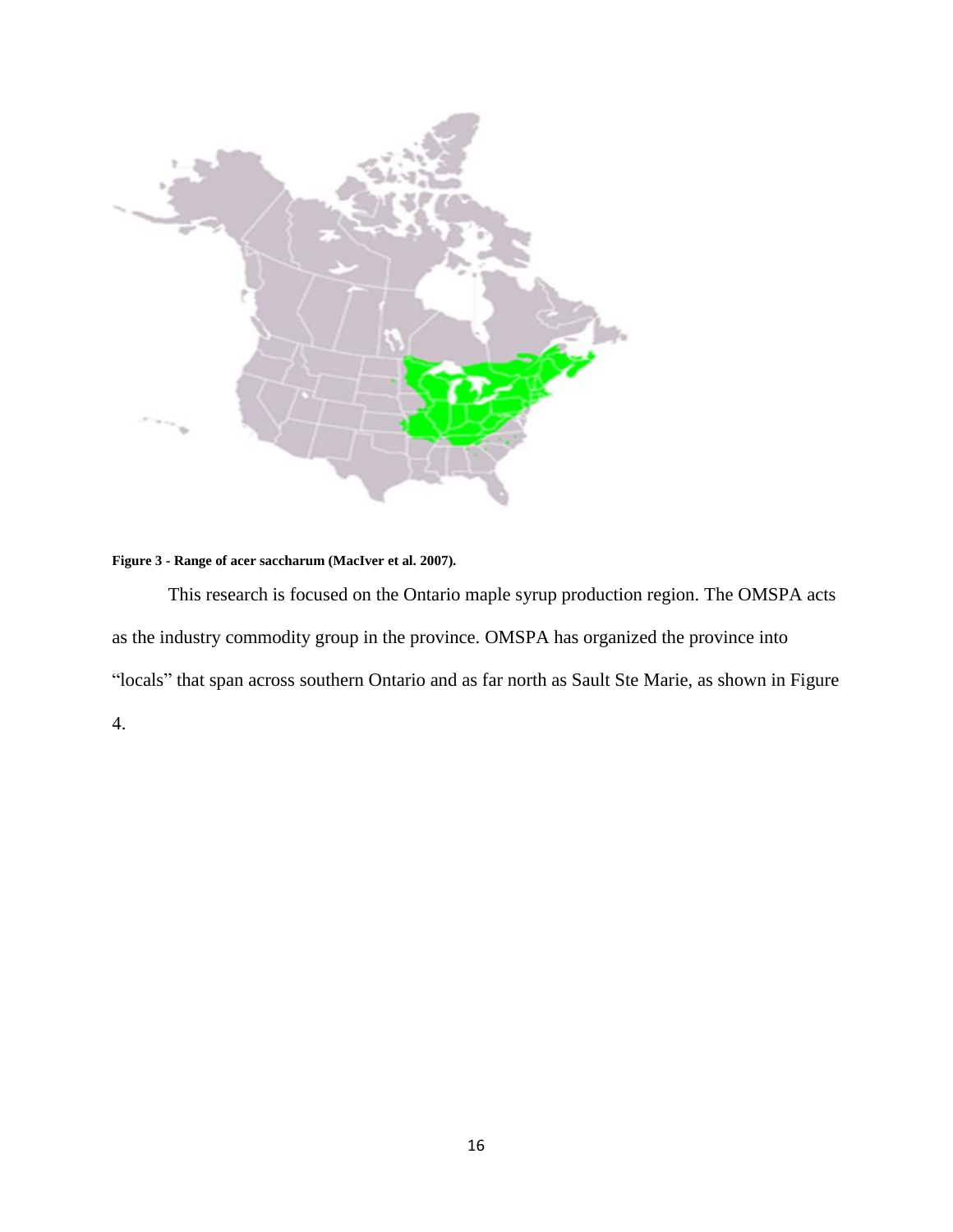

**Figure 4 – Ontario maple syrup producer's association locals by region (OMSPA, 2014).**

#### <span id="page-20-0"></span>**2.6 Maple Syrup Production**

Maple syrup is produced from sap that is harvested from the trees during the early spring season. Producers must wait for the correct time to tap the trees since the flow of sap and the timing are very much dependent and dictated by temperature. For sap flow in sugar maple trees, air temperatures are required to be below freezing at night (<0 degrees Celsius) and above freezing during the day. The ideal daily temperature range during the late winter and early spring is between -5 degrees Celsius to +5 degrees Celsius. If this cycle is interrupted by periods of temperatures above or below this optimum range, then the flow of sap will also be affected. As days and nights warm, the sap quality and quantity begins to decrease. The cumulative effect of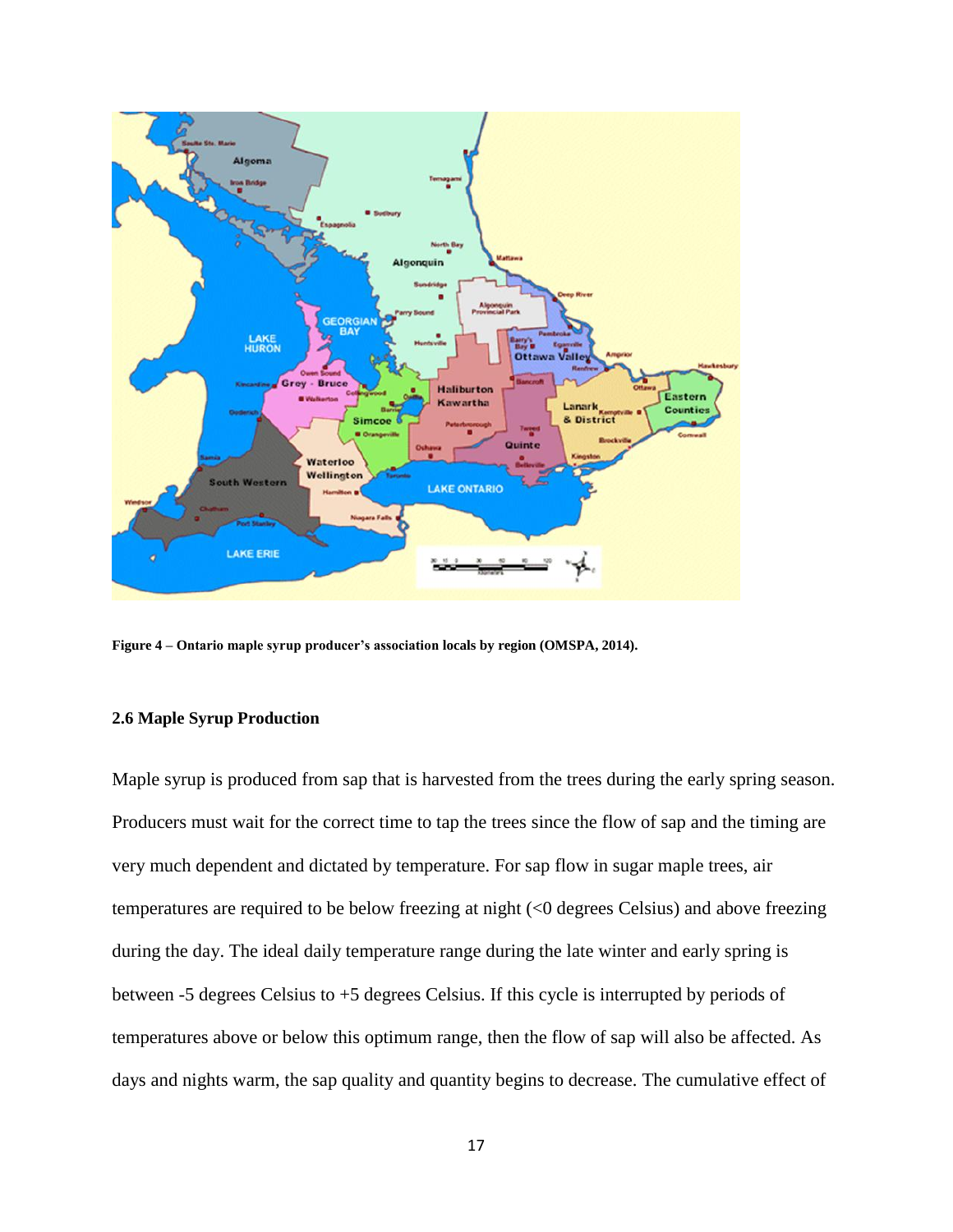10 to 15 days with highs above 10 degrees Celsius and/or 10 to 15 nights without a frost, after February 1st of each year, is sufficient to bring the sugar maple trees out of dormancy. In areas where average winter temperatures are above 0 degrees Celsius there is no sap flow and this helps define the southern limits of the commercial range of the sugar maple producing industry (Maclver et al., 2006). Once the sap is collected it is brought to a processing house, also known as the "sugar shack", where the sap is transformed into syrup.

When examining the process of maple syrup there is one constant technique that has not changed. While the tools of extracting maple syrup have changed, one must still make an incision into the tree in order to draw out the sap that is necessary for the production of maple syrup. In the earliest days of maple syrup production, notches were made in the trees with axes and tomahawks shaped as a "V" or a large diamond (Whitney and Upmeyer, 2004); aboriginal people were the first to develop this technique for drawing out the sap, which was also adopted by the European settlers. While innovative for the era, this approach often led to significant tree damage (Whitney and Upmeyer, 2004).

In the  $19<sup>th</sup>$  century subsequent to the development of the drill bit, drilling a small hole into the sugar maple and inserting a tap to draw out the sap began to replace the notching technique. This method eventually became more widely accepted for it did not have the negative implications of the previous technique. However, it was not a technique that was quickly adopted; it is recorded that the axe method was stilled used until 1880 in Quebec (Whitney and Upmeyer, 2004). A side note is that this method, with the traditional bucket hanging off a tap, is still used today and has become the traditional iconic image of the maple syrup industry and an important part of many syrup producers' marketing strategies.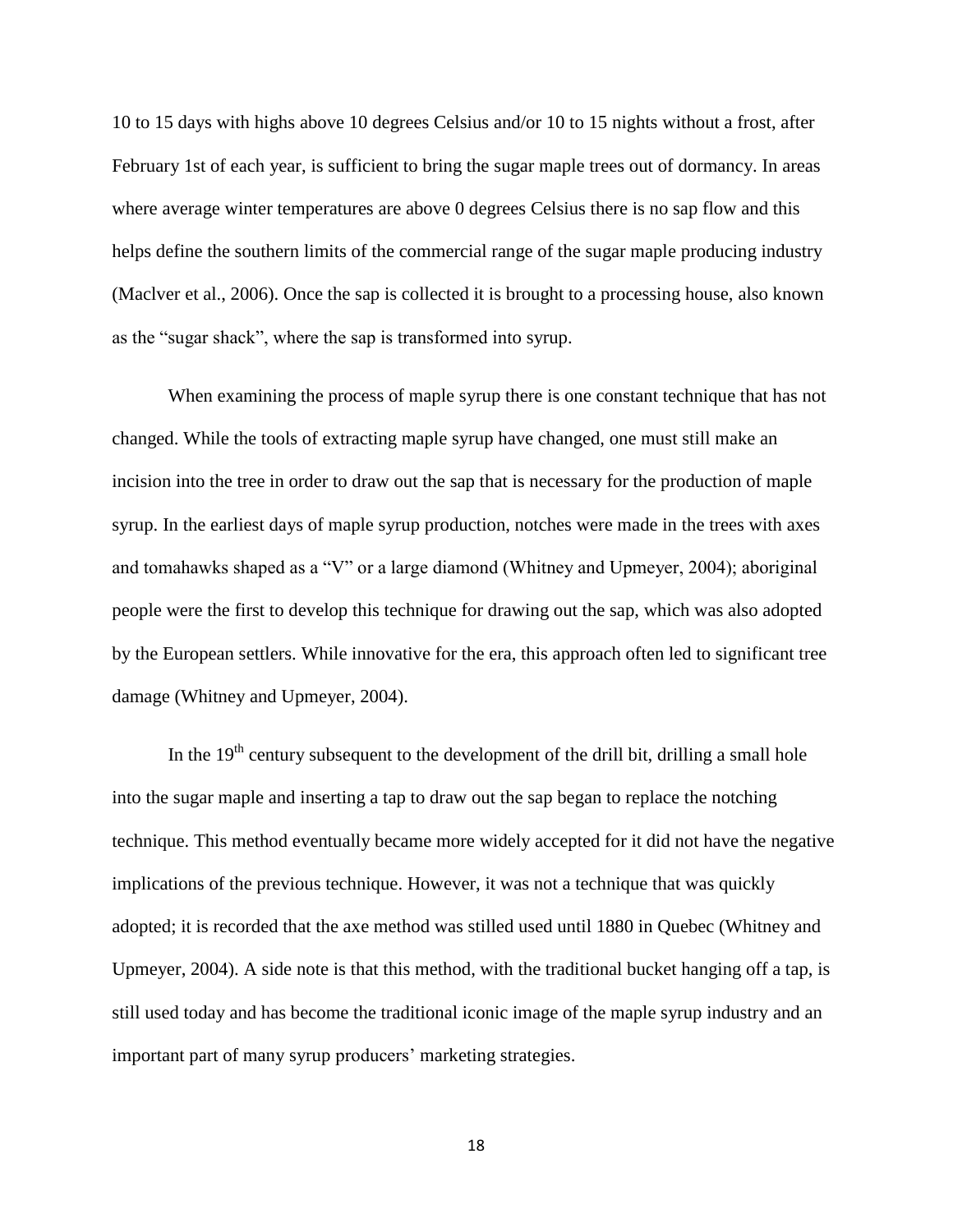In the  $21<sup>st</sup>$  century a significant number of maple syrup producers have moved from the tap and bucket method to using lines and centralized collections systems. This MRP targets producers who utilize both kinds of systems. Attached to the spiles are lengths of tubes, which are connected to the collection house (Clark and McLeman, 2012). These plastic tubes, also referred to as lines, are connected to other trees and spiles creating a web of lines that can span kilometers (Clark and McLeman, 2012). The sap is then drawn to the collection house in one of two ways: either by the natural force of gravity that draws the sap out and pushes it to the house, or if gravity is not enough, vacuums pull the sap down to the collection house (Clark and McLeman, 2012).

Ball points out that the maple syrup process is very energy intensive; "it is estimated that it takes about 2600 kJ to evaporate 1 L of sap into syrup". Furthermore, "it takes the combustion of 65 L of natural gas to generate about 20 mL of syrup—about 1.5 tablespoons" (2007, p.1648). This is due to the fact that 98% of the water in sap must be removed to make maple syrup, and maple sap is approximately 31% water (Ball, 2007). Even when reverse osmosis is utilized (pumping the sap through various membranes that distill the sap), it only extracts 75% of the water. There is still the need to use evaporation to remove a further 23% of water (Ball, 2007). Given the energy intensity of syrup production, and the ever more sophisticated equipment now used by the largest producers, it was important in the MRP to involve equipment manufacturers and to explore the opportunities for innovation and competitive advantage related to this aspect of the industry.

Sap production is also a highly sensitive chemical process. The sap becomes syrup when the sap reaches the measurement of 66-67 degrees Brix (Ball, 2007). A Brix degree is "defined as the number of grams of sucrose per 100 grams of solution" (Ball, 2007, p1648). An interesting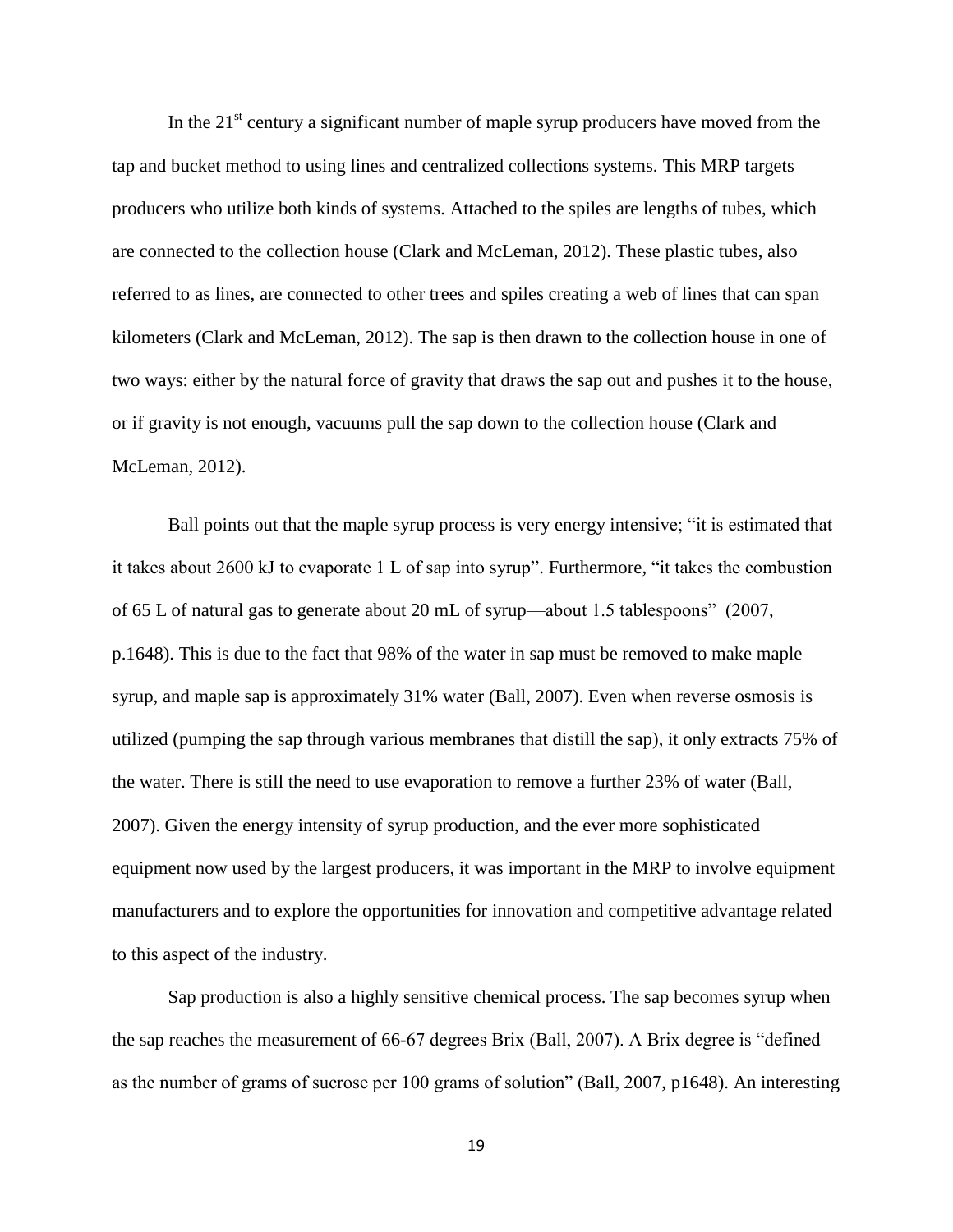note about this specific range is that when syrup has achieved this, the syrup is 66-67% sugar, this is paramount due to the chemical composition of syrup. If the concentration is increased, the "sugar will begin to precipitate from the syrup", and if the concentration is lower microbes can grow within the syrup and ruin it (Ball, 2007, p.1648).

#### <span id="page-23-0"></span>**2.7 Maple Syrup in the Canadian Economy**

In 2011 the total revenue of all maple products were calculated at \$349.5 million; that number roughly translates into 32 million litres of maple syrup (StatsCan, 2011). When compared to 2010's figures, this is an increase of 20%, but the price of a gallon (approximately 4 litres) of maple syrup remained stable at "\$38.17 in 2011, compared to \$37.86 in 2010" (StatsCanada, 2011). However, the most productive year for maple syrup was in 2009 when the total value of maple syrup was 353.7 million dollars (Stats Canada, 2011).

This revenue is divided between four of Canada's provinces: Nova Scotia, New Brunswick, Ontario, and Quebec. Out of these four, Ontario and Quebec are the two main producers, with Quebec being significantly larger. Ontario produced roughly 1.8 million litres and Quebec produced 29 million litres of maple syrup in 2011 (StatsCanada, 2011). Quebec produces almost all of Canada's maple syrup; on the international level Quebec provides more than 80% of the world's maple products (Whitney and Upmeyer, 2004). Furthermore the largest importers on of Canadian maple syrup are Japan, Germany, and the United States (Fédération des producteurs acéicoles due Québec, N.D.).

In 2013 OMSPA commissioned a report on the economic value of maple syrup to the Ontario economy. When examining the number of jobs that this industry offers, in 2011 there were 2,755 businesses engaged in the production of maple syrup; this resulted in 1,486 full time jobs (OMSPA,2013). However, more pressing than the employment, is the potential that Ontario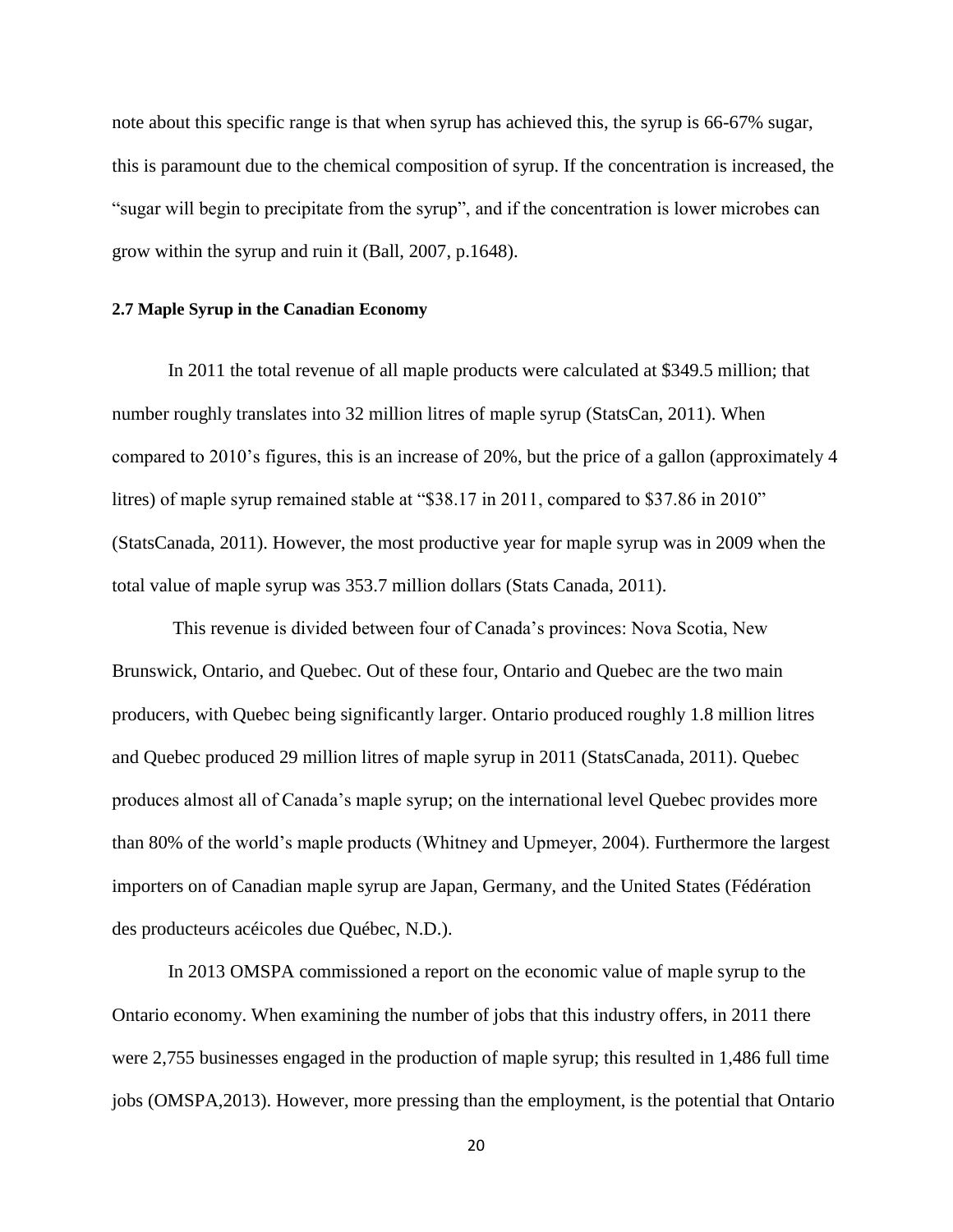holds for the future of maple syrup production. This information is paramount to this MRP, as it shows that there is a great possibility for the development of expanded production. According to OMSPA, Ontario has a vast potential for further development of its maple syrup sector through expansion on Crown land. Whereas the maple sectors in Quebec and New Brunswick have access to 11 and 8%, respectively, of sugar maple dominant forests on public land, Ontario made only 0.04% available for maple syrup production in 2011. If the utilization rate of sugar maple dominant forests were the same as in the state of Vermont (which has a maple sector similar to Ontario's), approximately 2%, about 13 000 additional hectares, could be tapped on Ontario's Crown land, which would double the total volume of maple syrup production in the province of Ontario (OMSPA,2013).

#### <span id="page-24-0"></span>**2.8 Maple Syrup Production Concerns**

The following concerns are important to outline since they can impact the viability of the maple syrup industry. This MRP begins the process of assessing these issues and offers some initial opportunities to mitigate the problems.

From a human health perspective there are a few concerns that affect the quality of the produced maple syrup. The Ontario Ministry of Agriculture and Food (OMAFRA) has only been testing Ontario maple syrup producers since 1998, and during these tests OMAFRA analyses the syrup for lead, copper, zinc, calcium, iron, sodium, and potassium (OMAFRA, 2011). Unfortunately, as required by law, syrup with lead levels above Health Canada's current tolerance level of 0.5 parts per million (ppm) was reported to the Canadian Food Inspection Agency (CFIA). Several producers had their syrup detained by the CFIA as a result (OMAFRA, 2011). This problem is primarily associated with the lead present in older evaporators and is not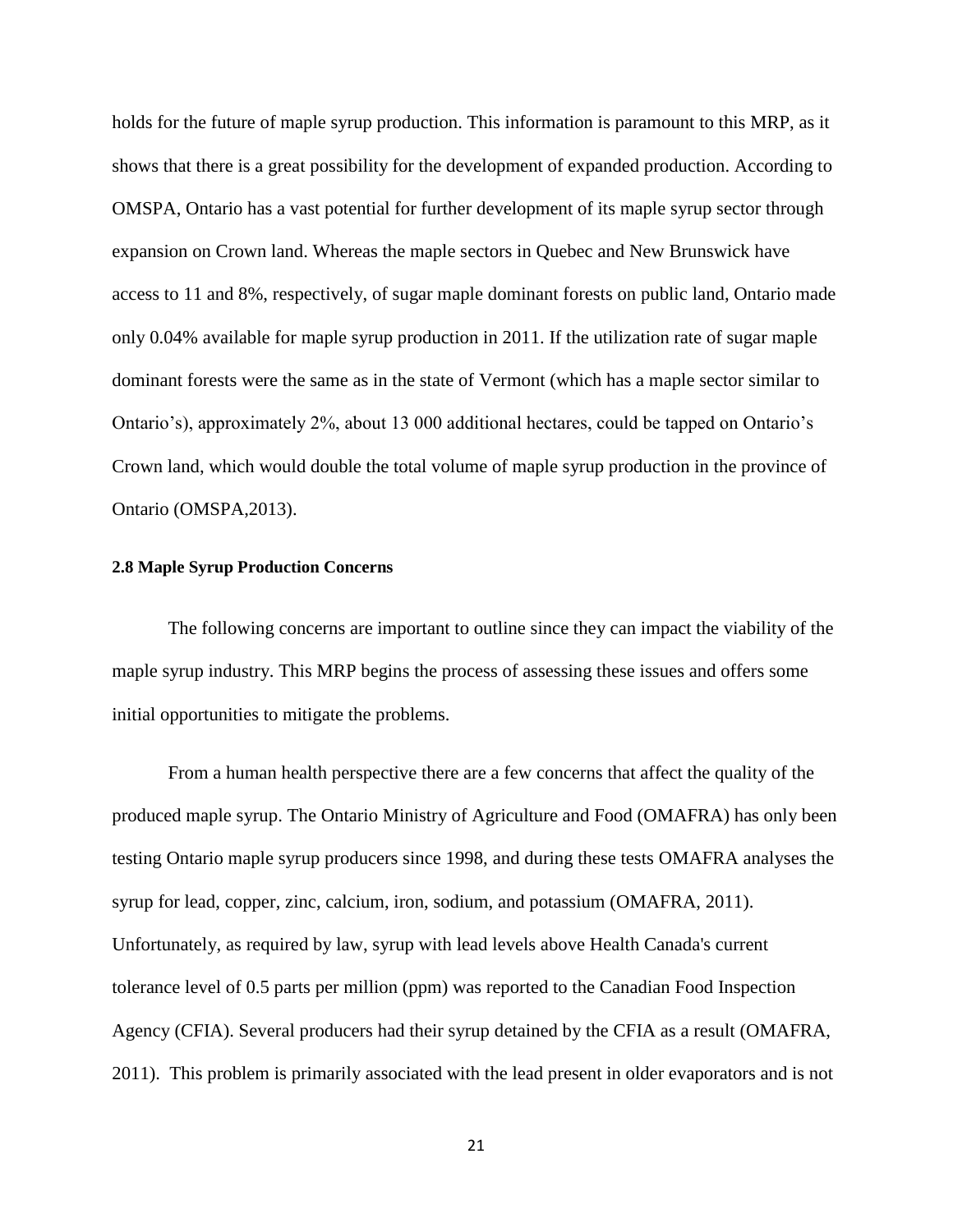a problem with modern production methods (OMAFRA, 2012). The specific areas where lead could be present are listed in table 3.

Additional concerns come from the chemicals used to clean and maintain the equipment such as chlorine, machine oil, and oil based air compressors, which have been detected in maple syrup. In order to combat such instances there is a proactive approach for producers by using good agricultural practices (GAP) in the sugar bush and good manufacturing practices (GMP) during the manufacture and distribution of maple syrup. As a check of the effectiveness of operational procedures, producers are encouraged to test frequently for chlorine residues, for lead, and for other suspected chemical contaminants (OMAFRA, 2011).

#### **Table 3 - Source of Lead in Maple Syrup (OMAFRA, 2013).**

Maple sap and syrup can react with lead-containing surfaces, allowing lead to leach into them. Lead-bearing equipment includes, but is not restricted to:

- Soldering (e.g. soldered seams) on galvanized equipment manufactured before 1994
- Soldering (e.g. soldered seams) on all other equipment manufactured before 1995, including stainless steel evaporators
- Bronze and brass fittings
- Terneplate, which is a lead and tin alloy that was used in the past to coat iron and steel sheets (e.g. old milk cans are often constructed of terneplate material and incorrectly used for bulk storage of maple syrup).

Another concern is related to insects, as Majka (2010) explains in his study of

traditional methods of maple syrup collection. He states that with the traditional open bucket

collection method, insects can enter the bucket. Their study found that twenty-eight species of

Coleoptera, Lepidoptera, and Trichoptera were found in maple sap buckets, 19 of which are

known to be attracted to saps and nectars. Most of these species are beetles, however the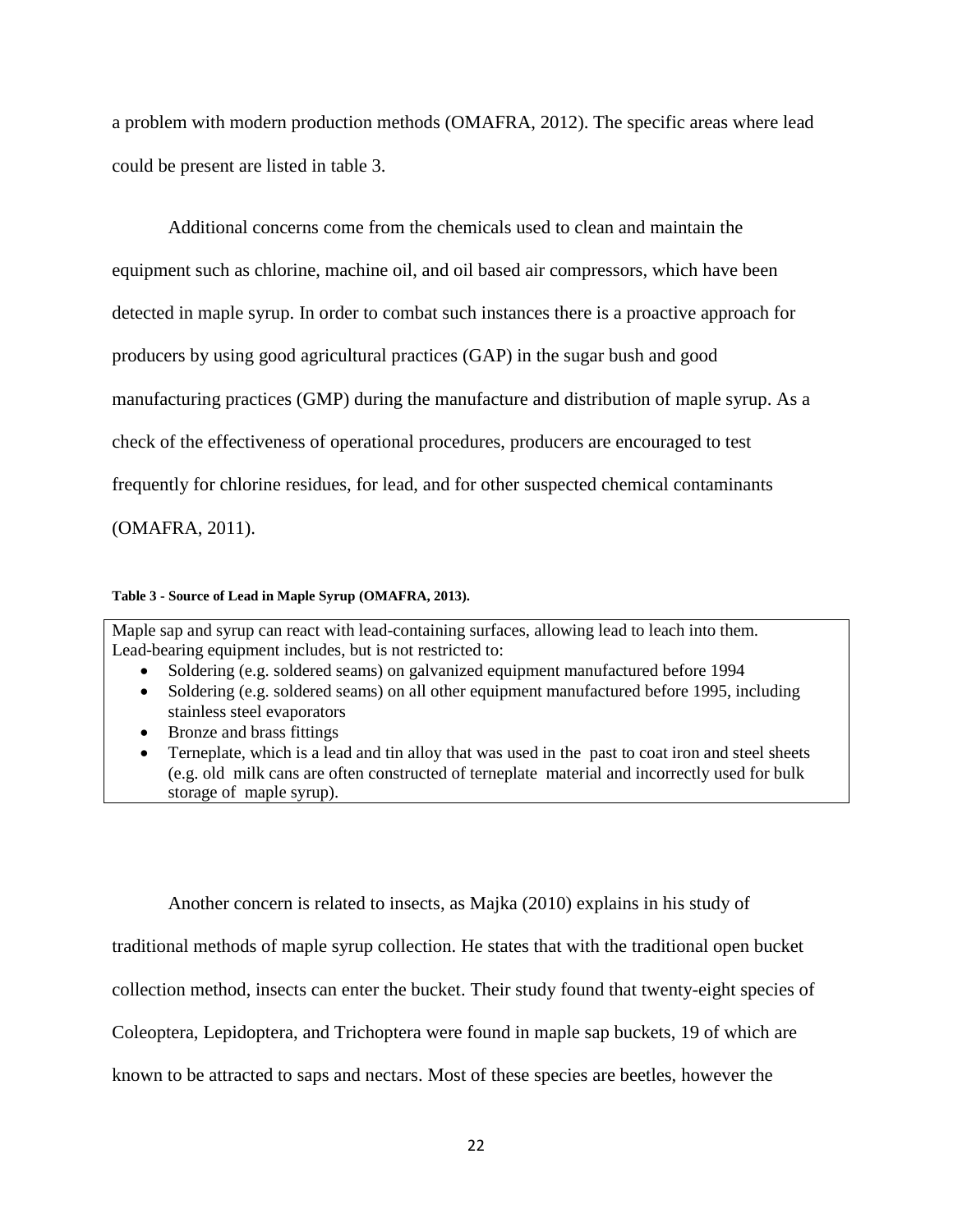important conclusion that Majka (2010) draws from their research is that this preliminary study suggests further research on this phenomenon is needed to document not only a more complete taxon list, but also to aid the maple syrup industry in controlling unwanted insect contaminants through methods utilizing the biology of the species. Thus, although the open bucket method is still very attractive for tourism and small operators, Majka raised some concern that pest and pathogen contamination can occur, and noted that there is a gap in the literature when this issue arose. This situation does not exist for the larger commercial producers who use the tubing systems. Further, it can be argued that through the filtration process such equipment as diatomaceous earth sap filters can trap insects, microorganisms and smaller particles before they enter the filtration process (OMAFRA, 2011).

Another important health issue is mold. This problem arises during the packaging or bottling of maple syrup. The most important step with bottling maple syrup is that it must be undertaken when the syrup is hot, otherwise syrup that is left uncapped for a few moments can cool sufficiently and collect enough yeast and mold spores from the air to spoil some cans in an otherwise perfect lot (Hopkins, 2010). To combat this problem the technique of 'hot packing' (packing syrup into its container at 180-200 degrees F) is used, for this allows the hot maple syrup to sanitize the container as it is packaged (Hopkins, 2007).

#### <span id="page-26-0"></span>**2.9 Climate Change & Maple Syrup Production**

One of the largest threats to the maple syrup production is global climate change. The first factor and the one that can be viewed as the most important and most influenced by climatic change, is temperature. This is argued on the basis that temperature effects production on a daily basis. To first awaken the maple trees out their dormant period there needs to be a period of ten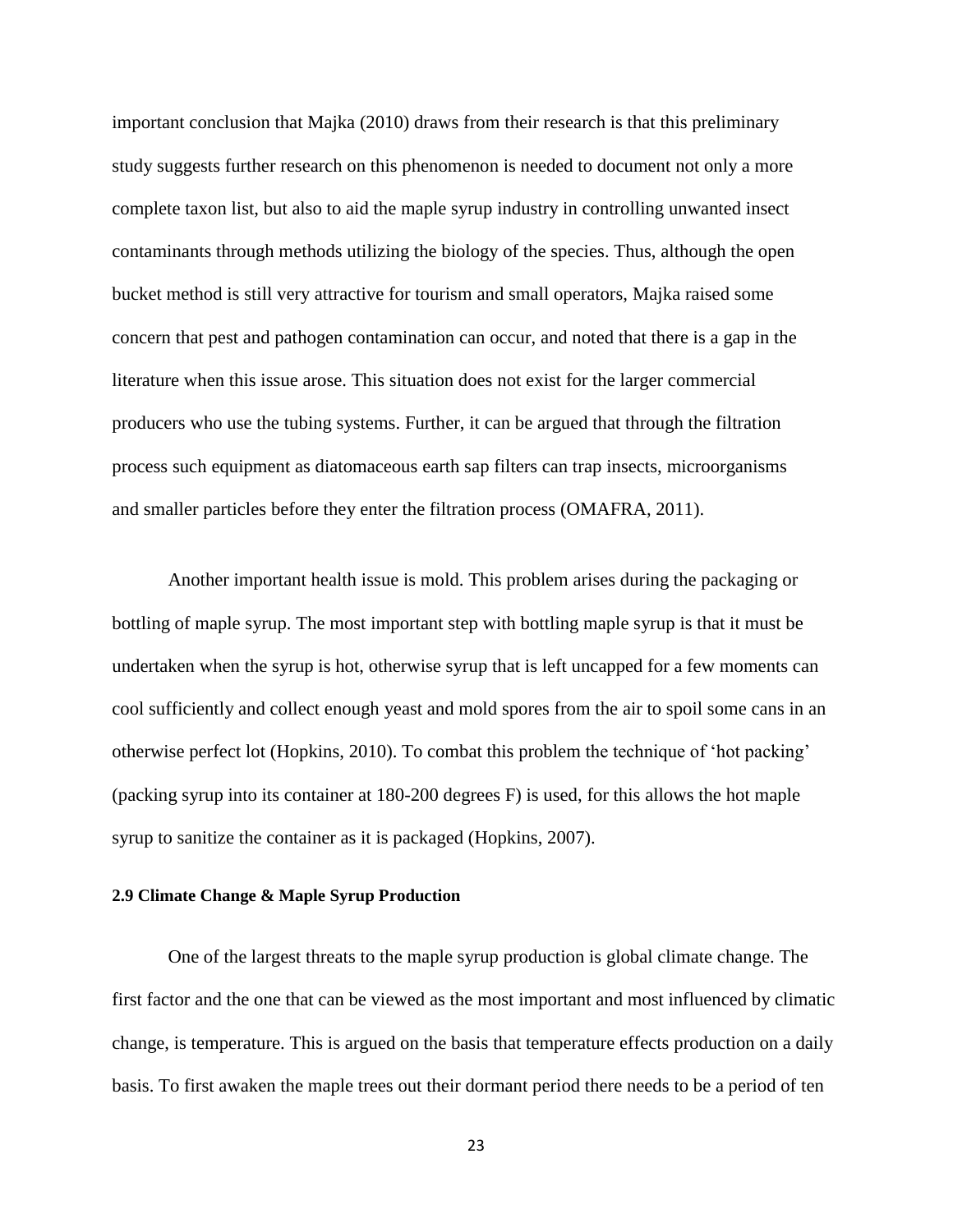to fifteen days where the temperature exceeds 10 degrees Celsius. This period tends to occur after the first of February (Maclver et al., 2006). If these parameters for temperature are not met there are various implications for the maple syrup producers. If the temperature is exceedingly warm this will accelerate the flowering of the maple trees, making the sap useless and bitter. On the opposite end, if the temperature goes lower at night and doesn't rise above 10 degrees Celsius the sap will essentially freeze in place (Maclver et al., 2006). This then halts operations, or if operations have yet to begin, pushes the start time to later in the spring and closer to when the maple trees blossom. This may lead to a shorter window to extract the sap (Maclver et al., 2006).

During the winter months, a 30 centimeter snow pack, surrounding a sugar maple, acts as a large blanket and shields the roots by preventing soil freezing and in the spring thaw the melting snow provides the more mature sugar maples with moisture for their roots (Decker et al., 2003). With increasing temperatures where snow is present, the snow will melt at a faster rate. Thus, Groffman et al. (1999) explain that this leads to less snow cover to insulate the soil from freezing. Lack of accumulated snow or a meltdown of the snow pack in winter can result in deep soil frost and root kill. Another element of snowfall and snow cover is the actual timing of when snowfall occurs, as this does influence the insulation of the maple tree's roots. If a continuous snowpack were to develop in December, the soil would be protected from freezing; yet should the snowpack be delayed in forming, the result is then the freezing of soil and possible root damage (Robitaille et al., 1995). The root damage affects the tree in "a reduction in both the quality and quantity of sap" (Robitaille et al., 1995).

There is also the concern that under climate change, the entire sugar maple range may shift northward, undermining traditional production regions in southern Canada. For the USA,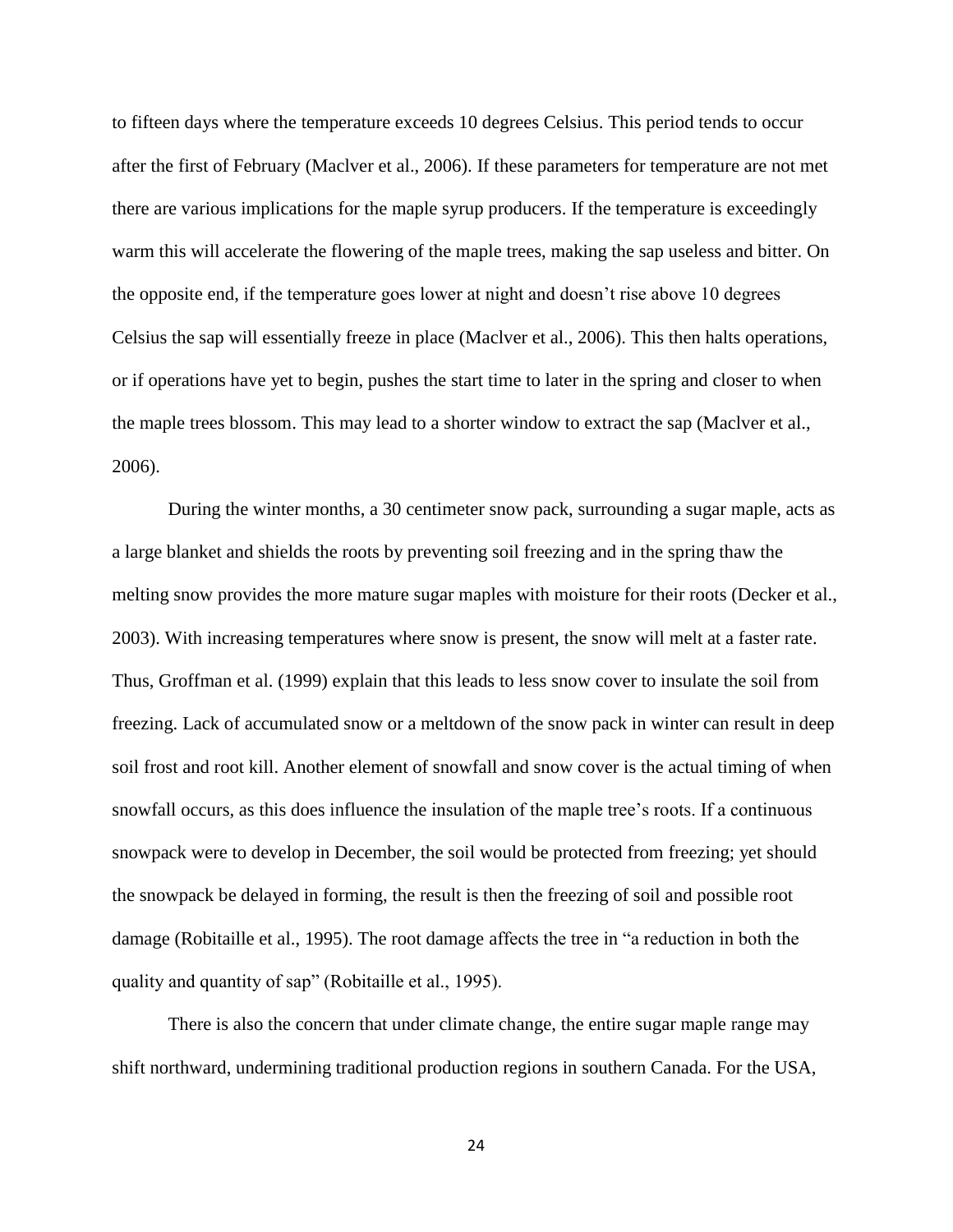Iverson and Prasad (2002) report that modeling using five different general circulation models projected that the range of sugar maples from key production regions would shrink dramatically, in the next 100 years. This is further demonstrated by Lamhonwah (2011, p.32), whose models project that by 2100 the sugar maple range will move northward towards the border of the Hudson Plains where forest growth will be impeded. Areas in northern Central Ontario where sugar maples do not currently grow (the Timmins area and north of Thunder Bay) will develop conditions suitable for the growth and survival of the species within the next century. This study also found that the climate for sugar maples in central syrup production regions in Ontario, including Lanark County and the Waterloo/Wellington area, may become drier and hotter, leading to a possible decline of the species (Figure 5).



**Figure 5 - Predicted range of sugar maple 2041-2070 (Lamhonwah, 2011).**

Another important factor is atmospheric pollution. It was argued by Maclver et al. (2006, p.6) that increasing levels of ozone and carbon dioxide appear to have relatively lower immediate effects on sap flow compared to the impacts of temperature or precipitation. If the atmospheric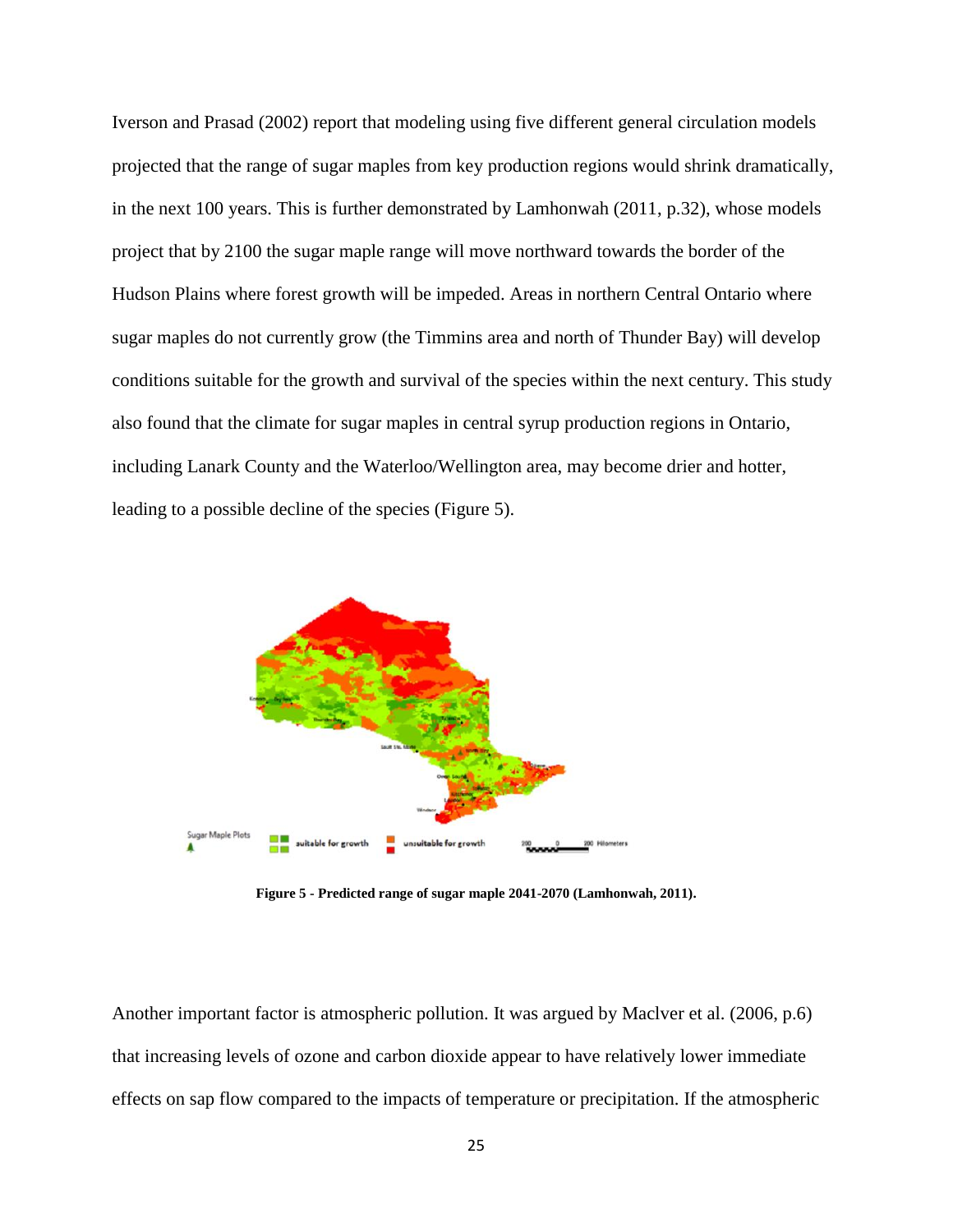concentrations of both gases continue to increase in the future climate, this might cause decreases in stomatal conductance [the rate at which carbon dioxide or water vapors pass through the pores of the leaves] and ultimately reduce sap flow.

Another factor that can alter the sap production is acid rain. In eastern Canada there is more acid rain, which results in damaging the leaf surfaces; reducing cold tolerance; decreasing vitality and regenerative capacity; increasing susceptibility to drought, insects and disease; increasing vulnerability to climatic perturbations; and accelerating the rate of soil nutrient decline (Hall et al., 1997 as cited in Maclver et al, 2006 p. 5-6). The acid rain fall results in an increase of soil acidification. This then leads to the soil base saturation dropping along with a declining level of the nutrients that are available for the seedlings (Hall et al., 1997 as cited in Maclver et al, 2006 p. 5-6). If this trend was to continue it is "expected to result in long term declines in forest productivity and health over the life-time of the stand and increases in dieback and mortality" (Hall et al., 1997 as cited in Maclver et al, 2006 p. 5-6).

# <span id="page-29-1"></span><span id="page-29-0"></span>**2.10 Maple Syrup Value Systems: Distribution, Labelling, and Other Maple Products 2.10.1 Distribution**

This section reviews the available literature on the economic processes that follow after the maple syrup or other maple product has been produced and deemed safe for human consumption. While the academic literature is scarce, it is possible to piece together a general understanding of what the value system could look like for maple syrup production using such sources as the information provided by the OMSPA (Figure 7). This figure also benefitted from a workshop held in December 2012 involving the research team. At that workshop, some of the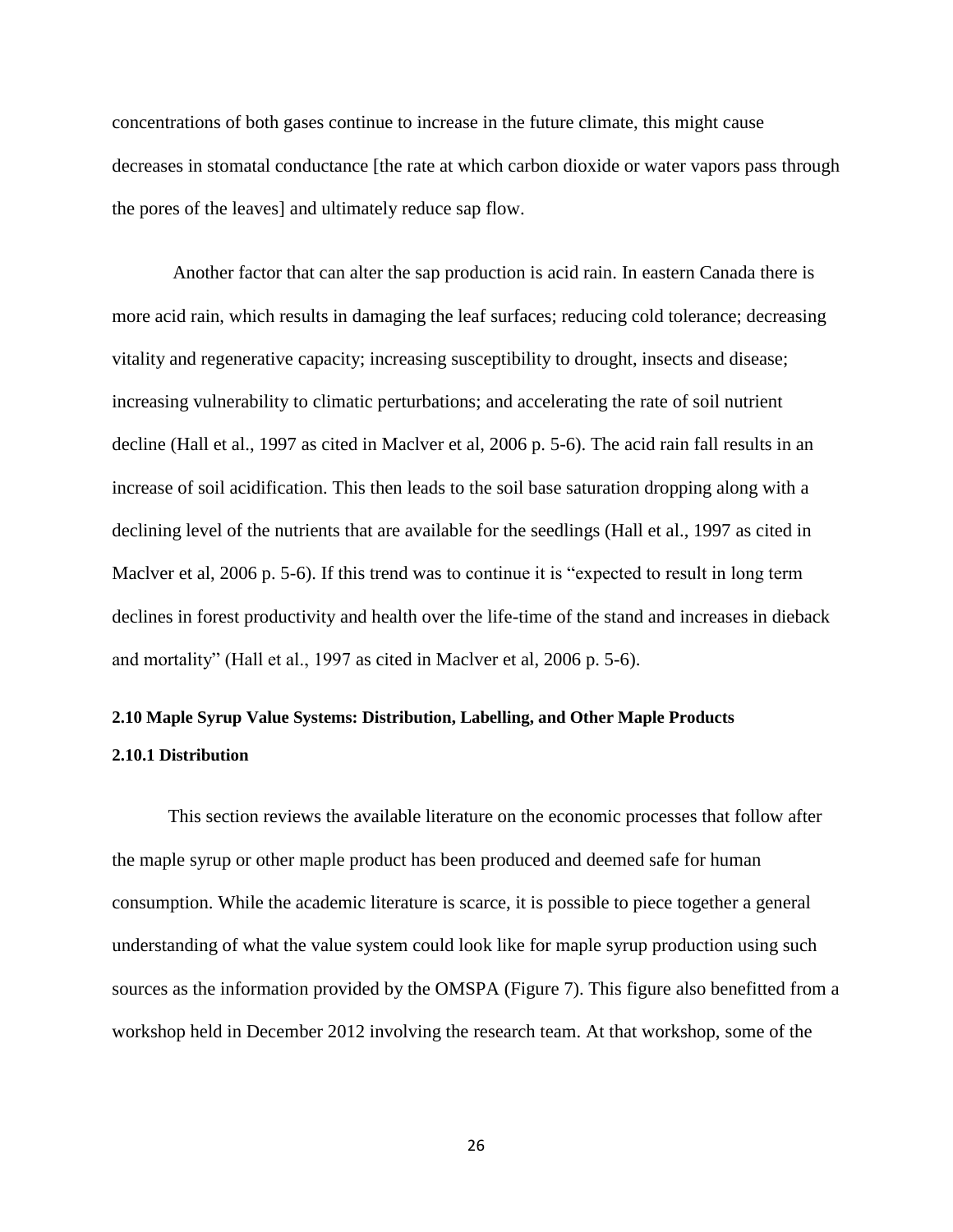key elements of the value system were laid out by the participants. This MRP strives for a solidification of what a maple syrup value system actually look likes.

As explained by Porter (1985), a value system describes the key activities in an industry. The value system begins with the inputs into syrup production including the equipment, raw sap and supplies. The noted "ecosystem" can noted as the physical environment or region where the producer is located. Once the maple syrup, or other maple product, is produced and has met the applicable Federal and/or provincial standards, the next step for some producers is to process the item into a value added product; or to sell it to distributers, large whole sale buyers, exporters or directly to the public (OMSPA, 2013). The outlets for distribution can be as follows: 1) the maple product can be sold directly to the consumer through farm gate sales or local farmer's markets 2) the producer sends out the finished product to a distributor who then sells the item to the consumer (such as a grocery store or a retail store), 3) or if the product is unfinished, it can be sent to a processor, via the distributor, where a final product is developed and then sold to the consumer (e.g. maple syrup used in bakery muffins).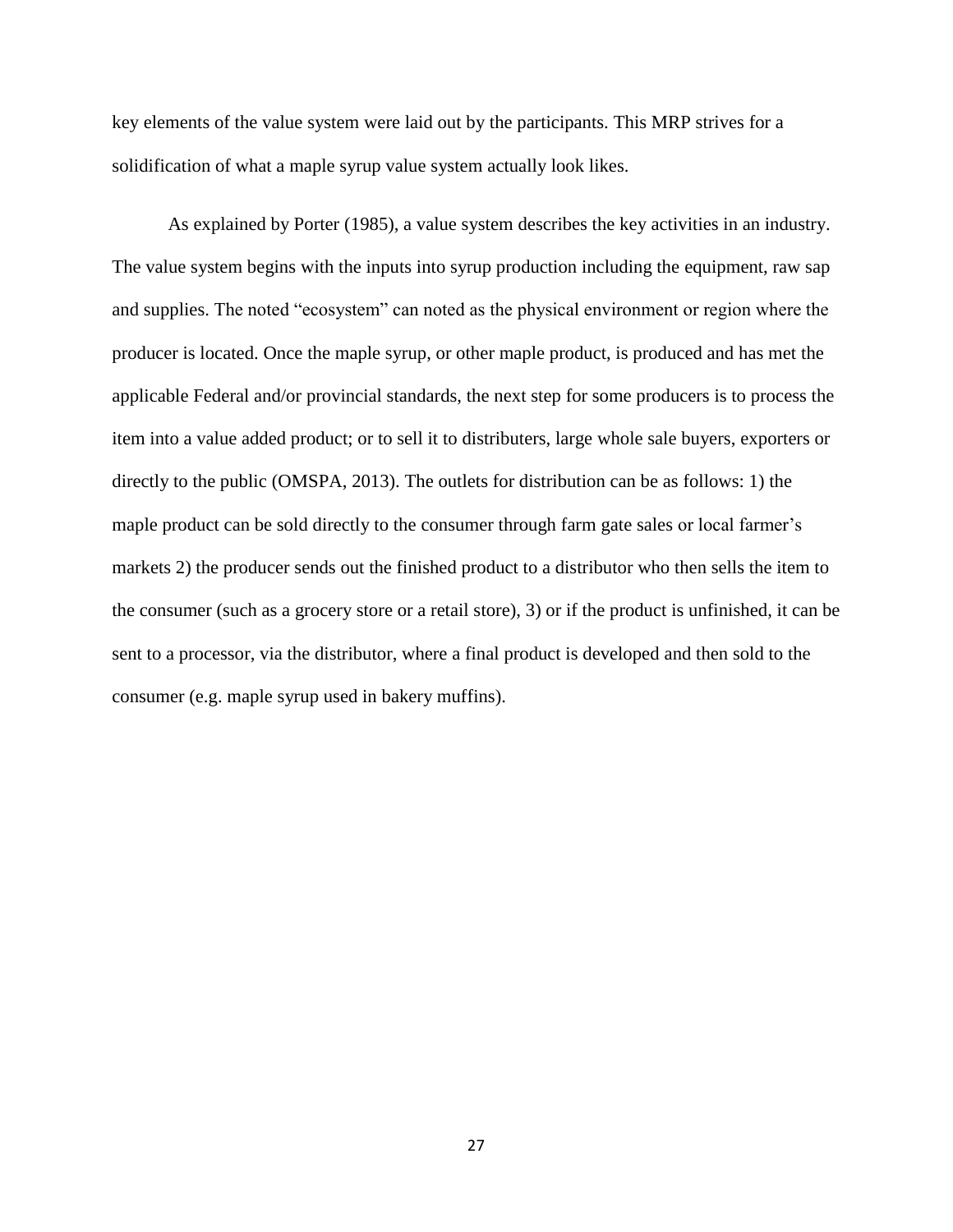

**Figure 6 - The maple syrup product value system.**

An additional element to consider is the other outlets that are available to producers to present their product for sale. Two additional venues where a producer can sell their product to the consumer are pancake houses and festivals. Pancake houses and maple syrup festivals are important complementary activities of the Ontario maple syrup sector. They are based on the products issued from this sector (OMSPA, 2013). Furthermore, an economic analysis of the pancake and festivals revealed that pancake houses and maple syrup festivals also play a significant role in Ontario's local economies. In 2011, they generated a total of 103 FTEs [full time employment] and \$3.4 million in GDP in Ontario (OMSPA, 2013). Finally the feedback arrow described as alternative opportunities, this is to note the return of the consumers to ecosystem where the product originated. In some instances the consumers are returning to the region because there are tourist events being held, such as the mention maple syrup festivals, again this is to note the movement of the consumer back to region, not the product itself.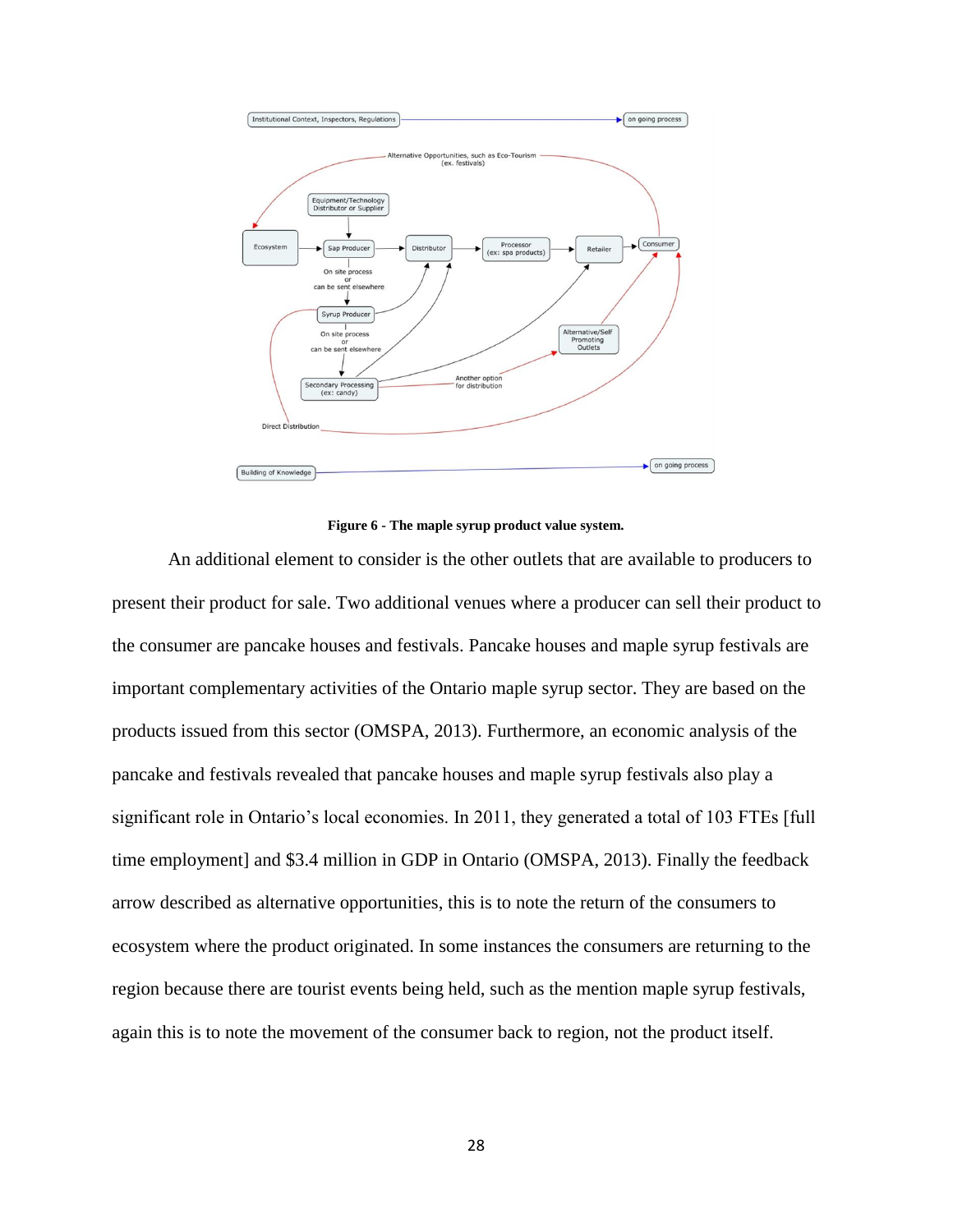#### <span id="page-32-0"></span>**2.10.2 Product Development and Differentiation**

This MRP evaluates several ways that businesses can differentiate their product. One of the ways that maple syrup can be differentiated is to undertake organic certification. While it can be noted that maple syrup is already naturally organic and does not require any chemical input, it can be argued that having an organic seal on the product might increase its value for some consumers and contribute to the development of a niche market (OMSPA, 2013). The term organic, refers to production that is based on principles that support healthy practices (Canadian General Standards Board, 2011). The principles that comprise organic production are listed in table 4.

#### **Table 4 - Principles of organic production Canadian General Standards Board, 2011**

The general principles of organic production include the following:

- 1. Protect the environment, minimize soil degradation and erosion, decrease pollution, optimize biological productivity and promote a sound state of health.
- 2. Maintain long-term soil fertility by optimizing conditions for biological activity within the soil.
- 3. Maintain biological diversity within the system.
- 4. Recycle materials and resources to the greatest extent possible within the enterprise.
- 5. Provide attentive care that promotes the health and meets the behavioural needs of livestock.
- 6. Prepare organic products, emphasizing careful processing, and handling methods in order to maintain the organic integrity and vital qualities of the products at all stages of production.
- 7. Rely on renewable resources in locally organized agricultural system.

If producers choose to go organic, in Ontario, the producer must follow the regulations

that are outlined in the Canadian Organic Standards (Canadian Organic Production Systems

Standards: General Principles and Management Standards, and the Permitted Substances List)

(OMAFRA, 2012). Yet to obtain the actual certification a producer must contact one of the

certification bodies (such as Ecocert Canada) that serve as the authority on granting certification

as well as monitoring to ensure that the producer is adhering to the regulations. It may take 3-4

years before the producer is certified for the production of organic foods, and this prolonged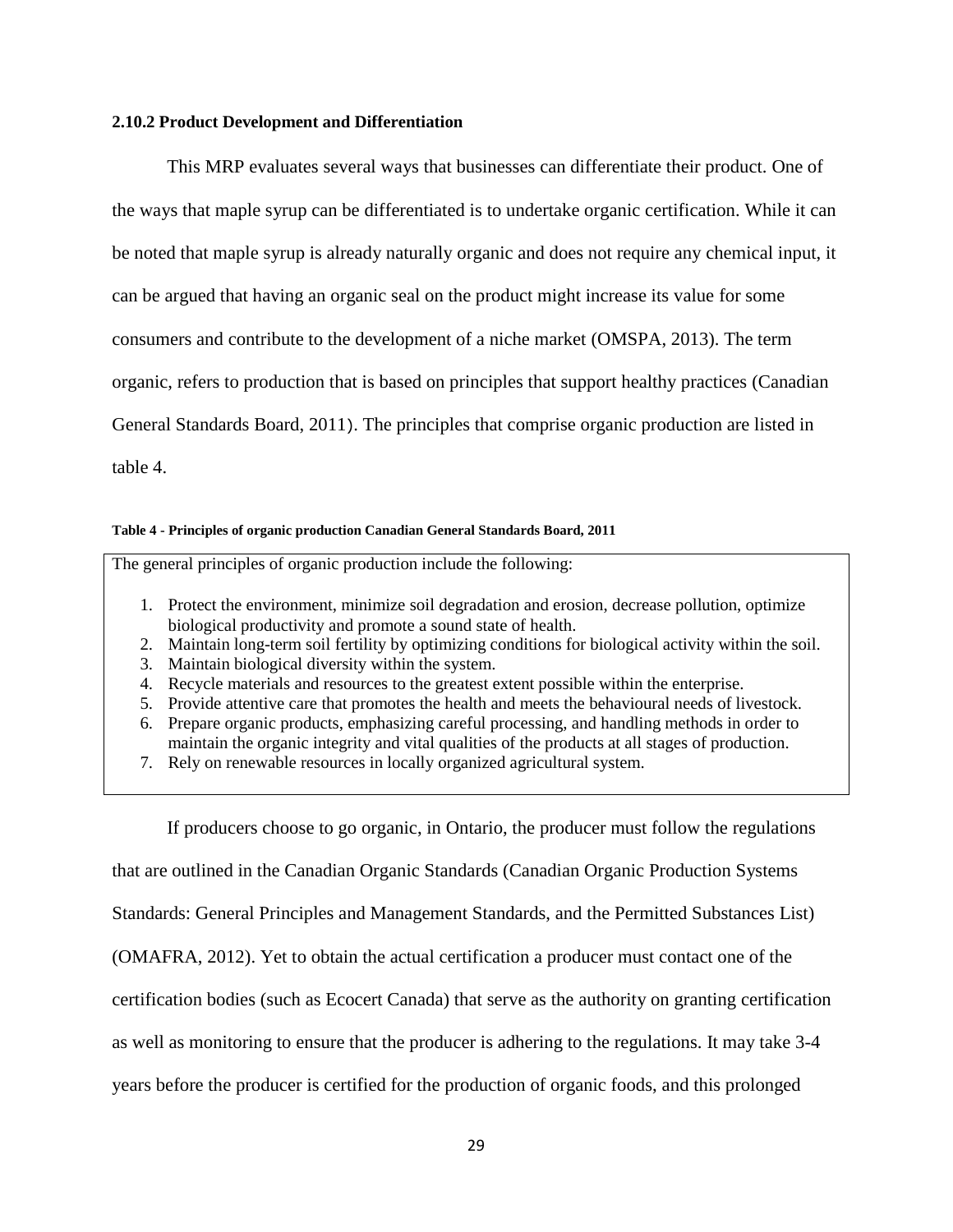period has inspections to ensure the integrity of the producer: An inspection is required on farms in the year before certification and operators must apply to their certification body at least 15 months before harvest of the organic products. In the year of anticipated certification (and annually thereafter), application should be made to the certification body in the early spring to allow for timely review of the applications and to allow the CB [certification bodies] to arrange for inspections during the growing season (OMAFRA, 2012).

Another example of differentiation is that producers could undertake woodlot certification. Woodlot certification entails an inspection every five years by a third party to ensure sustainable forest management practices. These practices are ones that promote environmental sustainability (i.e. the practice of simply removing deadwood), and also social values (i.e. the practice of having a portion of land sectioned off for public enjoyment). These certifications can be used is to demonstrate corporate responsibility and in certain cases tax breaks are offered (MNR,2013).

Other opportunities to provide differentiation and greater revenue streams for producers within the maple syrup industry involve the production of value-added options for consumers. One of the more traditional maple products is maple taffy on snow, as explained by OMSPA (2013), this is the icon of the Canadian sugar bush and no trip to a sugar shack is complete without sampling this stick gooey treat. This maple product is created by pouring hot high density maple syrup directly on frozen snow creating a soft taffy texture. Taffy does not keep well over time so it's typically only available at the sugarbush during the maple season or it can found for sale at larger festivals or fairs (OMSPA, 2013).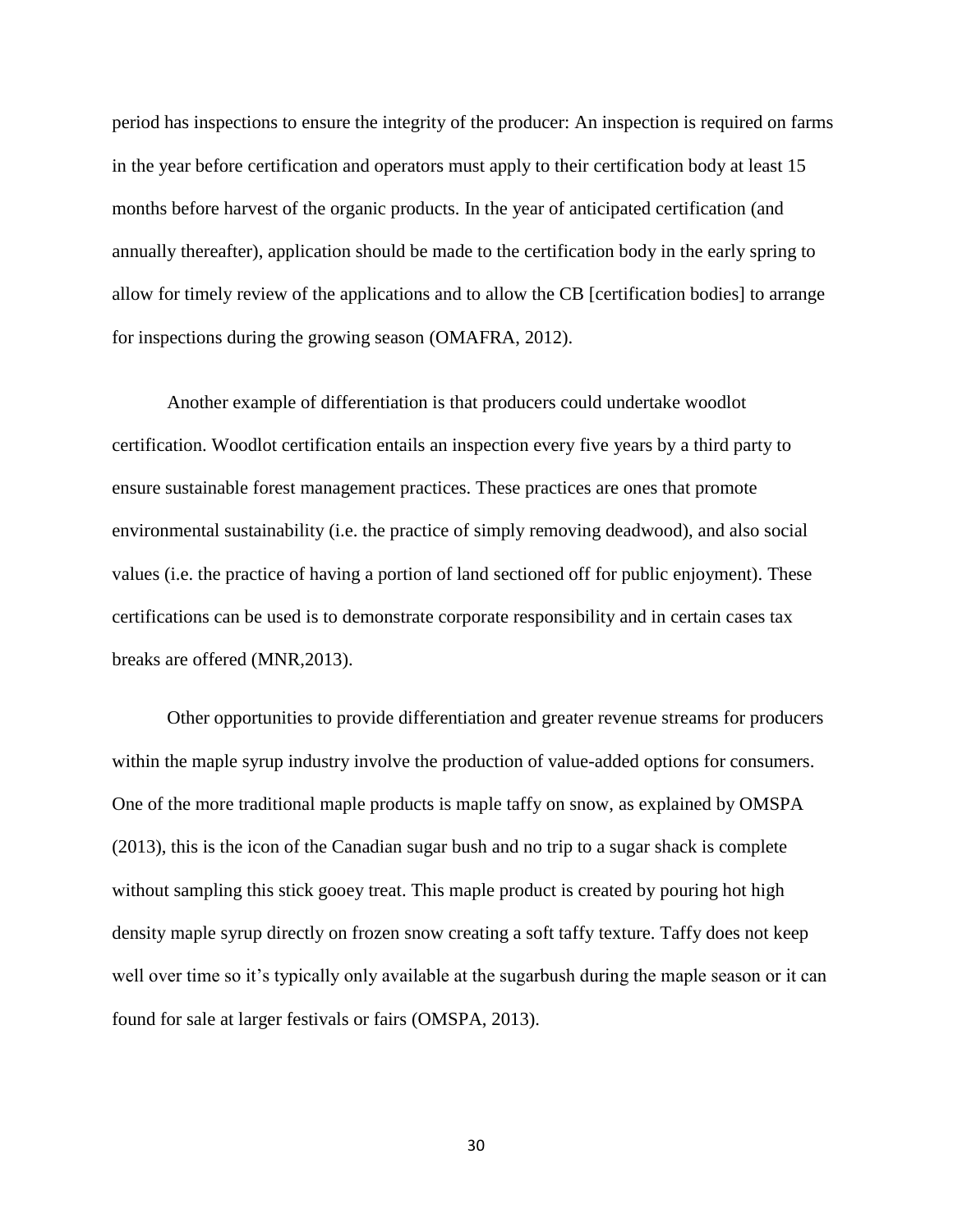Other important products are maple butter, maple candy and maple sugar. Maple butter can be used on toast and in baking. The consistency of maple butter or maple cream (the same product) is light and spreadable, very similar to the consistency of a light peanut butter. Its name comes from the fact that it has a "buttery" or "creamy" texture and not because it has any dairy products added to it. In fact, it has nothing at all added except 100% pure maple syrup. It is perfect as a spread on bread, pancakes, muffins, toast, and biscuits or as a dessert frosting (OMSPA, 2013).

Maple candy comes in two forms. The first is hard sugar and the second is soft sugar candy. Real, pure maple candy is a real treat with a light outer shell and a creamy texture inside. It is typically made by boiling down maple syrup, stirring it, and pouring it into molds to harden. Maple candy comes in all shapes and sizes but you will most often find it formed into the shape of a maple leaf. This delicious maple product melts in your mouth and releases a rich maple flavor almost like fudge (OMSPA, 2013).

Another product is granulated maple sugar that can be used as an alternative to white or brown sugar: Granulated maple sugar is the most versatile product that is made from maple syrup. Because it has no available water, this product is totally shelf stable, it will not separate or mold. It can be stored indefinitely at room temperature and with proper packaging and moisture control will not lose its granular nature. It can be used in recipes as a replacement for brown or white sugar on a one for one exchange by volume or by weight and is the healthiest of all available sugar types. It can also be used as a topping on cereal, placed in sugar straws or used anywhere other sugar would be used to add flavour or sweetness. The flavor of many products is enhanced by using maple sugar in place of white sugar and is especially valued by many consumers for its natural and sustainable origin (OMSPA, 2013)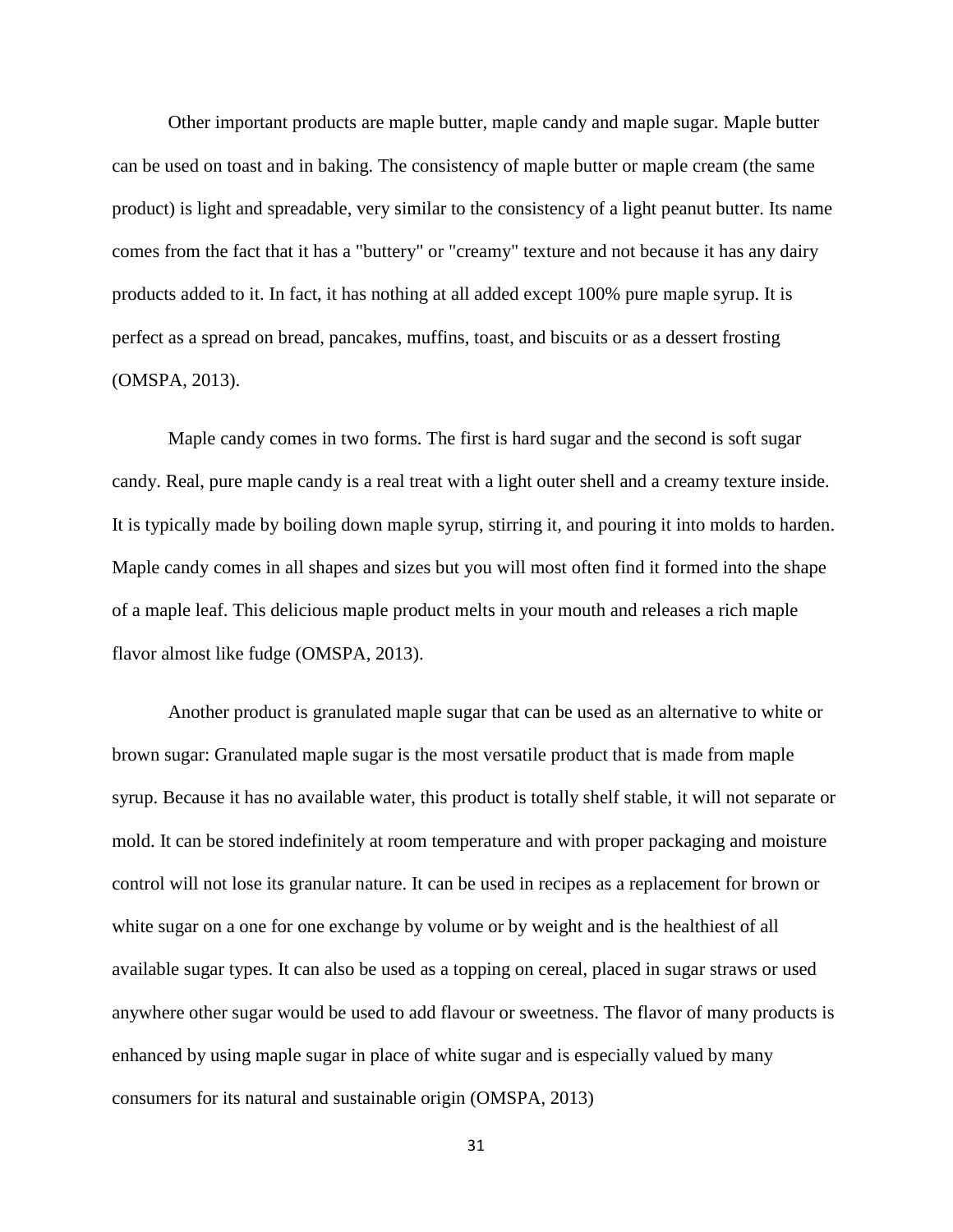The above products are more traditional value added products, yet there are now additional value added products that move beyond these. For example at Fulton's Pancake House and Sugarbush, in Eastern Ontario, there are alternative products offered such as: maple mustard, maple BBQ sauce, and as well as spa products (lip palm, body butter, body lotion) that are created from the maple sap or forms of maple sugar (Fulton's, 2013).

#### <span id="page-35-0"></span>**3.0 Methods**

Although many other agricultural industries have undertaken value chain/system analysis, there still a gap in the academic literature regarding the maple syrup industry. This MRP has pieced together a partial picture of the maple syrup value system. However, there is yet to be a definitive understanding of this system, and it is this gap in literature that the MRP will address.

This project uses qualitative methods, specifically interviewing techniques. According to Kevin Dunn (2010), there are four main reasons that scholars use interviewing as a method: to fill a knowledge gap, to investigate complex behaviour/motivations, to collect a wide range of experiences, personal opinions, and meanings, and finally when a method is required that shows respect for and empowers the people who provide the data. The one that is most suited for this research is the idea of filling a gap in knowledge (Dunn, 2010). As previously stated, there is a very large gap in the academic literature concerning the mapping of the maple syrup industry value system. Thus, it is ideal to make contact with the individuals who work within the Ontario maple syrup industry, and discuss with them the areas representing gaps in the literature.

There are two kinds of interview approaches: structured and semi-structured. This MRP uses a combination of both these techniques. A structured interview is one with a rigorous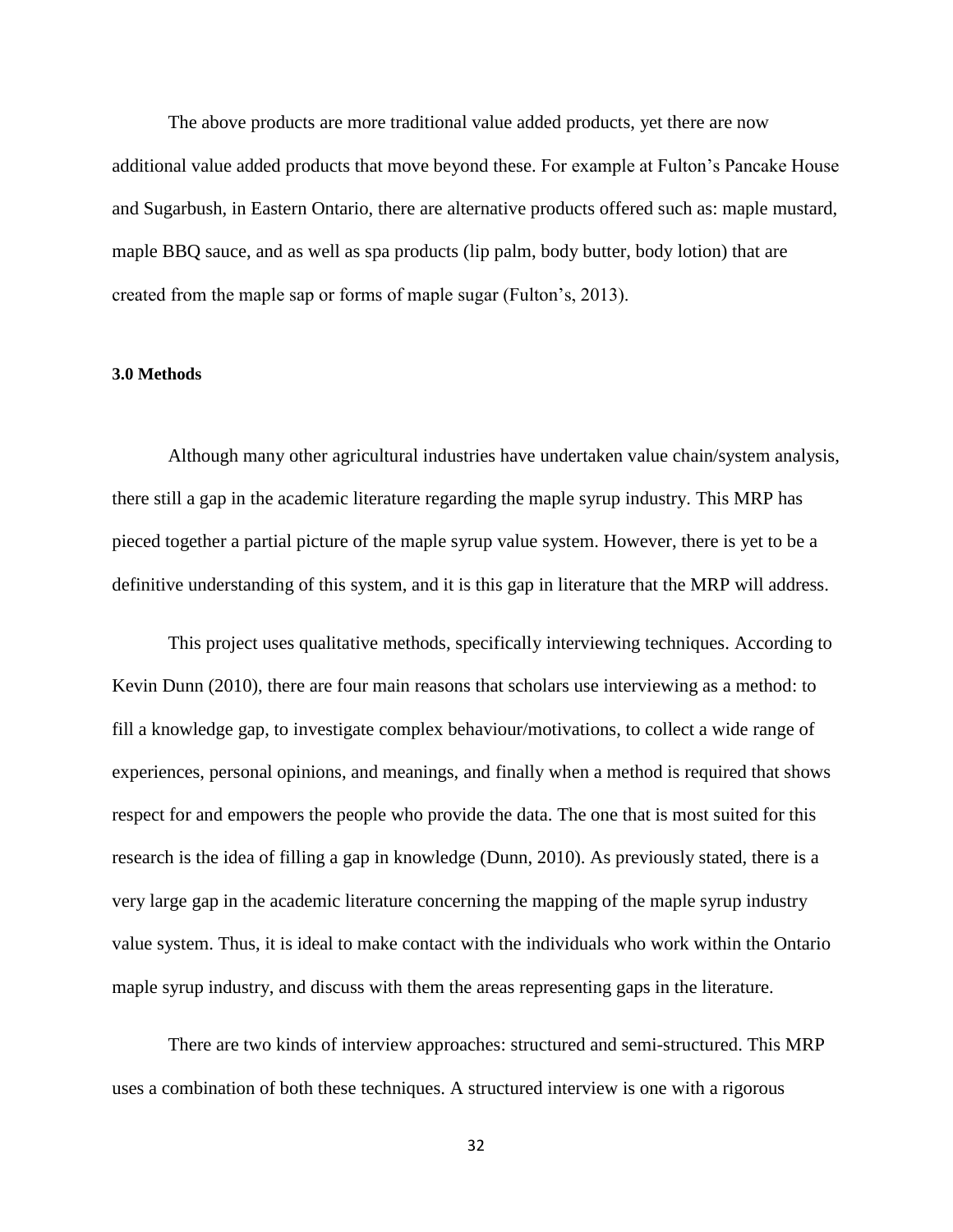structure and strict interview guide to be followed. Structured interviews are useful when the situation call for more of a formal approach, time is limited and specific questions must be answered. When it comes to structured interviews some researchers may find comfort in the rigour and patterns that are presented with structured interviews, yet this approach also has limitations. First, because of the way that the structured interview is designed there is a lack of flexibility and the process is "question-focused" (Dunn, 2010). Without this flexibility there can be gaps or missed opportunities to travel deeper into a comment or answer given by an interviewee. Furthermore, with a closed ended question the interviewee only has a predetermined number of options for an answer which might not cover the range of possibilities.

A second observation given by van der Zee et al., (2002) is that it has been suggested that in structured interviews important interviewer needs are frustrated, such as the need for autonomy and the need for power…whereas an unstructured interview could offer challenges and autonomy. In other words, it can be viewed as a researcher dominated interview. The power of the interview lies in the hands of the researcher and the interviewee is simply there to provide answers and no further insight. As well, van der Zee et al., (2002) continued this thought, in that the researcher giving a structured interview may be seen as a more cold and calculating individual. This persona may have adverse effects on the results, due the researcher appearing to be the opposite to what interviewee would want to see, that interviewees "are more favorably disposed to interviewers who are attentive, warm, and socially perceptive, and unstructured interviews allow the communication of these qualities better than structured interviews" (van der Zee et al., 2002, pg 1).

Despite these drawbacks there are positives with structure interviews. The researcher develops and follows a specific guide that consists of a list of questions and topics that need to be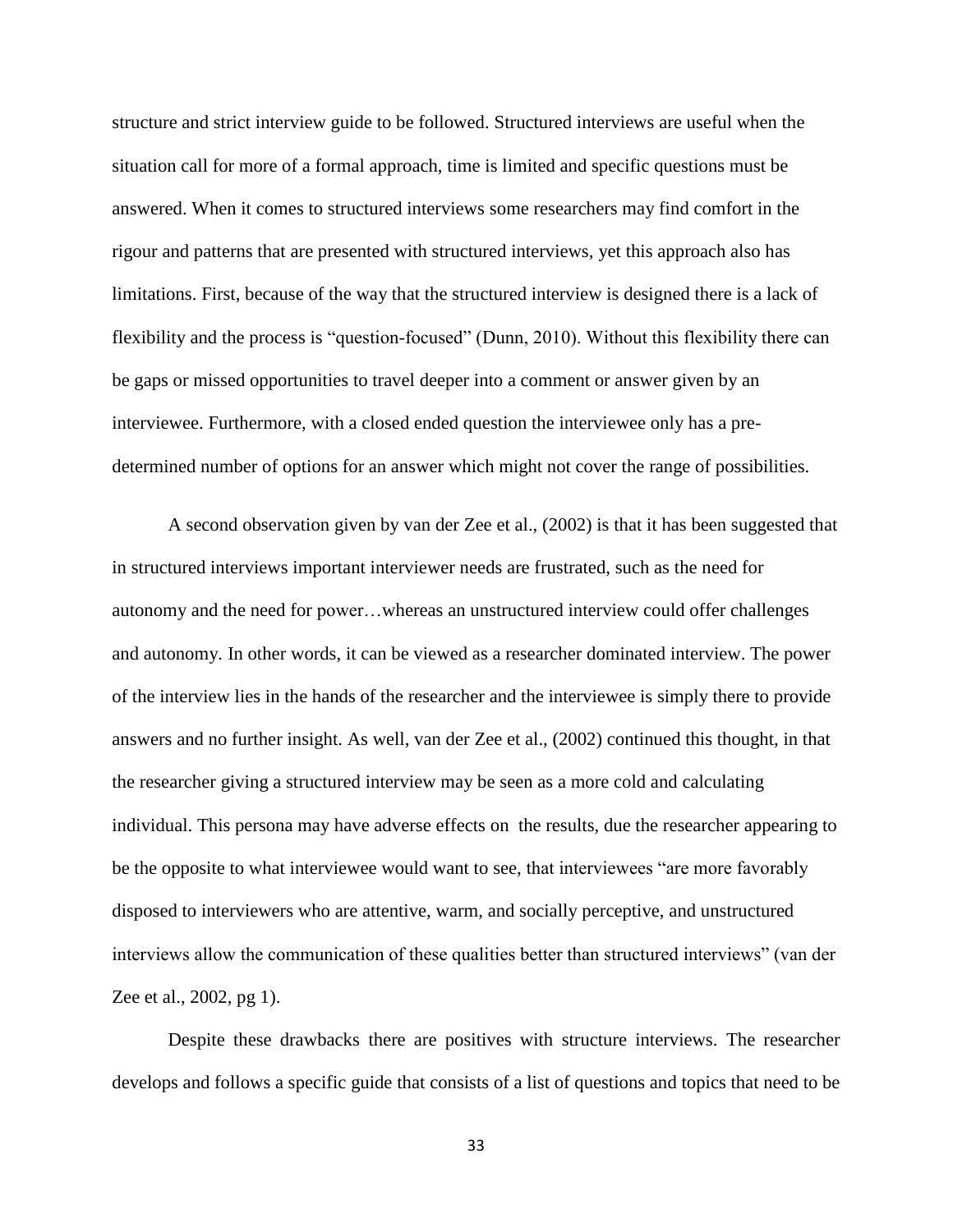covered during the interview. A structured interview also allows a great deal of information to be covered in a short period to time.

For semi-structured interview, like a structured interview, the researcher follows a guide, but is able to improvise and move away from the guide (Cohen and Crabtree, 2006). These are ideal when, there is sufficient time and there is a need for questions to be answered with additional details and perspectives.

Unlike structured interviews, where the roles between the researcher and the participant are quite simple and to an extent more formal, semi-structured interviews are conducted with a fairly open framework which allows a conversational and two-way communication (Keller and Conradin, 2010). The researcher follows a guideline, but may stray from it as appropriate. Not all questions are designed and phrased ahead of time; questions are often created during the interview (Keller and Conradin, 2010). This allows the interviewer and the participant the flexibility to venture into details when desired (Keller and Conradin, 2010).

Semi-structured interviews allow the researcher to change the order of the questions or the way they are worded. The researcher can omit questions that may appear redundant (Keller and Conradin, 2010) or not applicable to the situation (Cohen and Crabtree, 2006). The aim of the researcher is to get the participant to talk freely and openly while the interviewer gets the necessary information (Oatey, 1999).

Since semi-structured interview encourages two-way communication, those being interviewed can ask questions to the interviewer (Keller and Conradin, 2010). In this way, these interviews can serve as an "extension tool", where there is the confirmation of knowledge from the researcher's side, but it also brings attention to other elements that may have been missed or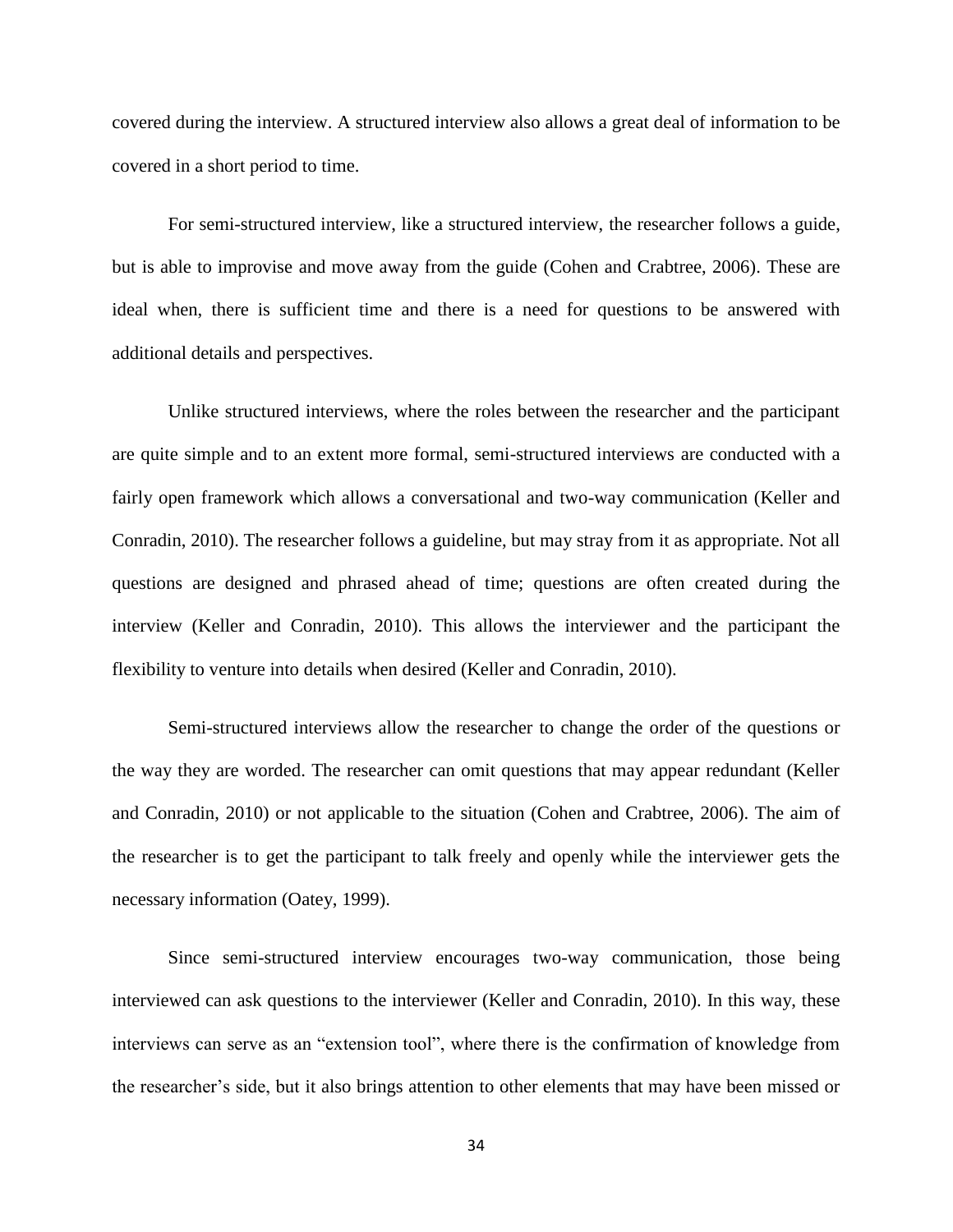unknown to the researcher (Keller and Conradin, 2010). Information obtained from semistructured interviews will provide not just answers, but the reasons for the answers.

The interview guides created for the interviews conducted in this project are divided into 3 parts, with each section and questions designed for producers, experts, and commercial producers (see Appendix A). The first discusses the general information about the producer's operation, how long they have been producing, number of taps, who is employed, etc. The second brings in the value chain literature, asking the producer specifics about their production (i.e. technologies used, most time/costly procedure); as well as asking about where information was procured and if the producer has certification, and as well as the trend of their sales. The final section discusses broader social and cultural values about maple syrup production, such as environmental protection. The closing question asks the producer what they would share with the people Ontario if they had the chance to promote the maple industry.

# **3.1 Semi-Structured Interviews**

15 interviews 1-2 hours in duration were conducted. Those being interviewed were non-Aboriginal maple syrup producers as well as other key informants involved with the value chain process, such as equipment suppliers. All interview were people whom operate in Ontario. The criteria on who was selected are as follows. First is the location of the individual industry member. All general areas of Ontario were covered (North East, North West, South West, and South East). Second, producers representing a range of sizes based on the number of taps were interviewed. Third, the producer's place along the value system was considered. While the majority of producers did most of the process "in-house" and mainly focused on farm gate sales, there was a successful attempt to contact producers who also deal with value-added products, as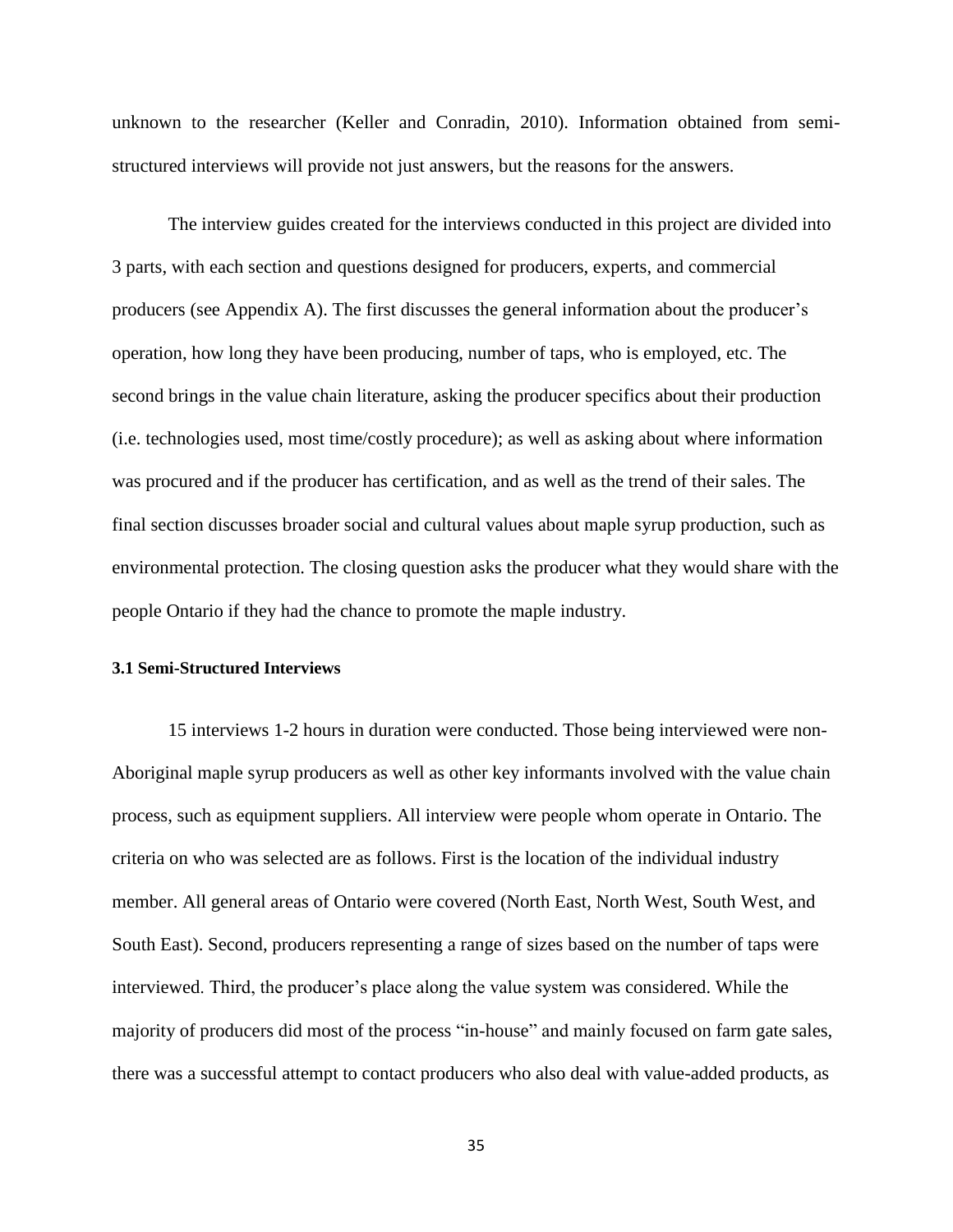well as the international market. Fourth, if not a producer than an "expert" within the field, these are individuals who have studied the maple syrup industry or an element of the industry, such as the maple trees. Two experts were consulted for this research.

When the interviews were completed and recorded (via audio recorders), the interviews were then transcribed in Nvivo, which is the second-generation on non-numerical qualitative analysis software. The coding process began with the semi-structured interview data. Within the coding process, the focus was to look for common reoccurrences, terms, and experiences that will allow a proper mapping of the Ontario maple industry value chain. Coding steps followed Dunn (2010). The first step was to develop a preliminary coding system, using key themes or words. This was based on the key ideas outlined in this MRP. The interviews were then transcribed, then read and coded using the developed themes.

## **3.2 Contribution to Scholarship**

Due to the lack of academic knowledge within this area, this MRP is able to provide to researchers, and the research community, with important new insights, as well as foundational knowledge, on the maple syrup supply chain and production process. In terms of the overall project, this provides the baseline to continue the rest of the intended research. Furthermore for participants and others involved with the study, this information will contribute to wider understandings of the production process in terms of increasing value and networking capabilities.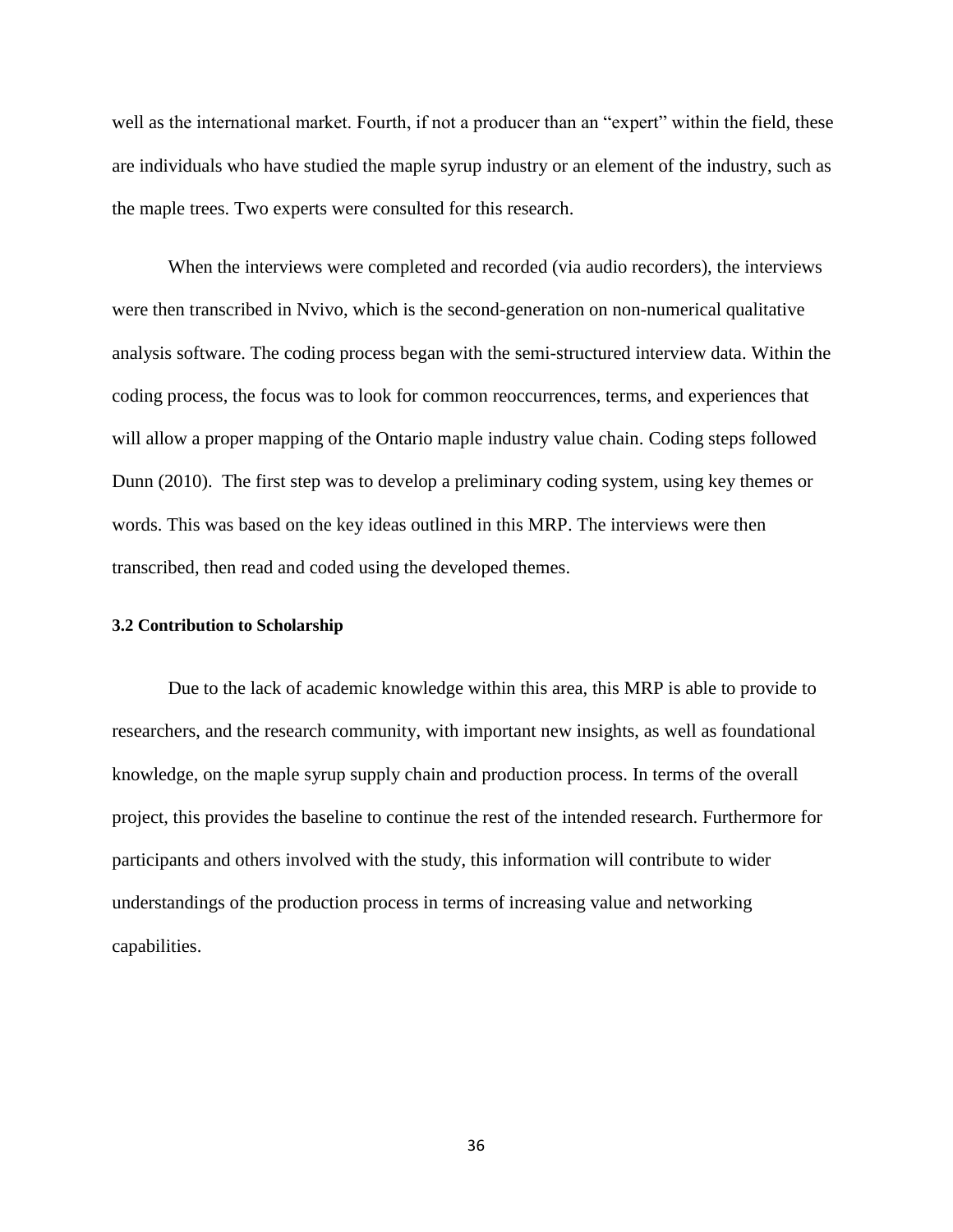## **4.0 Results from Interview Data**

The data from the semi-structured interviews with fifteen informed participants are explained below. The results of the interviews have been categorized into seven subsections, five of these sections are in accordance to the Five Competitive Forces developed by Porter and explained earlier in the paper (Suppliers, Substitutes, New Entrants, Industry Competitors, Buyers). The remaining two sections are the Change, Opportunities and, Challenges, and Social/Cultural values themes. Please note that identifying information has been removed from quotes, whenever necessary.

## **4.1 Suppliers**

Since maple producers arguably perform most of their operation on site, an important element is the equipment they use at their location (items such as reverse osmosis, evaporators, packaging, lines/tubes, labels etc.). The role of supplier is to help establish the essential framework for the various operations that are undertaken at a sugarbush. However, aside from the supplying aspect of these businesses there is another role that suppliers in the maple syrup industry perform. The additional role that that is provided is research and development, the larger supplying companies often have a department dedicated to this. The interviewee who was employed by one these large companies, explained that the company is constantly creating new innovations, an example was a touch screen interface on evaporators.

On a whole, the producers who were interviewed engaged with supplies that are local to them, but sometimes not the same the supplier. Some respondents noted that they contact different suppliers to "spread the debt around" or to "keep them honest", suggesting that the producers do examine the pricing of various suppliers and do what they can to get the best deal and keep their costs low. This is of course can be expected, however, there is no distinct supplier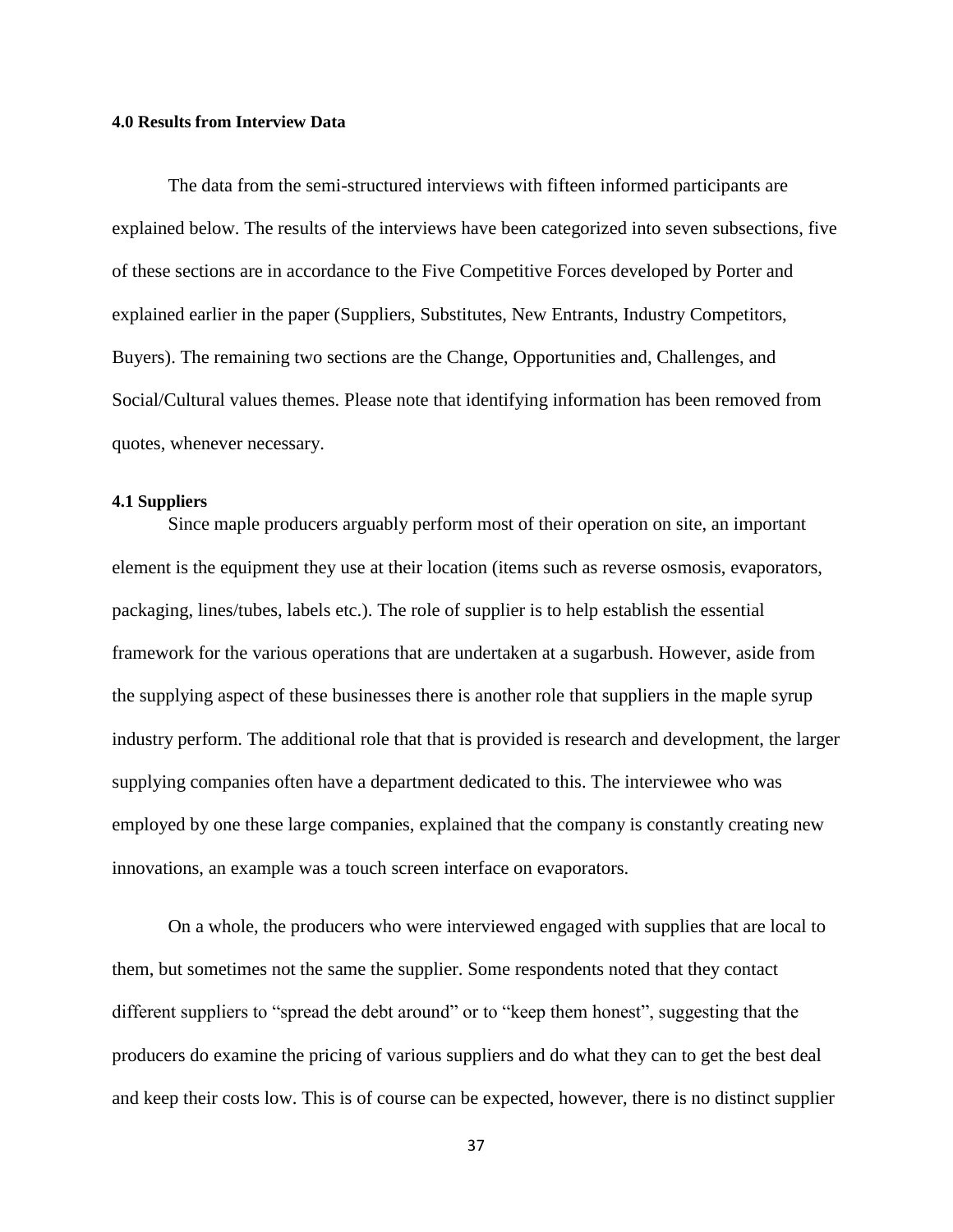that stands above the rest. Interviewees noted that the suppliers are often farmer or distributors of the larger names in the maple syrup equipment business. Regarding larger equipment suppliers, Ontario seems to be at a disadvantage, as pointed out by an interviewee:

*"the problem for the Ontario producers is that we are far away from the equipment dealers. And the equipment dealers are mostly in Quebec, the big dealers that make the equipment and know it all, and they have so many big customers in Quebec"*

Yet, distance may only be a problem with "brand name" equipment, in instances of custom made equipment or specialty equipment/products, producers suggested that they attempted to stay with local suppliers. One interviewee commented on having a friend in Toronto who constructed for him a custom made pan.

When questioning the interviewees about the equipment used at their sugarbushes, the majority of producers used the modernized equipment that greatly improves production. These pieces of equipment included: lines/tube, reverse osmosis, and commercial evaporators. These three items were the essential equipment needed for large commercial production. However, for smaller operations, there were some producers that still used the buckets and spile method. In addition there was mention of other equipment such as: pressure steam boilers, steam evaporators, wood fire starters, and filter presses. These additional items were used for either cost cutting, wood fire starter (such as wood pellets) instead of oil/gasoline; or used in the final stages of production like the filter press. What can be taken as the main point from the interview results is that modernized equipment has become more wide spread and has replaced the older methods to some extent.

#### **4.2 Substitutes**

While the issue of substitute products for maple syrup was not discussed to any great extent, there was one interviewee who addressed the issue eloquently with a few comments: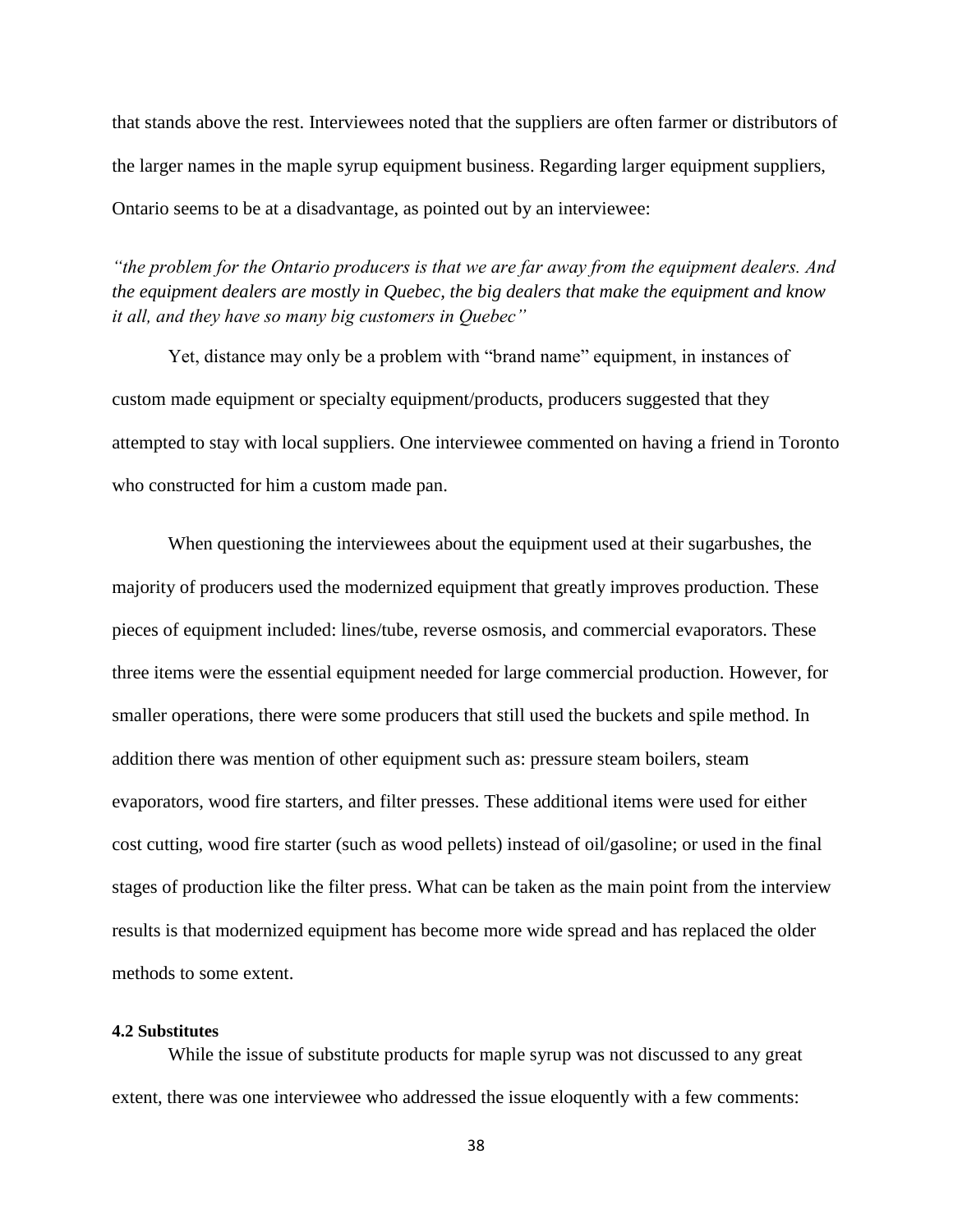*"I have nothing against those other products at all, but they are much less expensive to buy. Maple syrup is expensive -but you really have to like it to buy it, like you're going to buy yourself a treat, a lot of people will do that buy a small container ; because that's all they can afford. And I can see their point, a lot of people are buying Aunt Jemima, the table syrup cause that's all they afford"* 

This is a topic of Porter's model that will need to be investigated in more detail at the next stage of the larger research project.

### **4.3 New Entrants**

It can be noted that all of the producers where involved with maple syrup production from a young age, because their family members had been in the business. Thus, for these producers there was no initial barrier for new entrants, because they were entrenched in the industry from an early age. As well, there was general consensus that one of the largest costs for this industry are the initial capital costs including the purchasing of land, the establishing of a sugarbush, buying of equipment, and building a sugarshack. Producers never explicitly talked about "new entrants", instead the terms "future generations", or "kids" were often employed. The concerns raised by some of the interviewees were the fact that the future generations, in some cases, were not interested in maple syrup production. This is another topic that needs to be more fully explored in future research.

#### **4.4 Industry Competitors**

An industry is not without internal rivalry, or industrial competition, and within the maple syrup industry there is a great drive to increase the market. This then makes the internal competition more noticeable, for the gap between the producers who are able to expand their operations and those unable becomes very clear. An aspect that often dictates what side of the gap a firm is on is related to information. When the question arose asking what kind of information, in general, would be beneficial if a producer were to expand their operation, there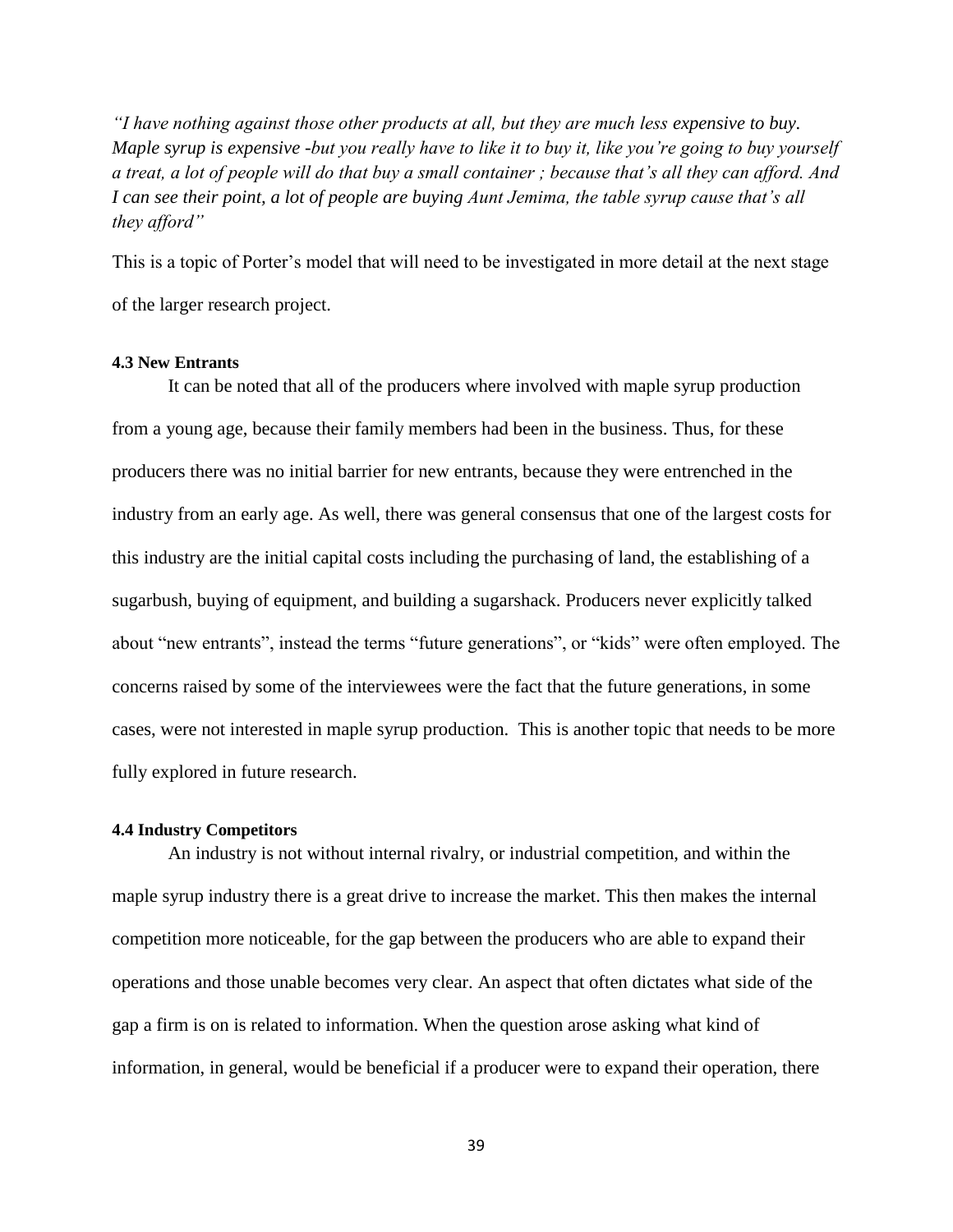was an overwhelming response suggesting the need for information concerning marketing strategies. There were other types of information being sought out, including value added and production; some even stated that they needed information about everything because they were in the process of expanding. However, the request for marketing information was dominant and related to both domestic and international markets. As explained by one interviewee:

*"…for us specifically we got production down, we've done value added we are working on it. Marketing right now is-we are working at it and it's going really well, we just went federal in terms of being inspected so we can export. So we have a whole slew of things to learn about exporting, and that's where we are going to focus our minds for the next couple of years, the world wants our product, it's just a matter of getting there."*

On the other hand when the interviewees were asked about what specific rules and regulations, that they would be interested in learning more about, the response was different in that there was not a strong opinion about one certain type of policy or regulation. It varied from financial assistance in general but most often for expansion of a sugarbush to food safety. This latter concern is important for producers as they are selling food, and if it does not meet the required standards their business will not be viewed in a positive manner. If their product had to recalled, this would impact profits as well as reputation. Another area of information mentioned was related to regulations at the international and national levels, in order to expand businesses, such as the health and safety of other countries, as well as the requirements to sell overseas and across Canada. An interesting comment was made about the rules and regulations surrounding the opening of crown land; with permission from the government to tap sugar maples on government land there would be an increase of production of syrup, though the individual was just hypothesizing about crown land. Yet, there were a few producers that had similar responses, in that there was no specific area that they were seeking knowledge. This was explained by one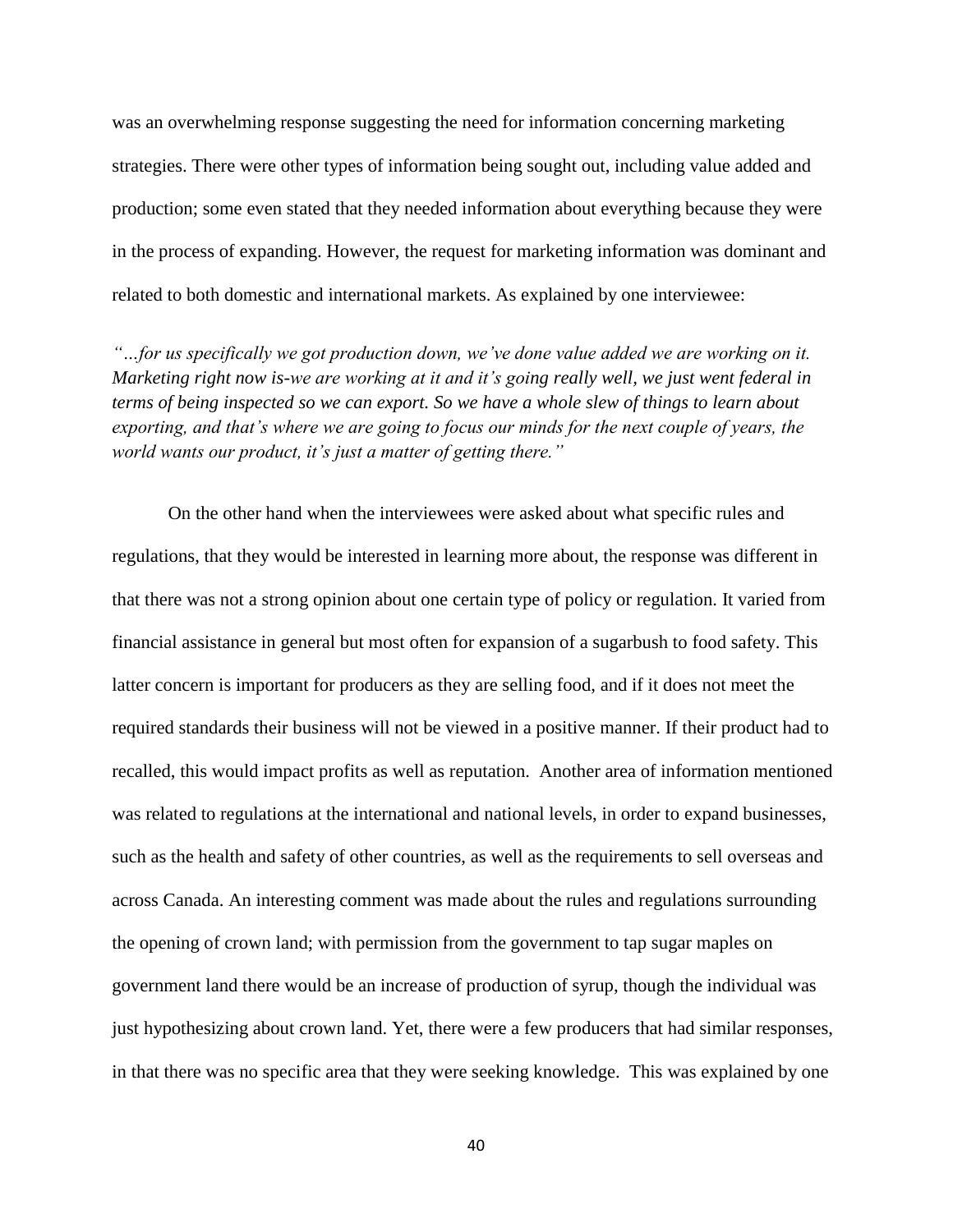interviewee, when discussing rules and regulations. He stated "that's one thing we have to be up on, on a daily basis, we have to know", suggesting that a majority of respondents felt that they had a firm grasp on various rules and regulations that govern production.

While there is information available for the producers, the question that was posed to them was, from whom do they obtain such information? When the respondents belonged to OMSPA, the response was pretty consistent and is captured by this interviewee's response:

*"We are a group of people who are willing to share ideas and stuff, and that's why we come to these summer tours. Like here we learn all kinds of good stuff today, some summer tours we don't learn as much, other years we learn quite a bit. So that is why we come to things is to pick up ideas"*

In addition to these conferences, both OMSPA and non-OMSPA members found great value in communicating with fellow producers in casual ways via of the phone, email, even going out to each other's sugarbush to share knowledge. As Shirley Fulton-Deugo of Fulton's Pancake House & Sugar Bush Proprietor put it*, "we communicate directly with one another as well. Like you can call someone and say 'hey, how do you do this, because it's not working'"*. It was clear from these interviewees that this ongoing communication promotes a tight knit community within the maple syrup industry among producers. As one producer stated:

*"The big producers, there is a certain competitiveness, see ya always want to have the best syrup. But there's also friendship with every producer that you know, they are all hard working people".* 

This extends to the point that if needed producers will contact other producers, in order to get information or help with production, or trouble shooting equipment issues.

It would appear that the notion of a tight knit community is a foundational relationship for the industry. Within Ontario, at least, this seems to contravene Porter's Competitive Forces relate to Industry Competitors; evidence from the interviews suggests that there is not strong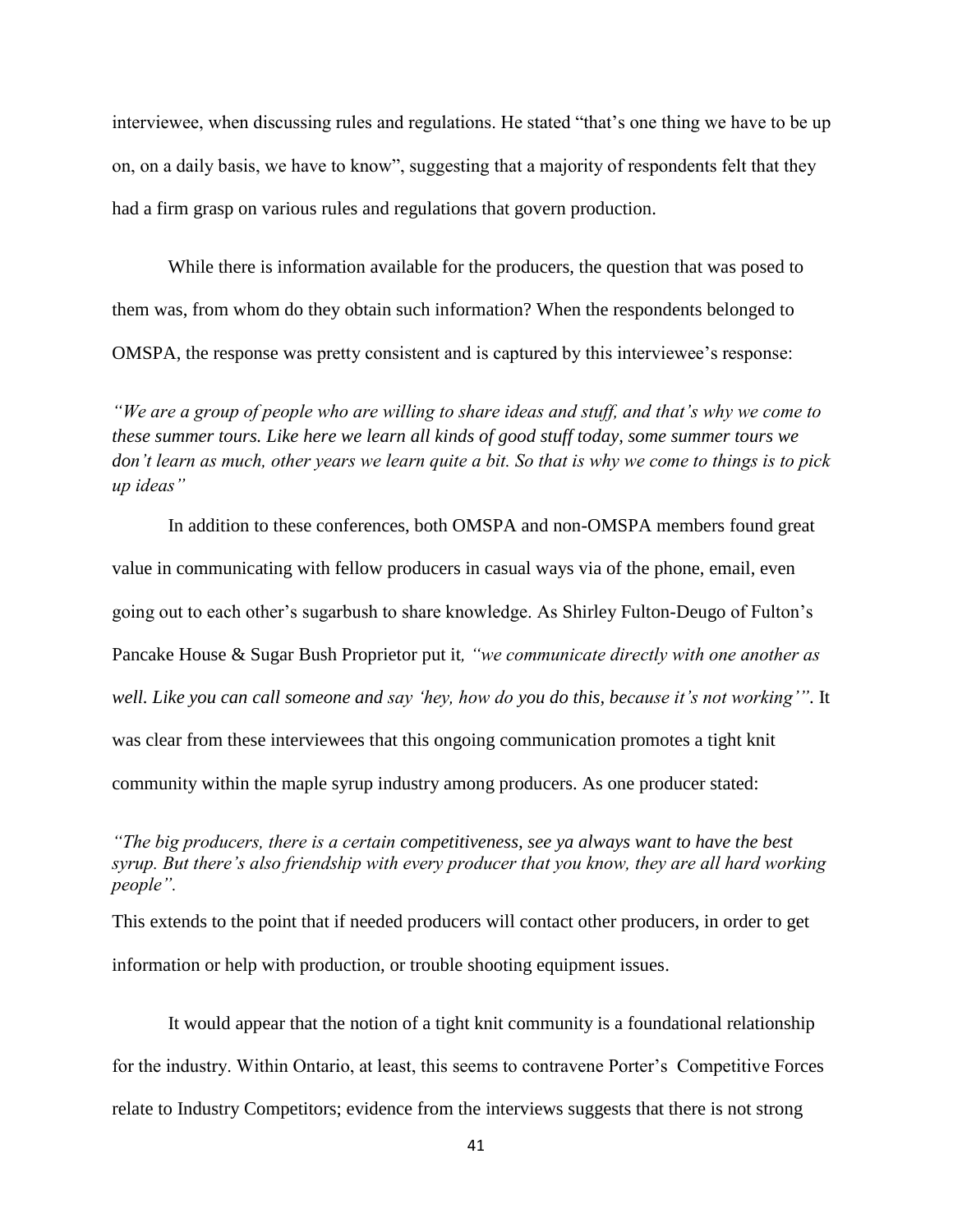competition between producers within Ontario. One comment encapsulated a widely held view about the industry in Ontario:

*"You don't need to compete for markets because there are all kinds of markets for product in Ontario, yeah it's not like Quebec, where you have producers on every street corner, every farm has a producer. The competitiveness out there [in Quebec] is unbelievable, they couldn't market their product if they wanted to, there's just too many producers"* 

That said, there was one situation where two producers did take note of the challenge of having their sugarbush near a larger producer, with one commenting that "they [the larger producer] are in every store in this whole area, 'cause they have so much, it's hard to get good sales". While, this is the only real concrete comment about competition, product differentiation is often an element used by firms to gain a competitive advantage. One way of doing this can be through certification. When it came to certification there were different opinions. Some interviewees did have certification, one in particular had multiple certifications due to the interviewee's international trade relationships:

*"we are organic certified, plus we are {X foreign country] certified as well. Which is a lot more problems than the organic part, because they require more. We are CFIA, the OMSPA one used to be called the seal of quality, we are that as well"* 

Yet, while there were many who didn't have specific certification for their maple syrup, some had farm plans because they had already established farms, and maple syrup production worked in conjunction with their farming operations (such as beef, cattle, corn etc.) during the off-season. Many viewed certification, organic certification for example, as too costly and a large time investment. When asked specifically about organic certification, the most common response was that there is no need. Respondents felt that maple syrup is 100% natural and healthy, as captured by this quote from one interviewee: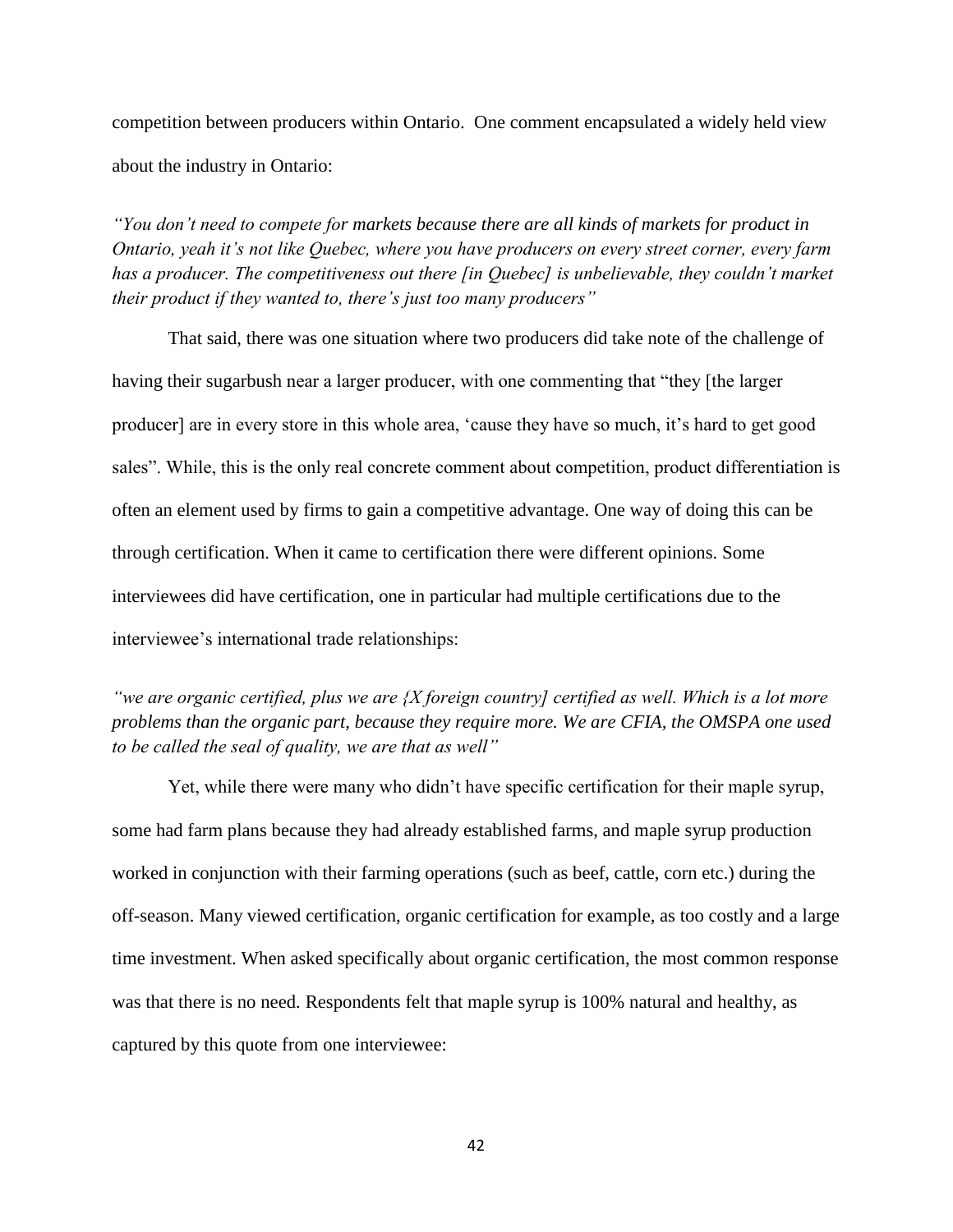*"it is one of the most healthy sweeteners available, and it tastes good, and it's a hundred percent natural, 100 percent local. Very vibrant part of Ontario, of Canada, or North America, the Canadian flag has a maple leaf on it that tells you everything. It's truly Canadian"*

Interestingly, a constant idea expressed by interviewees was that membership in OMSPA was itself considered a form of certification, in part due to the high standards and strict following of regulations that is required of members. This is likely due to the regulations and policies that OMSPA promotes in terms of the quality and safety of syrup production. This would suggest that the policies and standards supported by OMSPA are an important mechanism throughout which the Ontario maple syrup industry maintains the high quality of its products.

However, it is important to note that even while there are claims to there being markets, there are still producers who cannot sell their entire stock and in turn have to store their product for the following year. Some explained that storing some of the maple syrup for the following year is a good foresight, because there is no true indication of what the following year's yield will be like. Yet on the same note, the producers that were claimed to be storing their product were not doing so because they were planning ahead, but because they were unable to sell their product. This again goes back to the drive to increase markets for maple syrup. Some producers still felt that there should be more research done to expand the market, or to help aid producers to get their product known or to the market. This shows the internal industry competition, for those who did have resources for international/provincial trade they were able to find markets to sell their product, thus making the ones who did not have the resources at a loss.

### **4.5 Buyers**

Consumer spending choices are a key factor that determines the success of a producer; when interviewee's discussed various aspects of their production the role of their customers inevitably arose. As noted by an interviewee the pricing of the product often varies by region,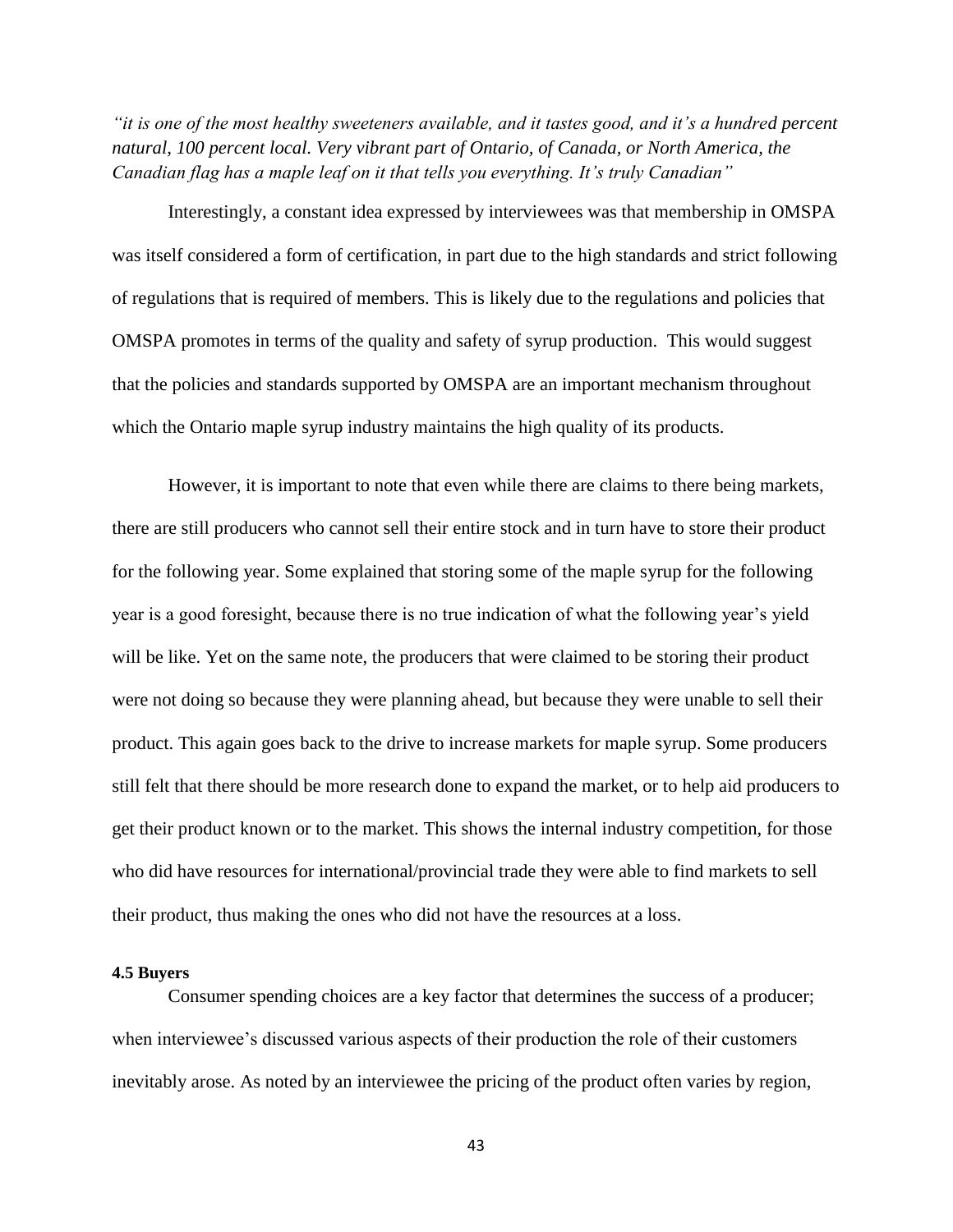and is discussed by the producers within the region. OMSPA members are divided into their regions, and these regions have meetings to discuss various elements of the industry. Discussions about pricing are designed to inform OMSPA members about what is thought to be a fair price for syrup within the region, considering consumer demand and production costs; the concern is that very low prices by one producer can affect the prices that can be charged by others. However, ultimately each producer sets their own price based on their costs and market demand.

One of the more predominate comments from respondents was related to marketing and the role of the consumer. While producers advertise when they can, it became abundantly clear that their clientele have a crucial role in marketing, through word of mouth advertising:

*"it's a branding thing, we advertise and because we have people there, we sell a lot of syrup so as it gets out there, people talk about maple syrup, it's almost an automatic that they come to us. And that's part of marketing"* 

Upon further discussion interviewees who were producers revealed that much of their clientele has been built up over the years, and for some, the clientele has been built up from the previous generations of producers. A related notion expressed by interviewees was the idea of building relationships founded on trust with consumers:

*"relationships with your consumers, and then relationships with business are very important too. They need to know where you're at and you have good product, you stand behind it, you guarantee your product; if there is a problem-like in our area we are known, the people know the family name cause it's been there for X years and they trust it-so that's one thing you really have to work on to maintaining that trust. If you don't have that, your business can go downhill, in 1 year you can lose everything"*

When questions about expanding their operations, obtaining new knowledge, or understanding other policies or regulations were asked, the need for marketing was a common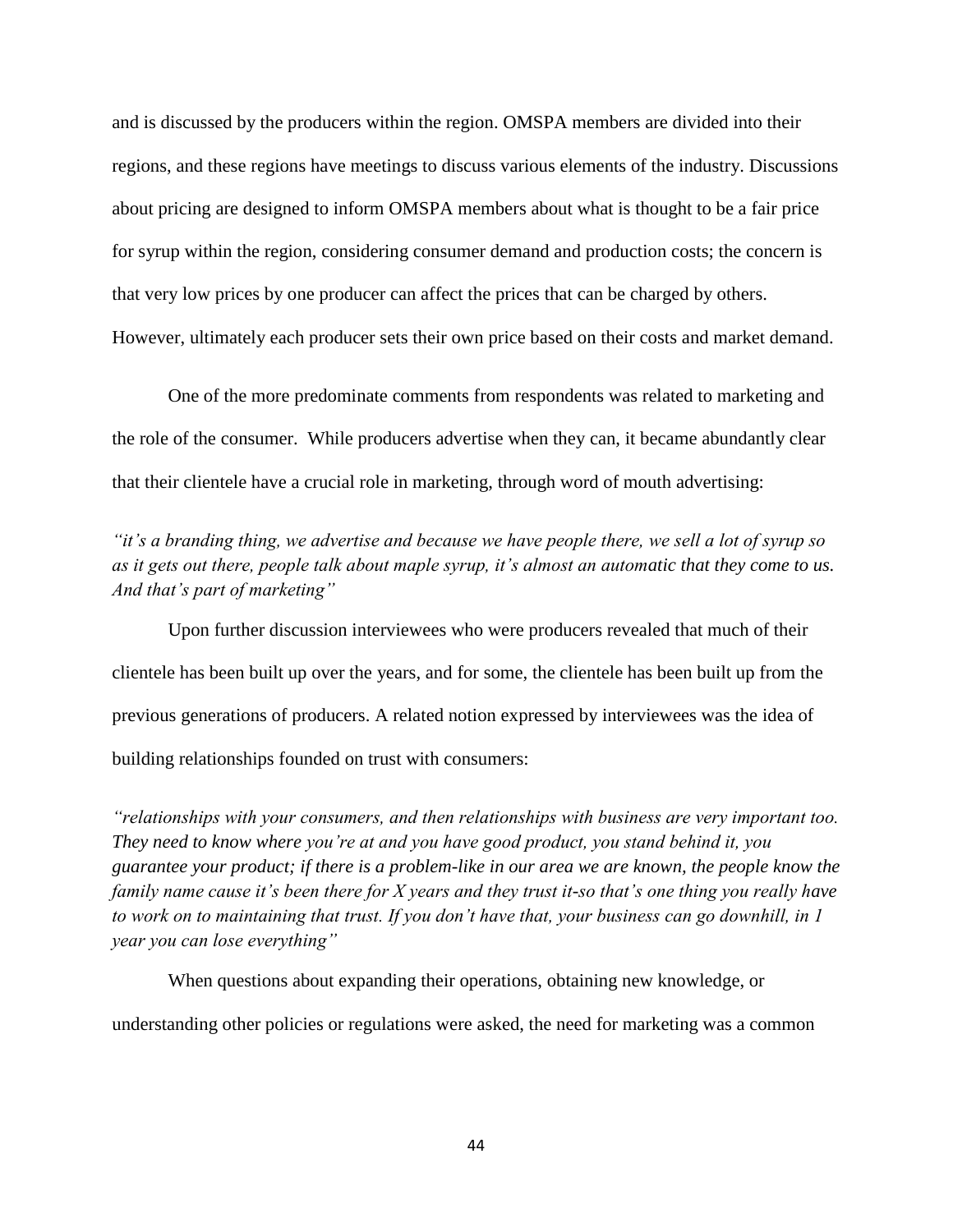response. One interviewee, in contrast to the view expressed earlier, provided some insight, explaining:

"*most of us could tap more trees, and we don't have a market for syrup. If we had a better market at a better price, we could sell syrup in say lower Ontario as the same price we sell here. We'd still have to go bulk you know so you can break even"*

Thus, some producers have turned to selling in bulk to large buyers to sell their syrup, and even to the point of selling in international markets. While this seems to contradict the earlier notions of a tight knit community between producers, these interviewees are located in areas where there is an abundance of producers, which creates a more competitive environment. In order to combat the issue of limited markets in the local region, one interviewee explained his reason for going international:

*"China and big markets, like we can't sell anymore down there* [Lower Ontario]*, but there are a lot of people buying, but there's a lot of syrup produced. They have to get into other countries. Otherwise we going to end up with lower prices for bulk, and people who are using oil are not making any money, and we are using wood so we are a little better off. And prices for bulk are getting pretty low, losing a dollar a year"*

# **4.6 Changes, Opportunities, and Challenges**

### **4.6.1 Technology**

When consulted about technology used for production, interviewees often commented on how much technology has advanced, more often for the better. These advances greatly aid in making production more efficient. As one interviewee stated, "every year I say 'they'll never think of anything better than what we have now' and it just keeps going. It's always something new that works better, every year it keeps evolving". This was further promoted by another who explained: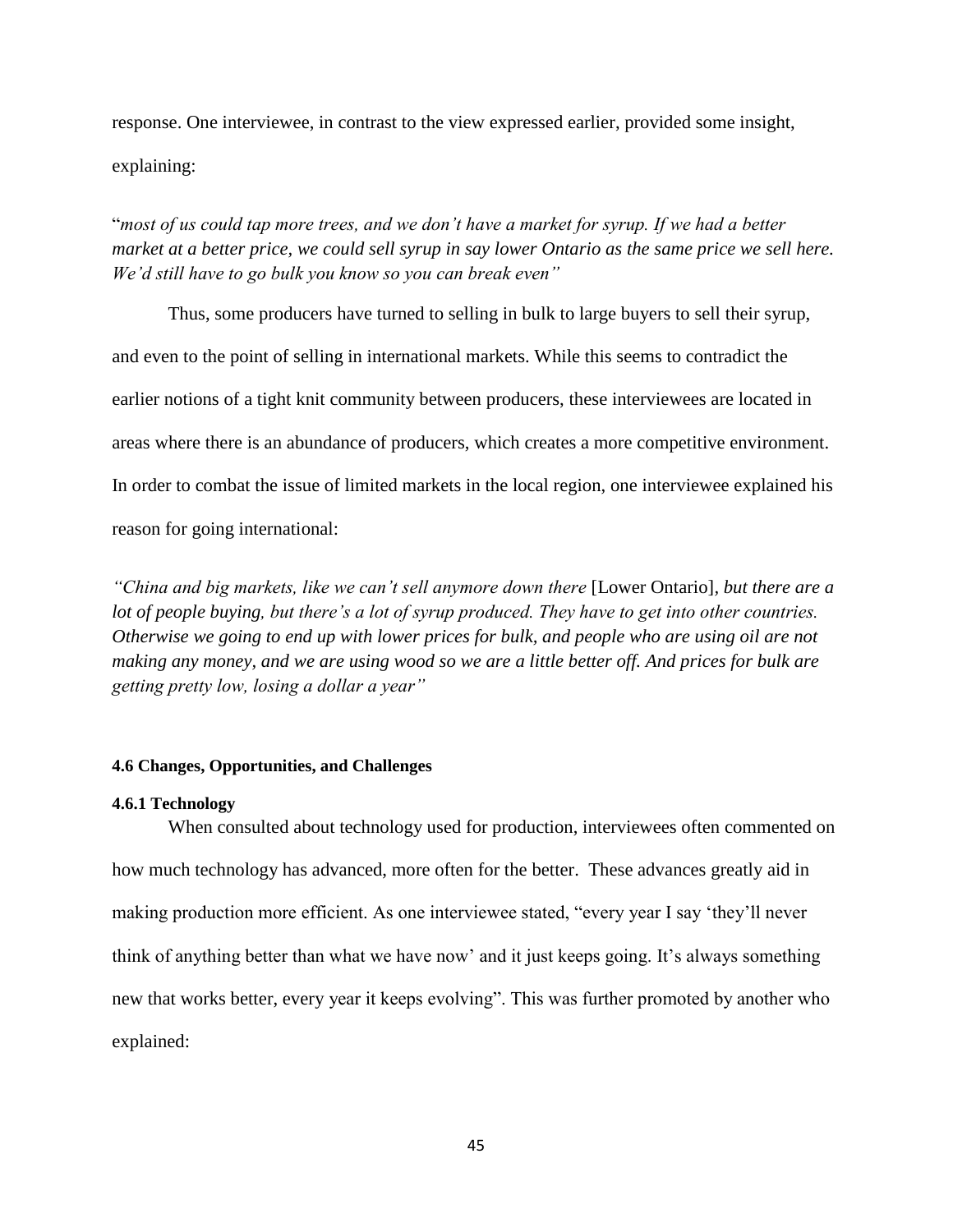*"well 30 years ago my dad he had X taps on his production, and that was a full time spring job for him. I have X taps and I have a few more people working for me but, basically you could do it yourself if you had to. This technology has abled us to increase the amount of production"* 

Others compared the modern advances to older technology and the impact this has had on the

# need for labour:

*"there were fewer young men working in the bush that were able to work somewhere else during the breakup then come to the sugar bush. So that's when we decided to start modernizing and install lines. Install lines and the same time we knew we had to change the equipment to accommodate the sap increase, after having talked to several producers we were aware that production, would go up and we were quick, and in the place and the time, would accommodate. We couldn't boil like 450 gallons of sap at all back then. With the equipment that was there we could boil maybe 150. So we had to modernize"*

The modernization of such production was also pointed out by researcher Tom Noland of the

Ministry of Natural Resources and Forestry, who explained:

*"when I was doing the research producers went from standard spiles to the smaller spiles, and looking at the research done on these smaller spiles…they tend to get better production when they use a vacuum system line versus just regular buckets. If you do the vacuum system correctly you get a higher production because you're pulling a vacuum on the tree and that will apparently get the last little bit of sap out of the tree more so than a bucket system"*

As well, other producers have turned to steam powered and wood fired evaporators to save on oil and energy expenditures. It was especially noted that many interviewees use wood fired evaporators, because when they are clearing out deadwood or other management techniques they collect the timber and use it for wood powered equipment.

However, one interviewee did raise a point about the modernization of the maple syrup industry. When asked if the technology was for better or worse he responded: "[it's great] for the betterment of the quantity of the season but I am also guessing there is a level where we should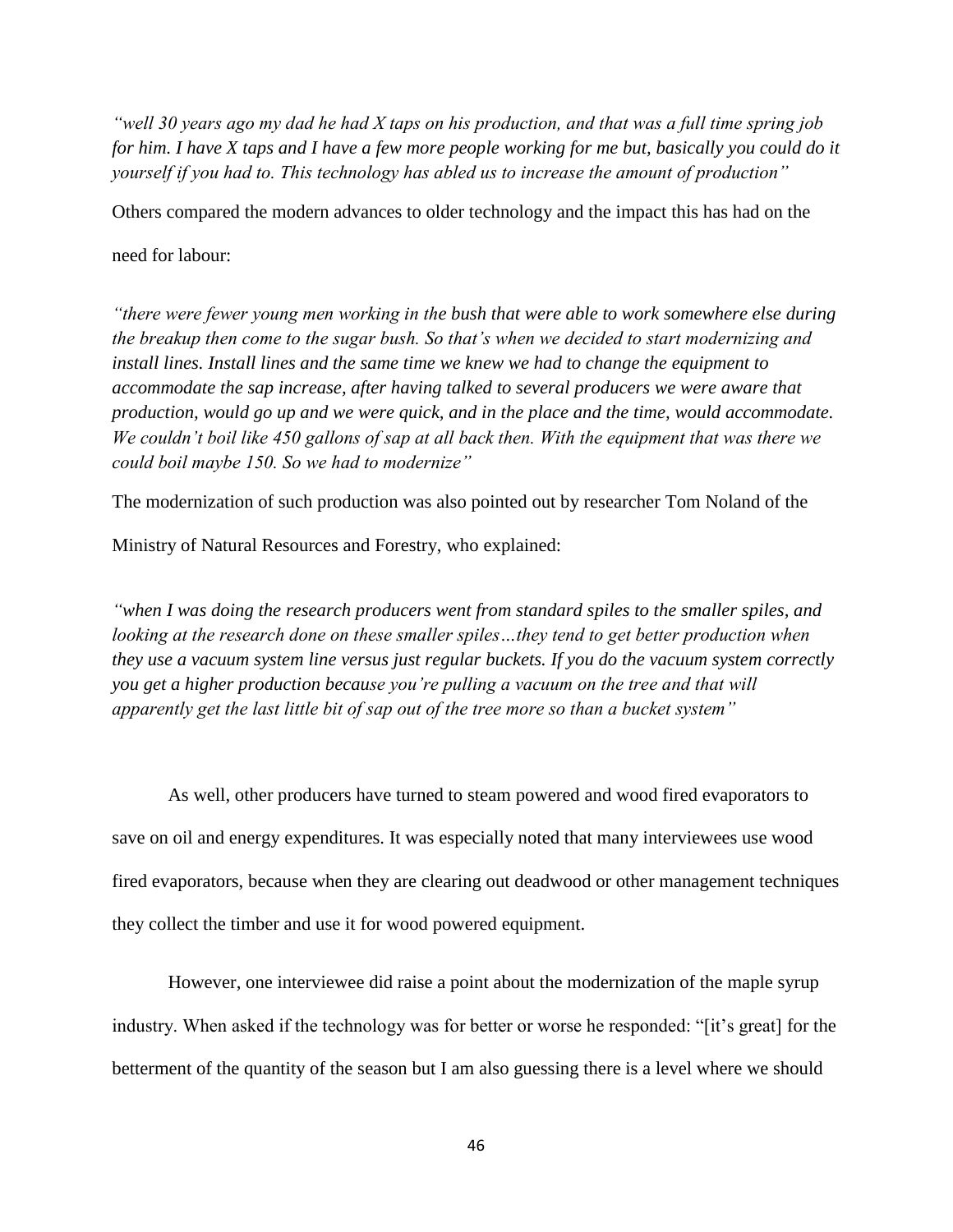slow down and take care of the trees". This comment resonated with a statement made by Tom

Noland:

*"The research I did see suggested that the smaller spiles were better for the tree because it caused less damage to the tree and it heals up faster. But what I did look at in my research was how fast the tap holes were healing up afterwords and whether there was an effect of how much damage to the tree had on how fast the tap holes would heal. So, I think smaller spiles, with their smaller diameter are better for the tree in terms of keeping out rot and promoting faster healing. Plus, if you've seen the wood from a tree that has been tapped multiple times, there are all these dark spots where the tap holes were and the rot gets into the tree, just because you introduced a wound that allows a decay organism to get in"* 

These comments demonstrated that there are both perceived benefits and drawbacks to

technological modernization.

# **4.6.2 Production**

One of the issues faced by producers was the ability to obtain hired help. While most

producers have family to aid with the production, there are some situations where hired help is a

necessity. However, the difficulties associated with hiring were pointed out by an interviewee:

*"I have on and off hired people; it's not really that big an operation that we can provide anyone with employment that is worthwhile. I need them for one day then next week I need them for 4 hours…it's hard to get people like that 'cause they are looking for more work than I can give them"*

However, there are other instances where the situation is the complete opposite, where

production help is not a challenge to obtain:

*"what we find is that your average retired guy that still wants to do something, but doesn't want to work all year, we target them and we target students for more the tourism end of things. We haven't had a whole lot of trouble finding help"*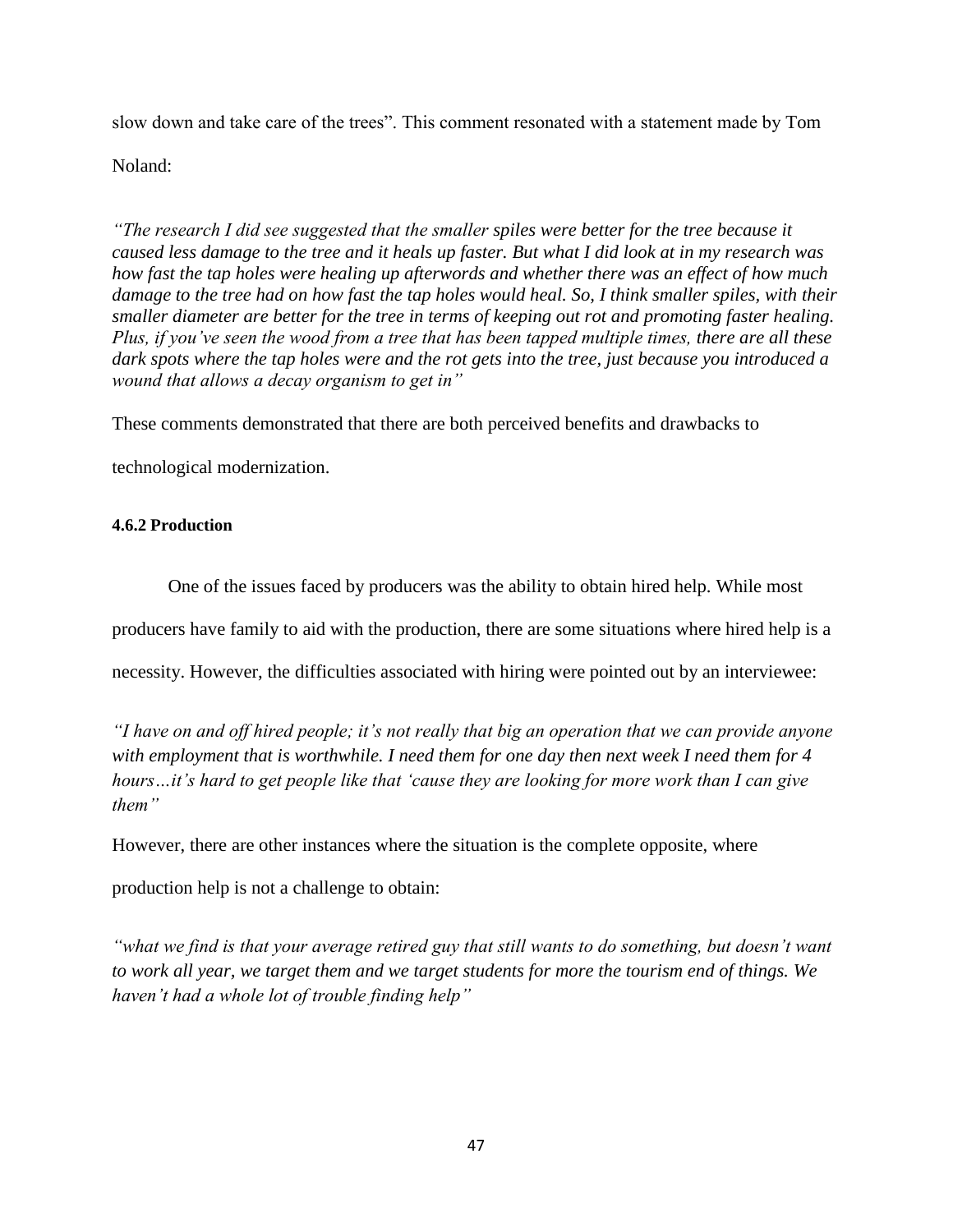While there are variations in the responses regarding production help, there seems to be a

consistent thought about hiring the younger generation versus the retired generation. This was

pointed out by an interview when comparing the two:

*"they [young people] are looking for full-time employment, this is seasonal. Retired guys they are already-they are just doing something to pass the time and spring time they have nothing to do. So they work in the spring time and the fall, summer they have off, winter off too if they want to go to Florida"*

As well another interviewee's remarks reflected this situation, especially in relation to skilled labour:

*"if you put it in perspective…so it's March - April so all your summer students are out, that doesn't work. We get co-op students all the time wanting to come and work on our farm and learn about it during July, August you know? So that's what I mean by challenge, anybody in March, April that are any good already have jobs, and we get part timers between jobs. It's no problem getting general labour to, you know, chop wood all day, but that's what I mean about skilled help, someone who knows how to actually tap a tree, someone who actually knows how to put in your tubing. They are already doing syrup themselves and they're busy*"

Moving away from the theme of production help and focusing on the issues of costs, there are again varying opinions. When discussing key costs or largest investment in their operations with producers, interviewees made the assumption that the initial capital investments were the largest costs. Since this was not an issue, this initial cost was disregarded and led to the focus on yearly key costs for their production. While there were some consistent costs, the three key costs that were always mentioned by interviewees were: fuel, containers/packaging, and labour. These three represented costs that are invested in regularly. In regards to fuel and energy costs, the monthly expenditures refer to hydro bills and the purchasing of oil or gasoline or in some cases wood pellets. In regards to wood producers utilized the deadwood form their sugarbush. In terms of packaging and containers, once the season begins and sap is being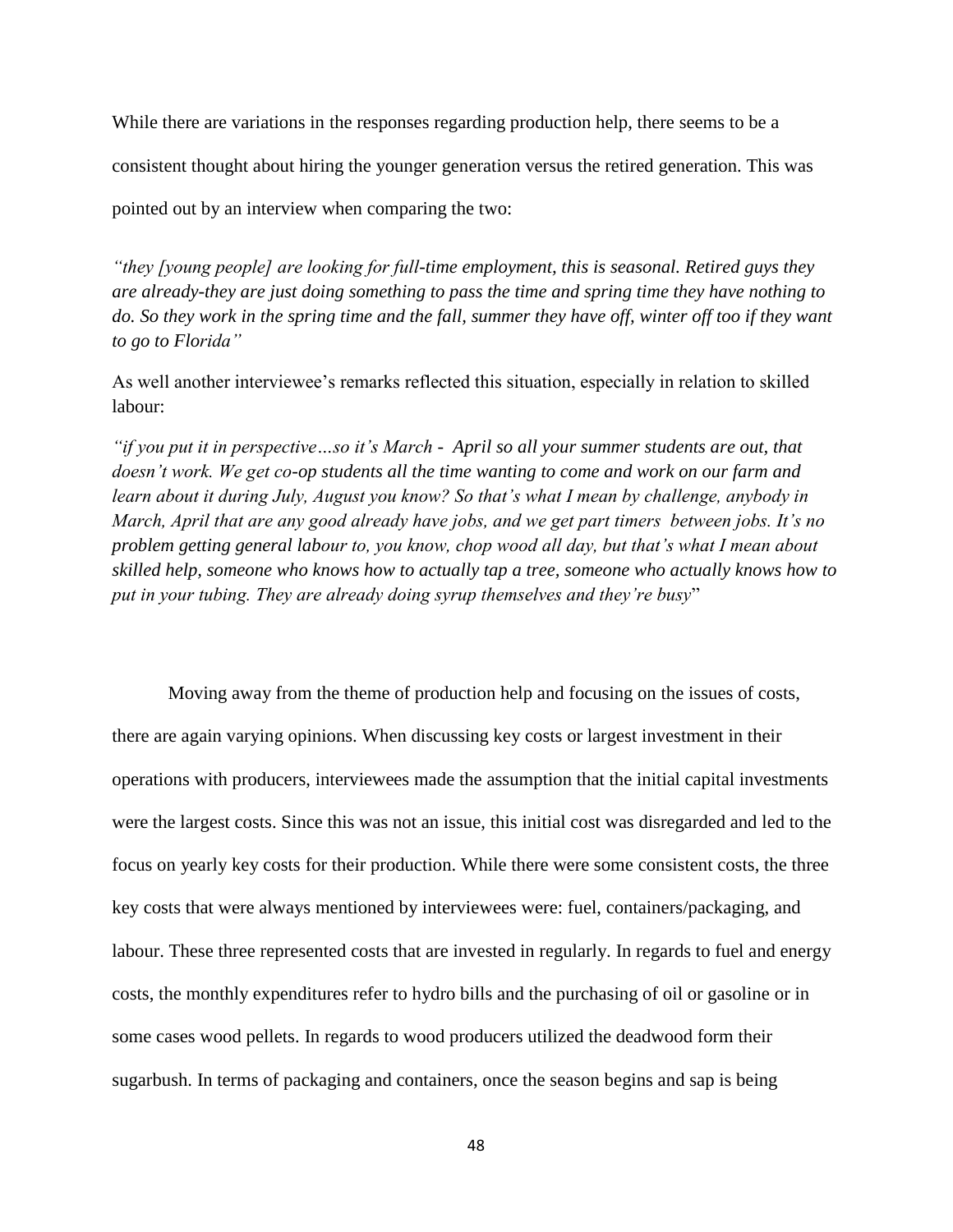collected, the final product must be stored and/or bottled to sell to consumers. There were also some unique responses regarding key costs due to the interviewee's particular situation. One producer buys syrup from others producers and then sells this larger volume of syrup on the market. In his situation he explained that buying the syrup, just in volume was one of his key costs. Another interviewee brought up the cost of replacing broken equipment, or as he described, when asked what his key costs where: "me breaking toys". Another outlier that was mentioned by a producer was the cost of taxes, but that incident was unique due to the producer being taxed as an industrial site.

### **4.6.3 Environment/Health of the Sugarbush**

When asked about the challenges or changes related to the natural environment or the impact of climate change on a producer's sugar bush, there was more of a focus on weather variability rather than climate change. As one interviewee stated:

*"challenges are definitely the weather, at the end of the day when it's all said and done, the weather is going to tell you how much you're going to get. And that's not just at harvesting time, that's happening right now. It's all geared towards the tree's health and what the tree does. This weather during the off season is equally as important as getting the right weather in the spring, so that can up and down your yield, you do double on a good year, or down to 30% on a bad year, so that's a major challenge"* 

The role of weather is further commented by another interviewee:

*"yearly, it's the weather. 2 years ago we made 18-1900 gallons of syrup, this year we made 3100. The volume of syrup is directly related to the weather. So that's the main challenge, is you can't control the weather, but you can improve the bush and that's what we are trying to do. The new bush will be a better, more productive bush now because of the data we have now, compared to 15 years ago. Technology then is much different than technology now. So we are going to get better production per tap out of the new bush than the existing bush, and eventually the existing bush will be redone to get a high production"*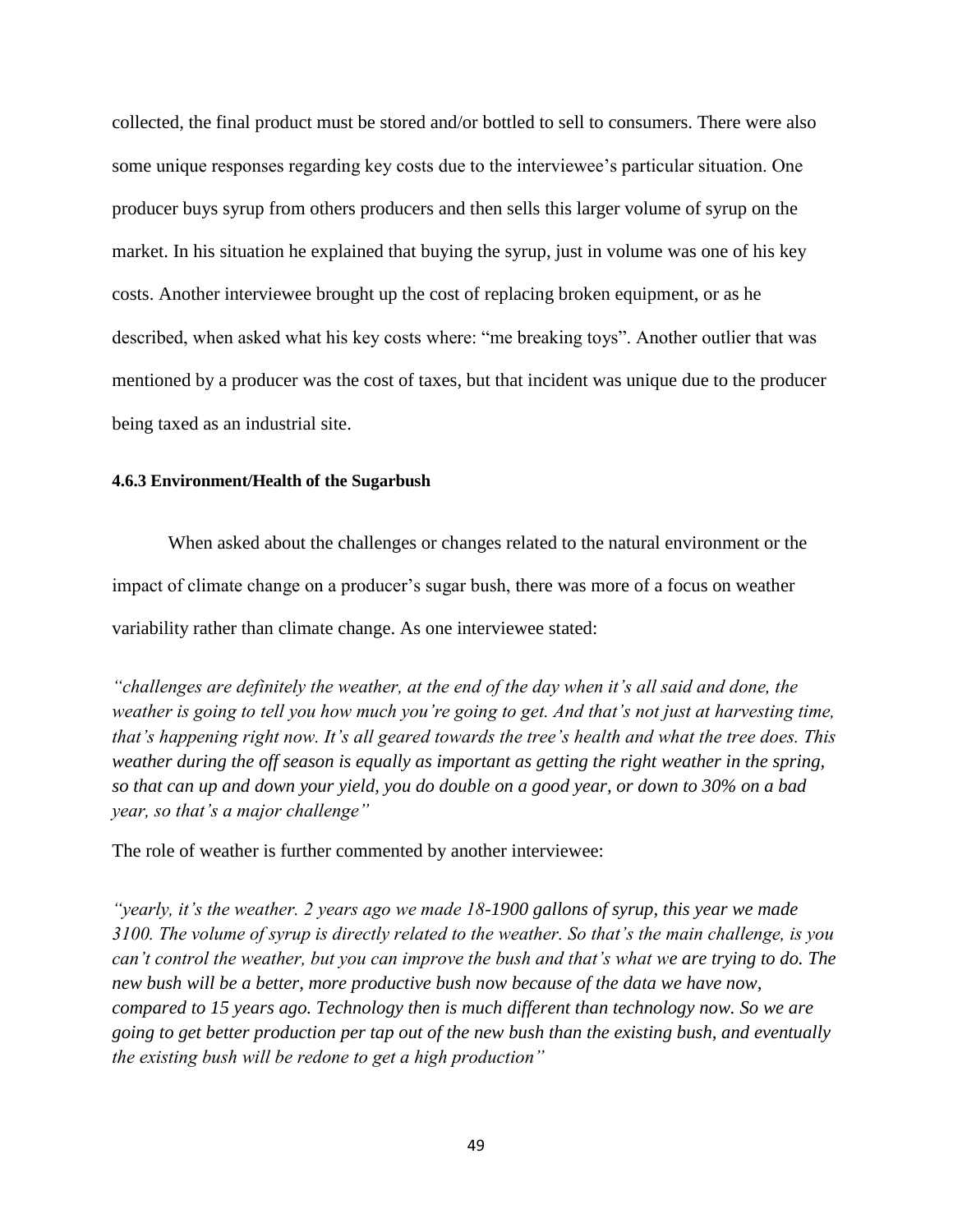However, climate change was not completely ignored, Tom Noland of the Ministry of Natural

Resources and Forestry noted:

*"with climate change, the optimum area for maple syrup production is moving north. Used to be in the states, now it's in Canada, and it's moving north with climate change at a certain speed every year, so the major challenge to maple syrup production is where is the sweet spot going to be in terms of the weather patterns for production. Because weather in the late winter and early spring determines how much sap production and sweetness that you get. And so that optimum weather of just below freezing during the night, just above freezing during the day, over a period of time that doesn't get too hot, doesn't get too cold, is really the sweet spot in maple syrup production. And that's going to be a challenge for maple syrup producers, there's not much they can do about it but it's something they have to be aware of. And adjust to it in some way, such as having trees bred for a higher sugar concentration in the sap, so even if they get less sap, they can still get good production of syrup"*

Producers were also asked if there were any challenges or changes with the health of their

sugarbush. From the conversation with the interviewees there seems, as of right now, to be no

explicit evidence of climate change on the sugar bush. When asked, one interviewee explained

his views by commenting on the yearly periods of sap flow:

*"I am not too sure yet. Like we have made syrup in February, that'd be like 10, 15, 20 years ago. We did that in February, this year we boiled to the 27th of April; we boiled to the 29th of April a number of years prior to that. Our season, I always say it starts March 15th give or take a week, it's still pretty consistent last year we started on the tenth of March, this year on the 8th. Last year we were done on the 22nd of March just 'cause we got summer in the middle of March last year and we were all done, this year we went to the 22nd of April.*

Another interviewee made note that while he was unsure of the climate change impacts on his

sugar bush, he noted that damage from equipment was affecting the health of his sugarbush:

*"we can't say we have, my father in law has been there since 1950. Even he can't say the trees are dying more than they use to…what we find is if you damage a tree, it is prone to disease and will die. Like depending on the equipment that you are using in the bush, we this year tapped an area that hadn't been logged, 25-40 years ago, and you could see the trees that had been hit by a skidder or not, and hadn't been cut and hadn't been damaged by machines, and they were diseased; and we had to take them out. They were dying or dead or severely deformed. Because they had been rubbed by a skidder, rub by the logs the skidder draws behind it. As far as dying off, that's what I see most is damage from the equipment"*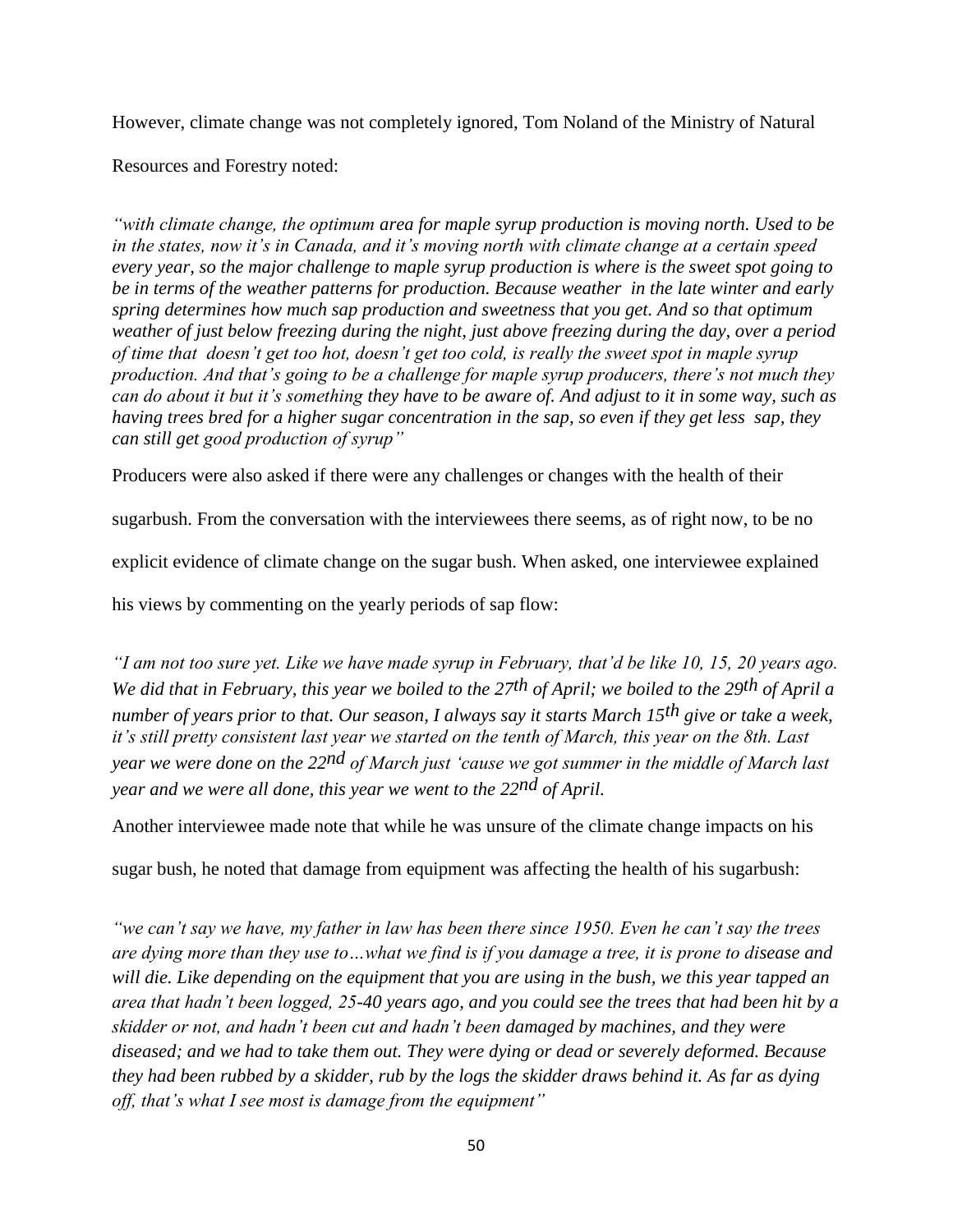Another factor mentioned by a respondent was that was about invasive species:

*"The only thing we have noticed is ash borer, not the maple trees, but a couple of them have died off due to the ash borer, so we just harvested those out. We 're going to harvest them anyways because they were about to fall over, which affects our lines, we just take them down in the off season that way they don't do any damage"*

# **4.7 Social and Cultural**

Throughout the interviews with producers one element of their production became very apparent, in reference to social and cultural values. Most of the producer's operations are family businesses:

*"yeah well like I said my family, my father made syrup, my brother makes syrup, syrup is in my family. My two daughters, my son is in X he's a computer guy so he doesn't get involved, but my two daughters are very involved, the way we work it's a family business. Kids help out lots; they are probably planning on taking it over"* 

In some cases some producers have inherited or taken on the business from their family

members, for example, as one interviewee explained:

*"My father-in-law decided he was going to retire slowly, so he offered me his share of the sugar bush, and it has always been a part of our life. 200X was our first production year, 200X we bought our share, and went in as partners with my relative and from 200X on we started making changes in the sugar bush"*

The same interviewee continued to explain that, in his situation, earlier generations began the

production of maple syrup, continued to stay on as staff and still have an important impact even

after the business was passed on:

*"but a lot of the sales are due to the father-in-law, he is not a shy person he is a good salesman . He'd go door to door and sell the maple syrup. He was the only one in the family who was not shy and was open to the system, and he marketed most of syrup for the operation. At one time*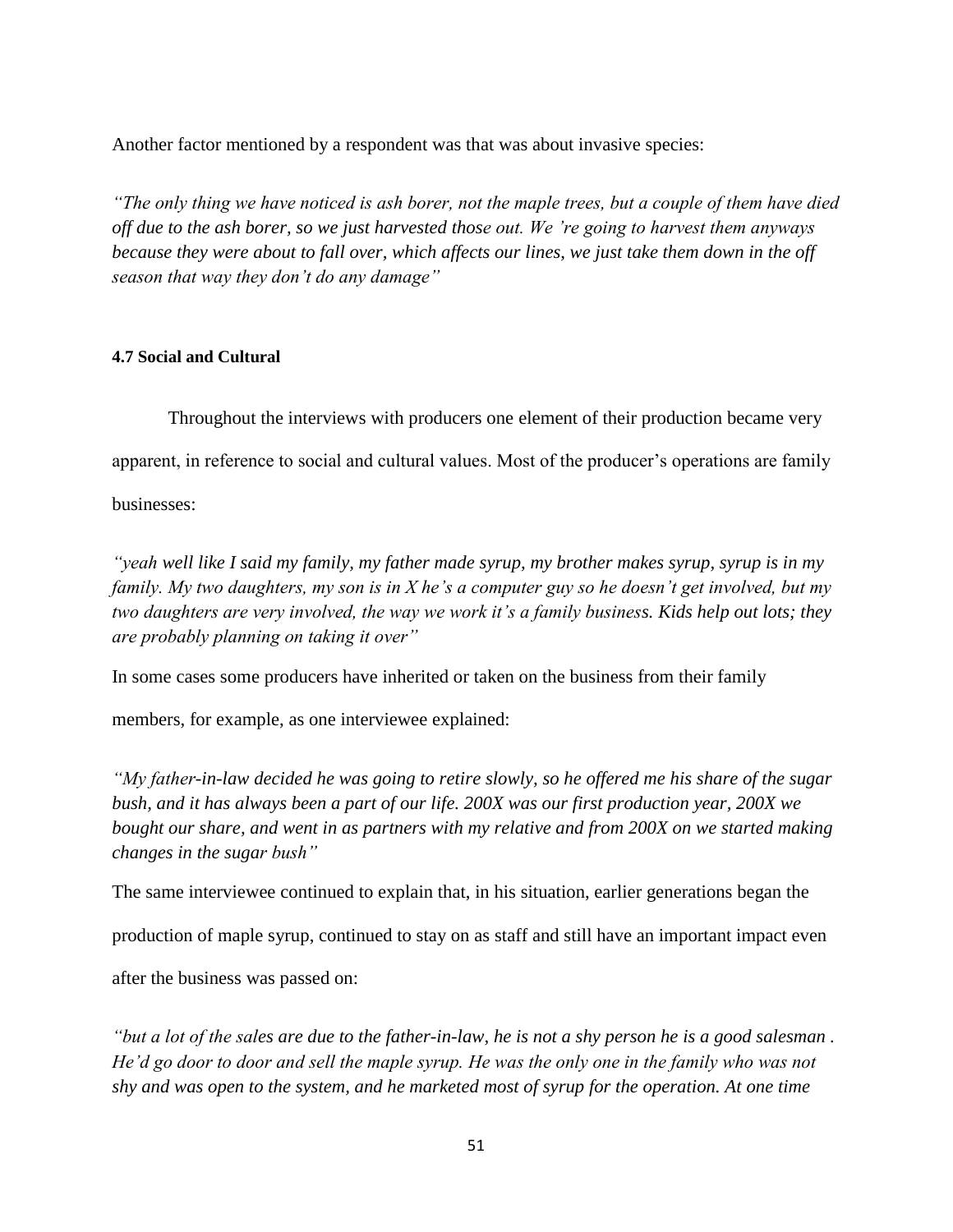*this operation used to be her [interviewee's wife] grandfather's along with his son's, they were all farmers or they worked in the bush, so in the spring time they had spare couple of months to break up from working in the bush and the farmers had a couple of months that were slack for planting season. So that is why they started to do the maple syrup"* 

Another interviewee explained that due to the family's history with maple syrup production, it has become an important part the interviewee's life: *"I love it in the sugar bush, it's a part of my life, it's a part of my fabric"*. Interestingly, these comments do contrast with those of other producers who were worried that future generations might not be interested in maple syrup production.

The last question that was asked to interviewee's was: if the individual had the chance what would they tell the rest of Ontario about the value of the maple syrup industry and why it should be supported? Predominantly, the interviewees talked about the 100% natural element of maple syrup:

*"the flour , the corn or whatever, they are putting pesticides or whatever. From that they are having problems too, well it's not pure anymore. Only thing we do is drill a hole and suck the sap out, and we don't use any preservatives to keep the hole open or anything like that"*

Some interviewees also noted the health aspect of maple syrup. As one stated: *"Also maple syrup has a low glycemic index, it's the best, healthful, sweetener on the market"*. The interviewee's wife then added: *"and there is research being done that syrup in its finest form…has plenty of antioxidant properties*". While the natural and nutritious value of maple syrup is extremely important, there are other interviewee's who spoke about the intangible values of maple syrup. One interviewee, an immigrant, explained the importance of tradition:

*"it's tradition, nobody should let tradition go…the best thing is community and getting outside, teaching children..it's hard to say cause it is many thing to me. You cannot, should not lose the way maple syrup is made, it's a feeling you know. You should not take all the trees down you're gonna miss them, and you take the tree down-think about it- it's going to take you 50 years to*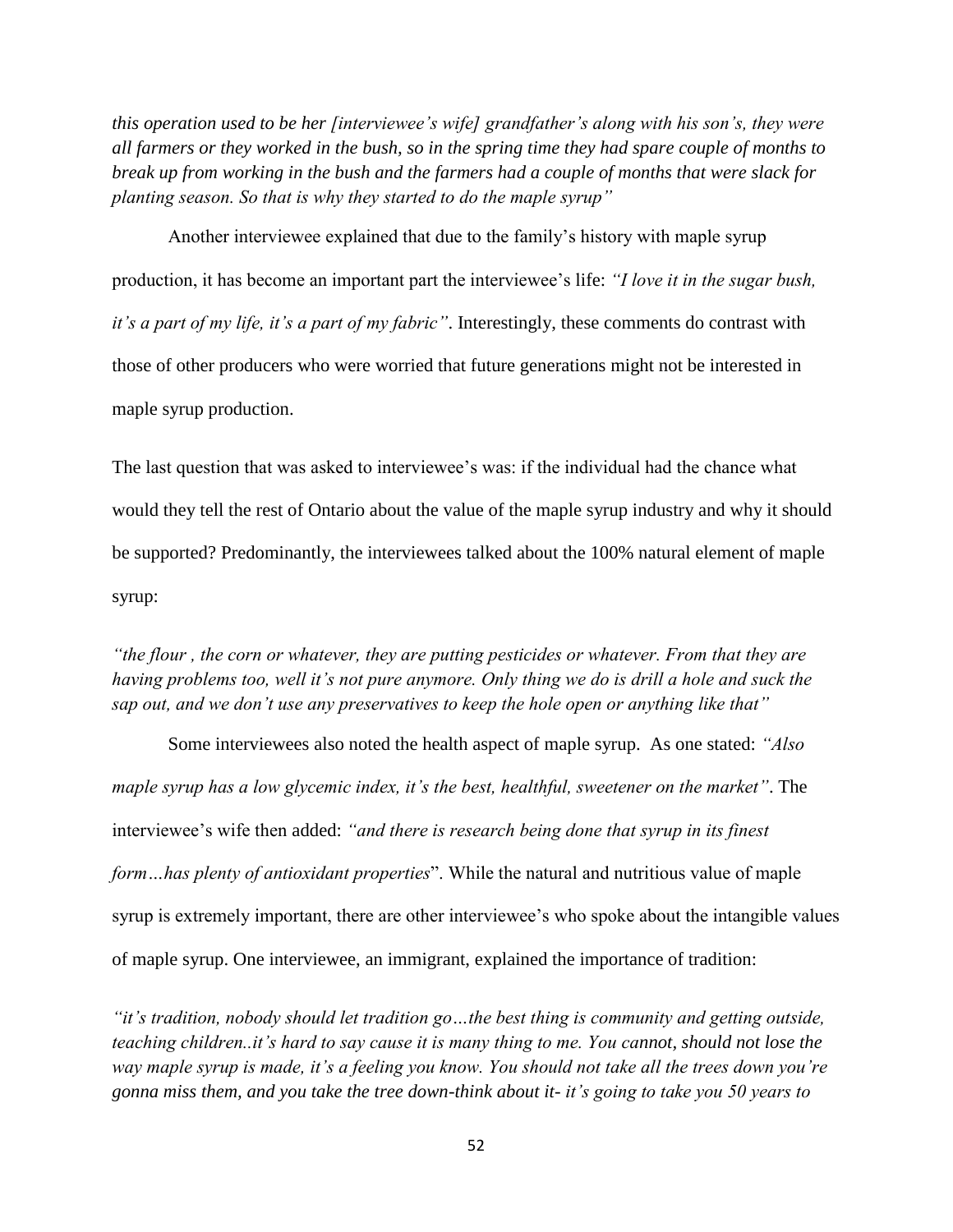*regrow that tree. And if you're keen on doing it, and you're supported, and know how to do it, there will be trees in the future. But yeah it's a feeling…looking at it you Canadians don't have a huge history….and what you have got you should protect…"*

The element of tradition was noted by another interviewee; however their main point was the

renewable aspect of maple syrup production:

*"I guess its tradition to begin and was a hobby then became a business. I think in general, if we can look ahead 50 years the world is going to be running out of food, in Ontario alone we are looking at millions and millions of tappable trees, that every year will give you a massive food supply. And we are not using it. Its renewable, its green, it comes back every year, and we are not harming the land. And I think it's the future. It's gonna have to be at some point, I just don't know when"* 

Another conclusion was from Shirley Fulton-Deugo, who is also a grandmother, was able to provide insight into other intangible values:

*"ok the value of maple syrup is, as we have seen the economic value, it's getting bigger and bigger. But, more important to me is the social value of family, community, community meaning staff as well. I get great satisfaction of having teenagers get their first job from me, great satisfaction bring women back to the workforce after being home with their children; or retired women, a job because they are bored now that they are not working full time. Values of stewardship, of caring for the forest, the value of having my grandchildren work beside me, learn how to stand in-front of a microphone with the media and do a good interview. Being able to talk to anyone who comes on the property, those skills they take them everywhere in their lives…*

For this interviewee final thoughts were ones of human emotions and of the future:

*"I hope that we can instill this love of our business into our next generation that they don't look at as a financial opportunity, because it's farming and because it's farming the financial opportunity within it can be unsure because of the weather. And so I feel that if our next generation looks at it only as a financial endeavour they may abuse our trees. A lot of the information they have given on the, as far as production, we have not followed; because we are not in it to produce this year, we are in it to produce from a 100 years from now. Which means we keep our trees healthy, so I guess that's the other piece of information, we have all kinds of experts and research; take them all with a grain of salt. Run your business from your heart rather than your head and look after your trees because they are the basis"*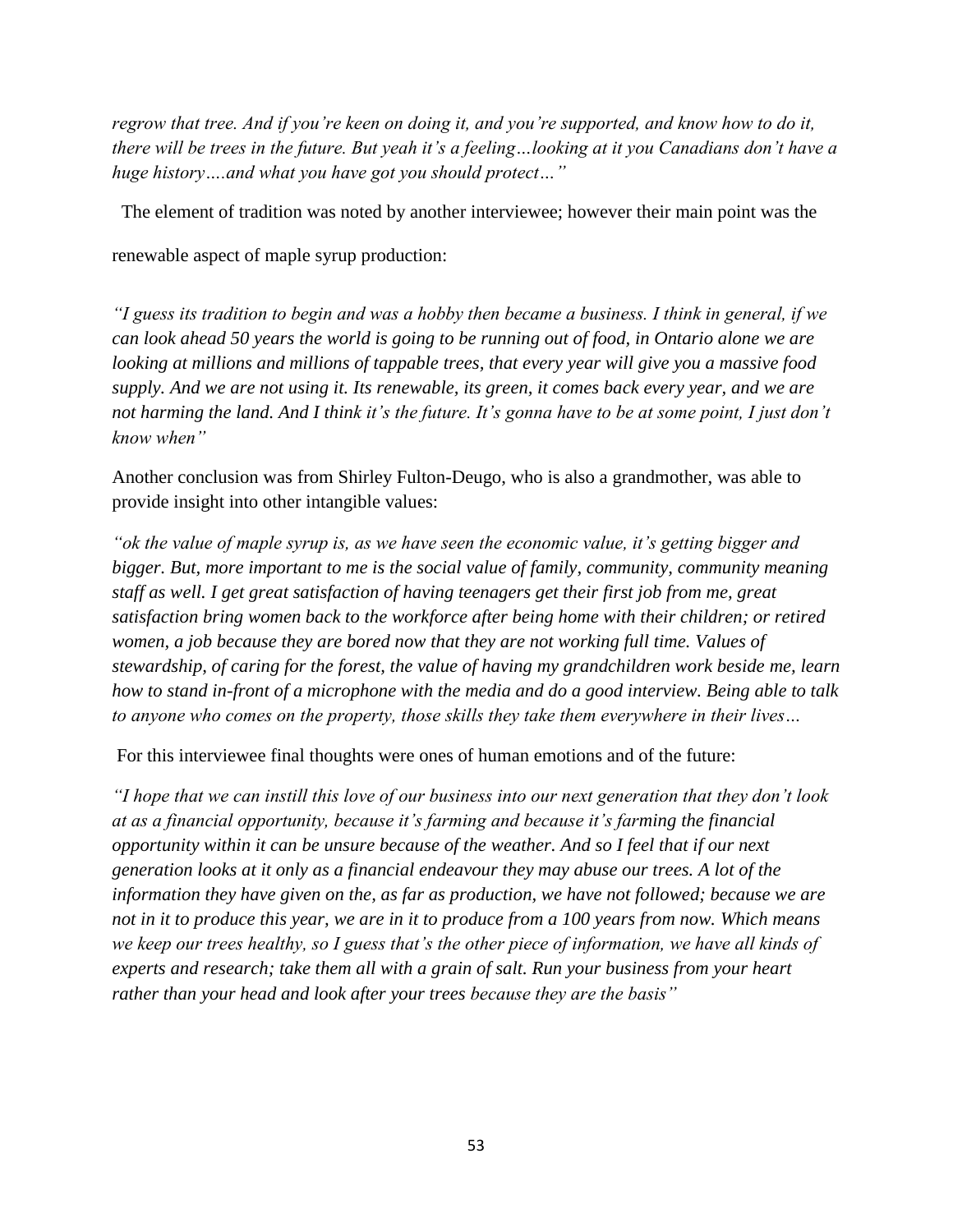## **5.0 Discussion**

This section analyzes the interview findings in concert with insights from the literature review. It is divided into three sections. First the analysis focuses on the strengths within the maple syrup value system, including key linkages that increase industry robustness. Second, the areas where there appears to be challenges within the industry are identified, as well as observations from the interview data that offer potential remedies or solutions. The final section is a critical analysis of the original value system model developed for this project. Based on the interview findings modifications to the system model are suggested.

### **5.1 Strengths found within the Maple Syrup Value System**

When examining the research data there are some elements that can be noted as strengths. First and foremost is the ongoing innovation within the industry. The technological leaps that have been made within the industry over the decades were a recurring theme in the interviews with producers. This is arguably one of the greater strengths for the industry as a whole. This innovation greatly parallels Porter's (1985) conceptualization of the idea that through technological advances a firm can gain a competitive advantage. The ever advancing equipment and tools, as well as techniques, further develops the industry making it ever more effective and efficient. Those producers who choose to update their operations with the latest technology such as the upgrading from buckets and spiles to using lines and tubes, are able to reduce some elements of the labour intensive nature of maple syrup collection. This technology has allowed producers to cut down the number of staff required and the time needed to collect the syrup. Other technologies such as the reverse osmosis, efficient and food-safe evaporators and processes, and holding tanks, are also technologies that allow the operations to run smoothly; this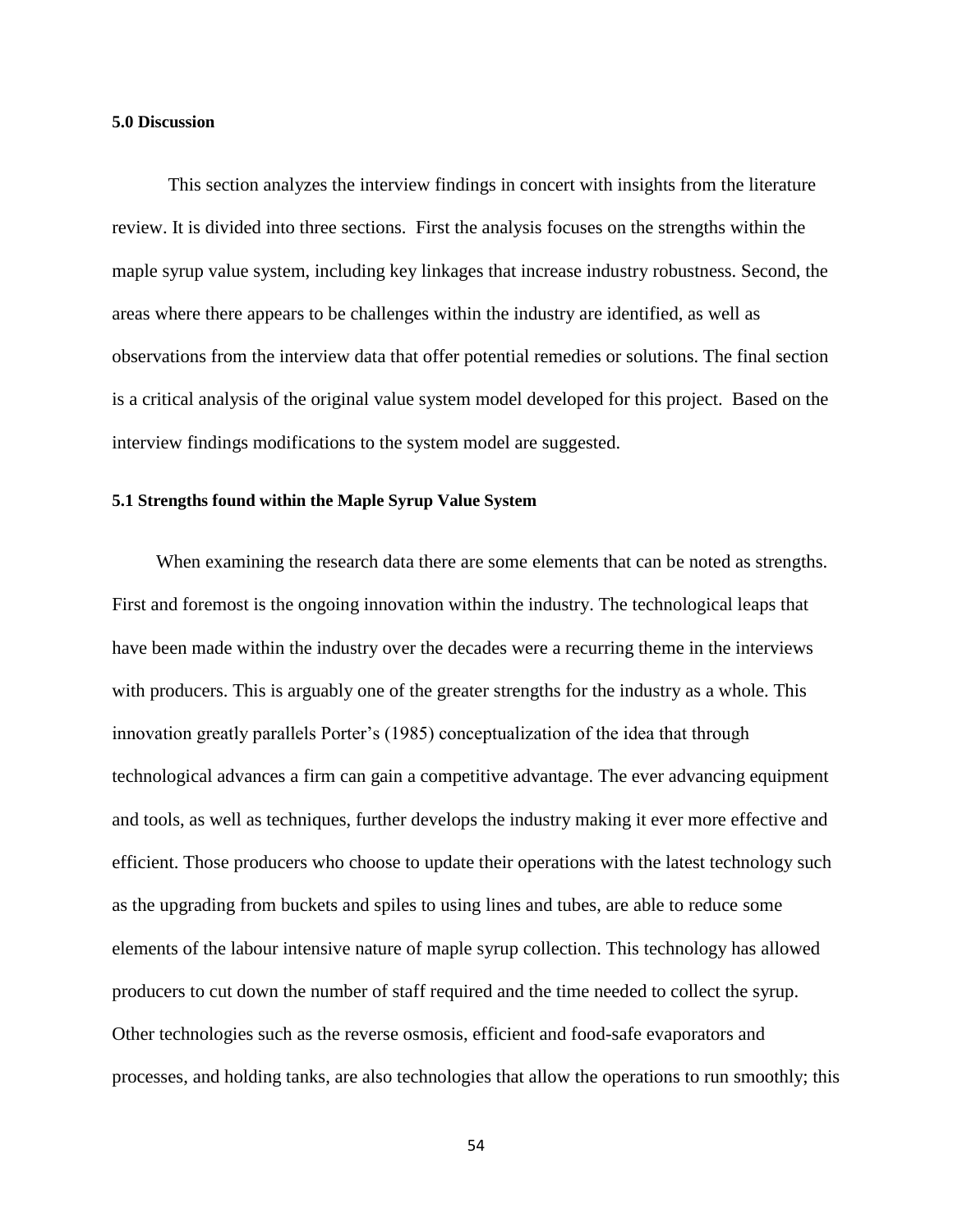means that there is less need for constant observation and tending of the operation. For example, buckets need to be inspected regularly to ensure that they have not overflowed, by switching to lines the sap is collected at a central location and kept in a large holding tank. The technological advances have allowed yields to increase and has equated to increased output of maple syrup from the producers. These increasing yields are especially notable when considering that producers involved in previous research have indicated that weather variability during the production season has also increased (Murphy et al. 2009, 2012). This suggests that technological innovation in the maple syrup industry is also contributing to climate change adaptation.

Interestingly, what can also be noted is that while the conveniences of technology have greatly reduced the demand for physical labour, there has been a corresponding increase in the need for technical knowledge to operate the production systems. While this information is available, producers must actively seek it out from equipment dealers, through organizations such as OMSPA or from government authorities. In addition, as noted by one respondent, Ontario's distance from the headquarters of the key equipment manufacturers in Quebec and Vermont can lead to issues in obtaining answers to specific niche knowledge.

As noted in the results and literature review sections, technological innovation is driven by an active research and development sector both within the equipment supply companies and the industry-focused research institutes located in both Quebec and the United States. The work in this sector is also supported by both OMSPA and NAMSC who, despite modest budgets, dedicate funds to research each year. The research and development sector is important not only for the equipment supplier's value chain, but for the maple syrup industry as a whole. At the firm level, the investment in research and development is part of the strategy for developing a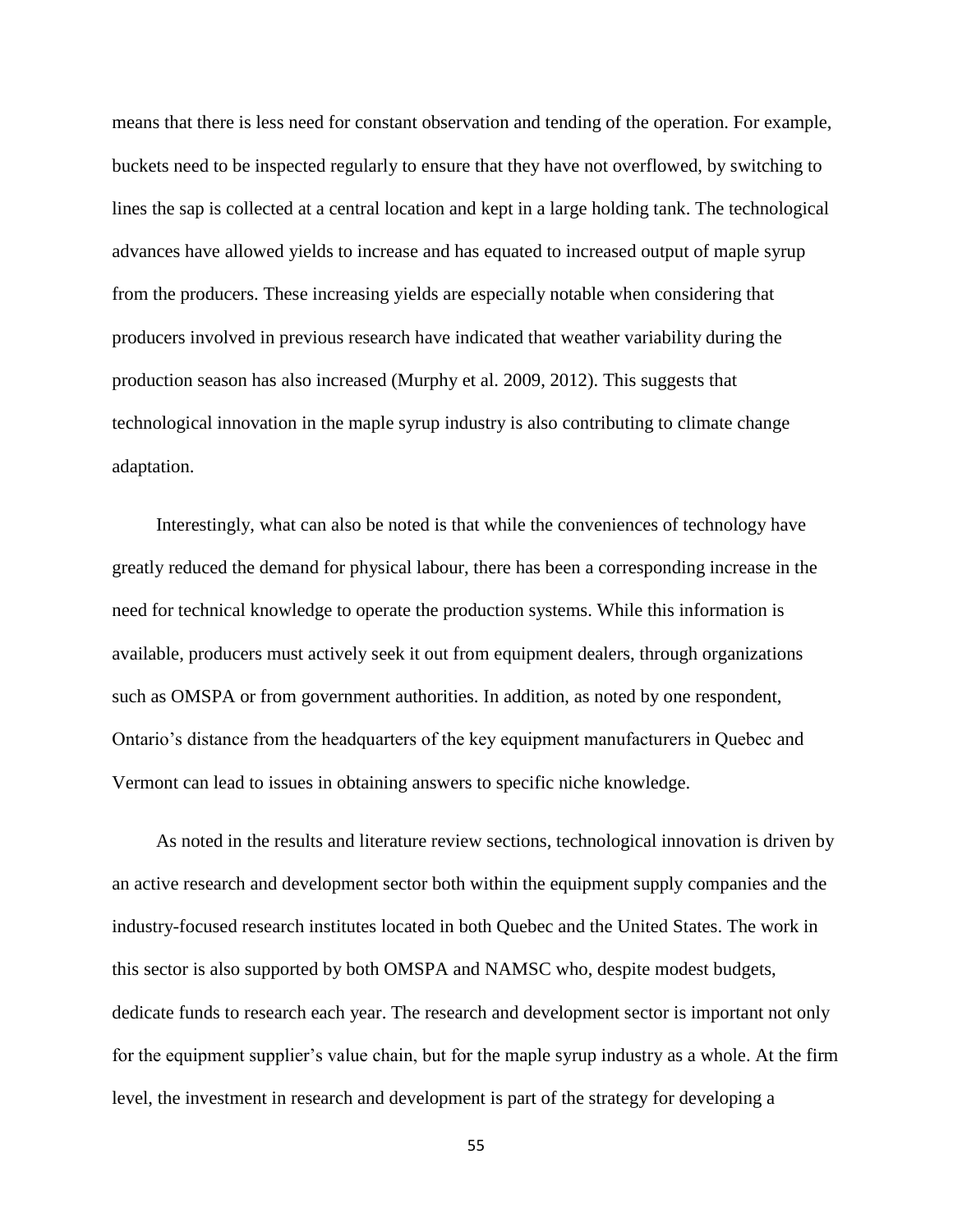competitive advantage. For example in 2013 two members of OMSPA were awarded the Premier's Awards for Agri-Food Innovation Excellence (OMSPA, 2014). The first innovation was a tap and tube wireless monitoring system, and the second was the utilization of the bag-inbox method of transportation of maple syrup, much like boxed wine (OMSPA, 2014).

Referring back to Carpenter & Sanders (2009), the large equipment suppliers are investing in support activities to glean a competitive advantage; this advantage results in differentiation of their product, and as well as the advancement of knowledge across the entire industry. This contributes to the overall robustness of the industry and the advancement of the entire value system.

On the one hand, the advancements learned from a large equipment manufacturer arguably have trickle-down effects; the producers purchasing the corporation's product will learn of the advancements from the corporation. Such advancements include wireless or touchscreen interfaces for equipment, new bottling techniques, better reverse osmosis methods, better vacuum systems, etc. On the other hand, it can also be argued that the reverse is also true. Some innovations start with individual producers and then this gets passed on along the value system. Particularly with value-added products using maple syrup such as maple ice wine, maple dipping sauce, maple barbeque sauce etc., it is the producers who develop the products in their own test kitchens and pilot them with their customers. Therefore, there are various research and development sectors in the industry that generate significant innovation with equipment suppliers, university and research institutes and the producers themselves as key locations of research and development activities.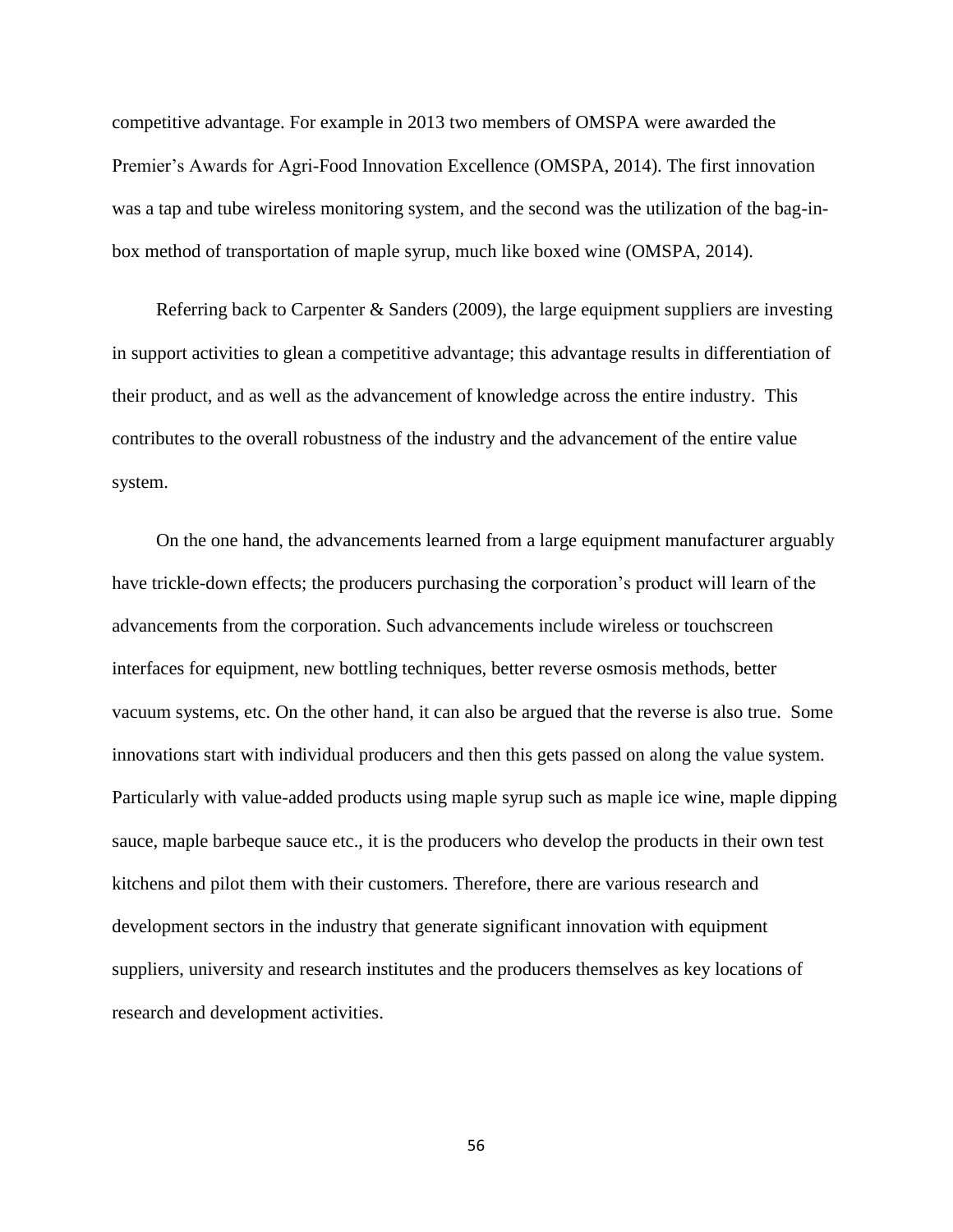Another important strength within the value chain and also the larger value system of the maple syrup industry is the relationships between various actors. From the data gathered from the interviews, there are clearly strong bonds of support that have developed amongst members in the industry. This appears to contradict one of the Industry Competitors characteristics outlined by Porter (1985) whereby he suggests that there is always strong internal competition within the industry among members all vying for increased profits and market share. Although Porter does acknowledge that strategic relationships can occur, the networks developed within the maple syrup industry appear to be at the level of close ties, mutual trust and friendships. This is closer to relationships as understood with the social capital literature (Inkpen, A. 2005, Mohan and Mohan. 2002, Putnam, R. 1993).

Ongoing communication and network development appear to be the key mechanisms through which the relationships are created among producers and across the maple syrup value system. Discussions between firms, including tips on using technology and solving problems, can arguably have multiple paybacks. As suggested by Carpenter and Sanders (2009), there is a competitive advantage created from the relationship amongst industry members; firms with the strongest networks can use those connections and the associated collective knowledge pool to support and inform the activities of the firm. This is a more subtle advantage, based on communication and networks developed from relationships amongst producers. For example, if one producer's evaporator has a malfunction, and the supplier of the equipment is from Quebec, the producer may know of a nearby producer who has the same or similar equipment. If the producer has established a strong network, it is quite likely that local assistance and advice will be available.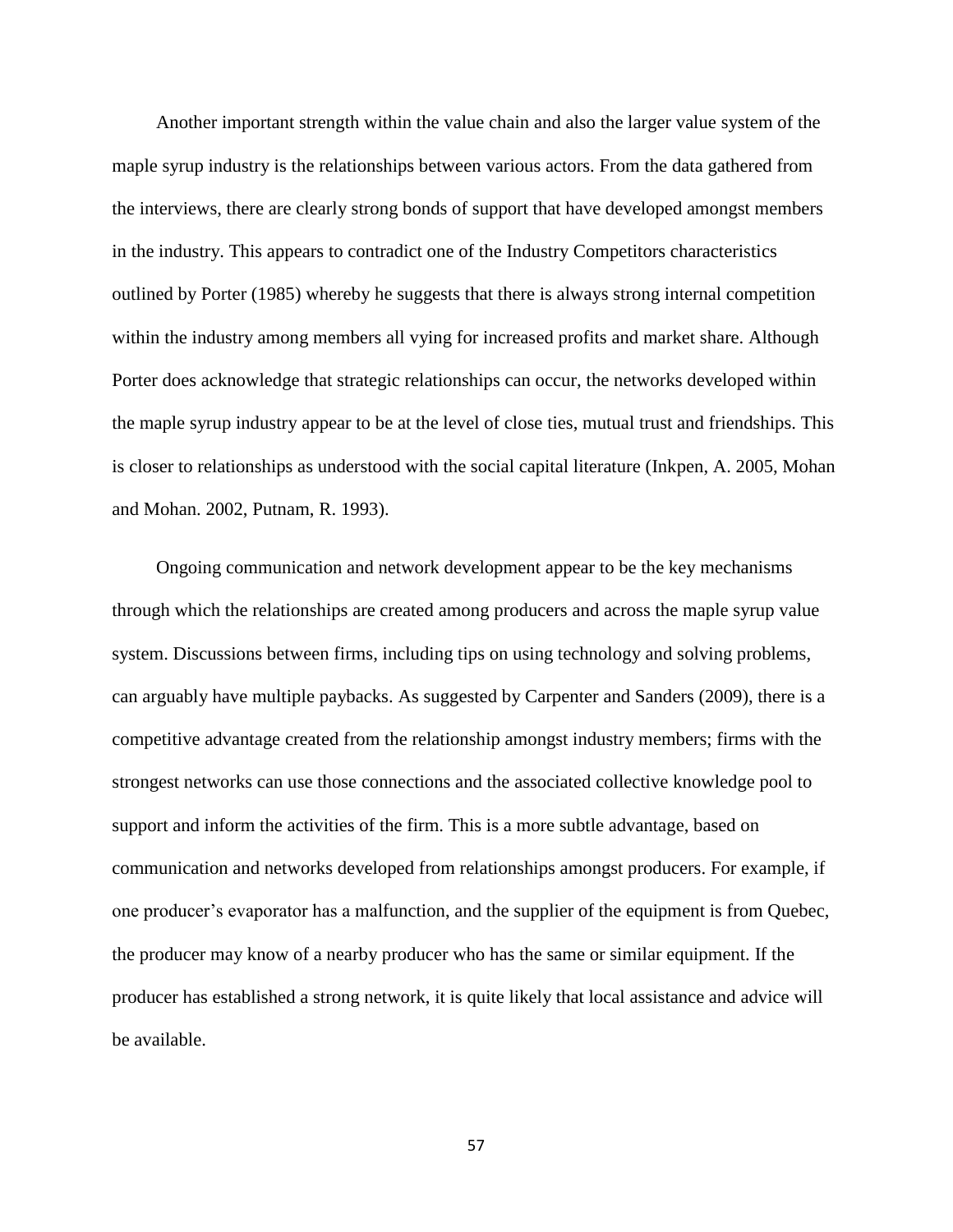These relationships are further strengthened by formal organizations such as OMSPA and NAMSC. This is due to the ongoing information sharing opportunities that are provided by such organizations, including annual meetings, regional meetings, tours of innovative operations, and celebrations such as First Tap ceremonies. Moreover, industry groups such as OMSPA, not only provide ongoing knowledge sharing and network development for their members, they also act as a source of information for potential new entrants, particularly in Ontario where efforts are being made to expand the industry (Bonenberg 2014). This latter aspect of OMSPA's activities also seems to contradict Porter's model, since new entrants are being encouraged, rather than discouraged by the industry.

An additional strength for both the producer and the industry is the central role of family; this is also an aspect of the maple syrup industry that differs from Porter's model. This is likely the case since Porter's observations were focused on large corporations and industries rather than smaller, rural-based agri-food sectors. Family members are often skilled labourers that volunteer their time. On several occasions interviewees mentioned that family members regularly come out to assist in the tapping of the trees and selling of syrup. Aside from the skilled volunteer force, family members also provide additional markets and contacts. This is more notable in families that have been in the industry for a few decades. Previous generations of producers within the family helped established a loyal clientele over the years. Some interviewees agreed with this, confirming that they do have second and third generations of loyal consumers.

Furthermore, the role of consumers in the maple syrup value system suggests another adjustment that could be made to Porter's (1985) model. While Porter focuses on the influence the Buyer has on final prices, for the maple syrup value system, loyal customers also help promote and sell the products through word-of-mouth marketing. This highlights the importance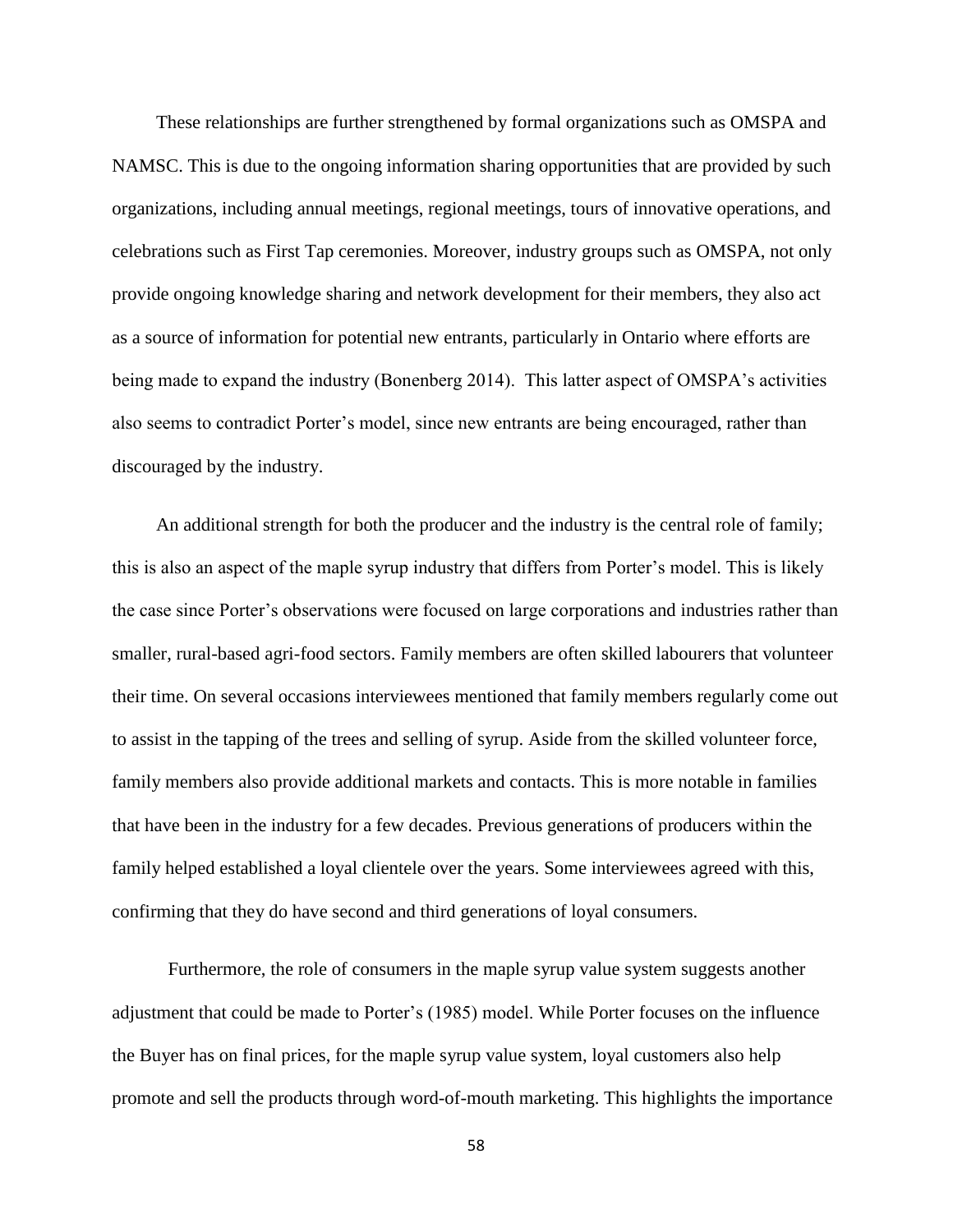of a positive relationship between the maple syrup producers and the consumers. To illustrate, if the producer's product is exceptional and the consumers enjoy the product, the consumer will then be more likely to recommend the producer to others. This would then increase the clientele for the producer because individuals are going to the producer based on the recommendation of the current customer. However, this also implies that this close-knit relationship could easily be undermined with one bad experience. If there is any problem with the final product this will reflect poorly on the producer's reputation with their clientele and could ultimately impact sales and profitability. More broadly, quality problems in one operation, such as mold or other food safety related issues such as lead, can also have negative repercussions across the industry. Therefore, as an industry, producing a high-quality, safe product is in everyone's best interest.

It is also important to note, that word-of-mouth advertising is likely to have limitations, especially if the immediate locale has a small population base. Thus, focusing on this approach is likely more suitable for smaller scale producers who will be able to find enough buyers for their inventory in the local market. Also some producers may decide not to choose the retail option, and instead choose to sell bulk to more distant markets. In contrast, the larger producers cannot rely only on word-of-mouth because this type of advertising is most effective within the geographic range of consumers' daily activities.

If producers have utilized word-of-mouth along with basic marketing strategies (such as signage and internet advertising) and still have surplus syrup, other marketing channels could be explored, such as paid advertisements in local media outlets and mail flyers. However, Farrel (2013) suggests that these are not necessarily cost effective. He maintains that donating syrup to local fundraisers is a more beneficial mechanism for increasing the producer's profile and sales in the regional market. One interviewee mentioned that entering maple syrup contests and being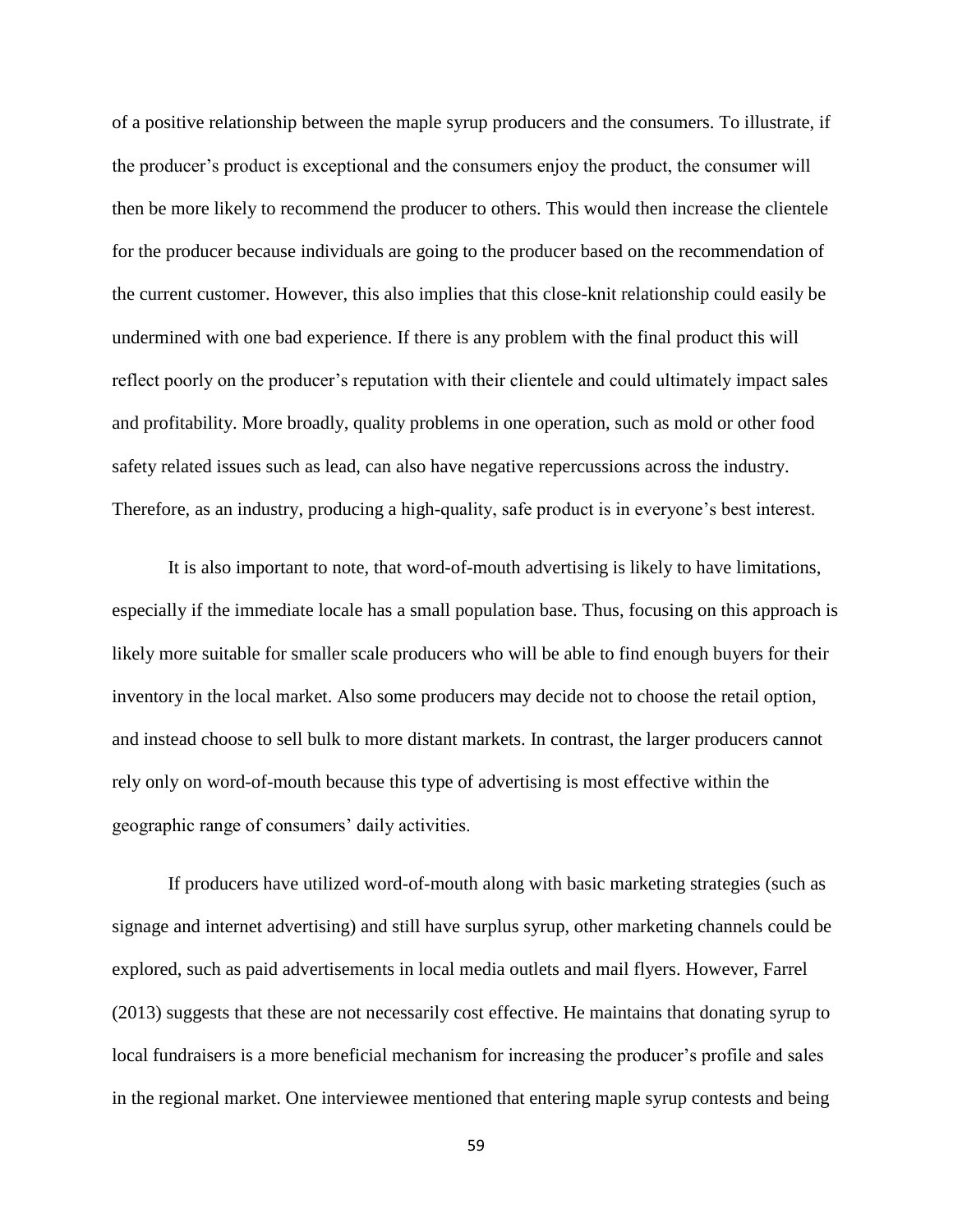recognized by the industry for producing an outstanding product also contributed to increased sales and product differentiation.

If the local market is small or there are many producers located within their region, operators might want to consider extending their market into less saturated areas within the province, across Canada or internationally. If moving to sales outside of the province is of interest, producers would be required to obtain the appropriate approvals from the Canadian Food Inspection Agency and any other certifications required by other jurisdictions. While noted in the literature review that Canada supplies the majority of the maple syrup to the world, at the moment, nearly all of that product comes from Quebec. Could the Ontario maple syrup industry be at a point where producers step outside their boarders and start contributing more substantially to an international market?

In regards to product differentiation, this again is a noted strength of the industry. While maple syrup is often noted by producers for its health benefits, there is also a benefit in its diverse uses in various products, from candies and spreads to alcoholic products (maple whisky, ice wine and liquor). These value added products can be seen as another tactic for the producers selling on the international scale, if one product does not sell at the location, it could be argued that a different maple product might. However, this could depend on how unique the product is, and what the consumer is looking for. In such situations the firm must be able to understand and respond to the needs in the foreign marketplace.

### **5.2 Challenges found within the Maple Syrup Value System**

What is clear from the interviews is that while technological advances provide the ability to increase syrup production, the market must be able to grow along with the rise in production.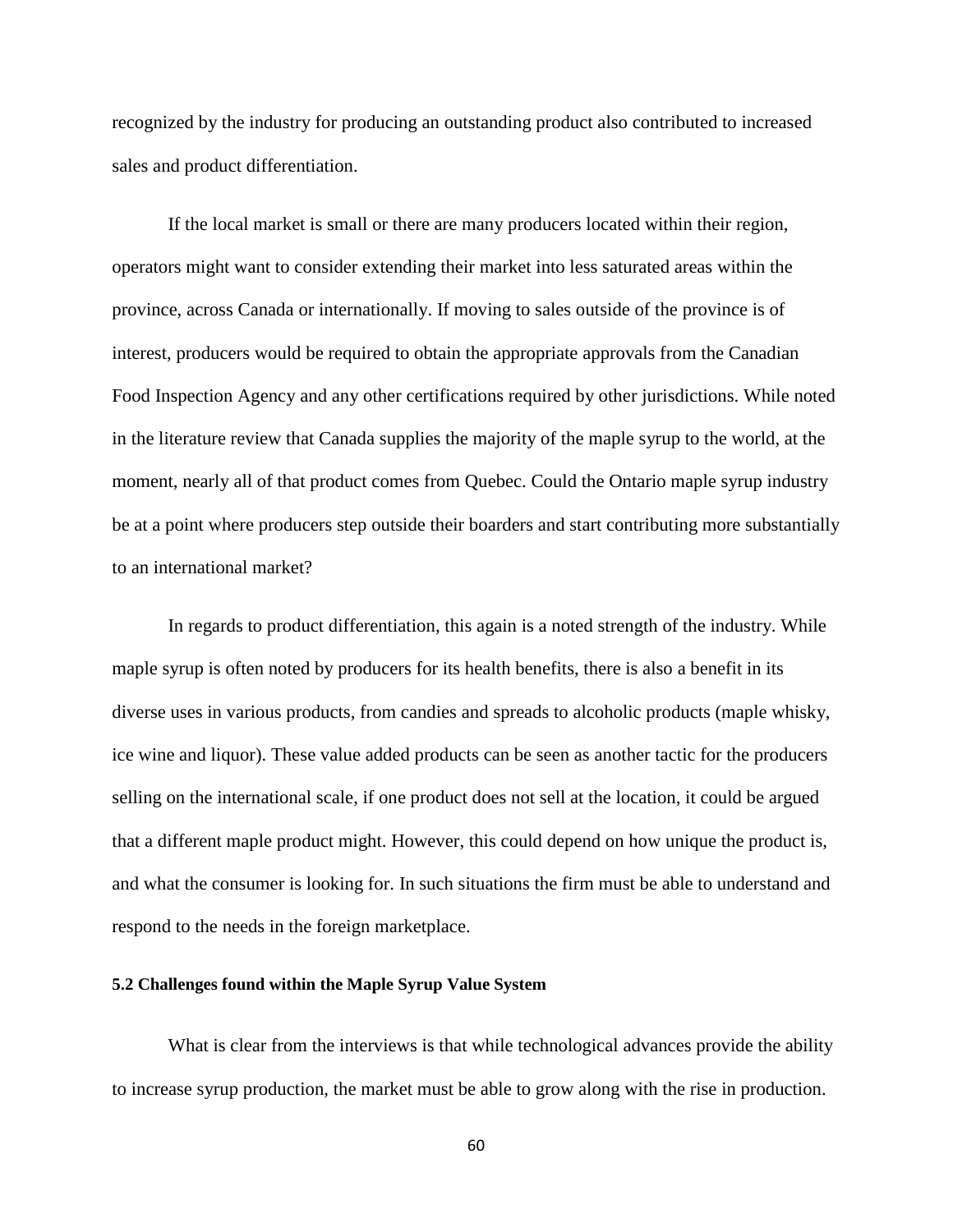Currently, the most often used techniques for marketing maple syrup are associated with websites on the internet and road signage. The market has not expanded enough for some producers, who at certain times have excess syrup. To counter this, some producers may choose to store syrup for next year, ensuring the ability to supply syrup and maintain market share, even in years when yields are reduced. This is especially important in Ontario where the supply and distribution of maple syrup relies on the good management of individual producers. As explored above, other tactics are related to expanding local markets, moving into other markets and developing value-added products.

It is important to note that the internet has become one of the more commonly used mediums for daily activities, thus it is only logical that producers should take advantage of this. However not all producers are technologically inclined to develop and manage effective websites and online stores. It is also noted that OMSPA members have their contact information displayed by region, on the OMSPA site; this is one advantage of belonging to the organization. If producers are not technologically inclined, their membership with OMSPA at least offers the opportunity to have their contact information displayed and affords another marketing channel for the producer.

Another tactic that can be used is signage; in some instances producers had road signs directing the public to their locations. Again, this is a very simple and basic method for marketing and advertising, for it does hold the necessary information for individuals to locate the producer, and with the correct display on the signage it will draw attention. While it was never stated during the interviews why others chose not to use signage, Farrell (2013) maintains that the producers may not want the public coming directly to the sugar house due to its location or liability concerns, or may feel that their other means of marketing and advertising are sufficient.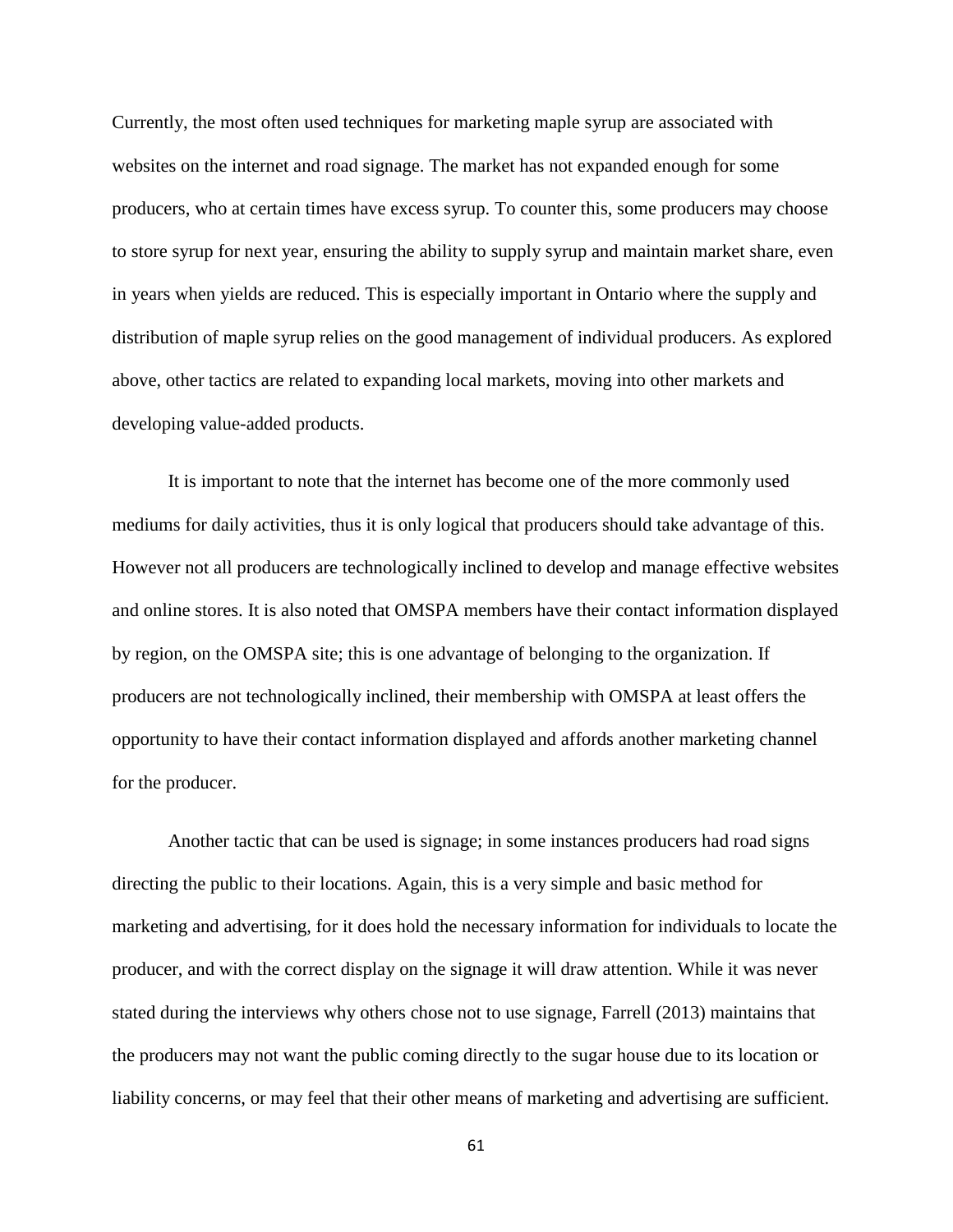As well, it should be noted that signage would only work in highly populated areas, or on major transportation routes frequently used.

Therefore, while a range of marketing strategies do exist, these may or may not be appropriate for particular operations. Producers need to be willing and able to invest in marketing and in establishing relationships with broader markets as well as undertaking the time consuming process of obtaining any necessary certifications. For producers who do not want government control through certification inspections, who do not have technological know-how, or for whom maple syrup production is a spring sideline, market expansion will likely be more difficult.

In other words, when returning to Porter's terminology, one of the challenges in the industry is the role of the channel. If the channel is not efficient enough to transfer the information about the product, or get the product itself out to the consumer, this is then a link that needs to be strengthened for the success of the firm and the industry. The producers can make large amounts of syrup, but if there are unreliable or limited channels to deliver the product to the consumer, there will be a surplus of product. Unlike Quebec, Ontario does not have a mandated management system to market and distribute maple syrup as well as manage the supply and surpluses. In Ontario, it is up to the individual members to develop and manage their own channels and markets. According to a recent OMSPA report there is strong consumer interest for maple syrup products (OMSPA, 2013), but the issue remains that the marketing channels have not reached many of these potential buyers.

Another challenge for the maple syrup industry is the use of sweetener substitutes, including table syrups and cane sugar. It can be argued that these substitute products have a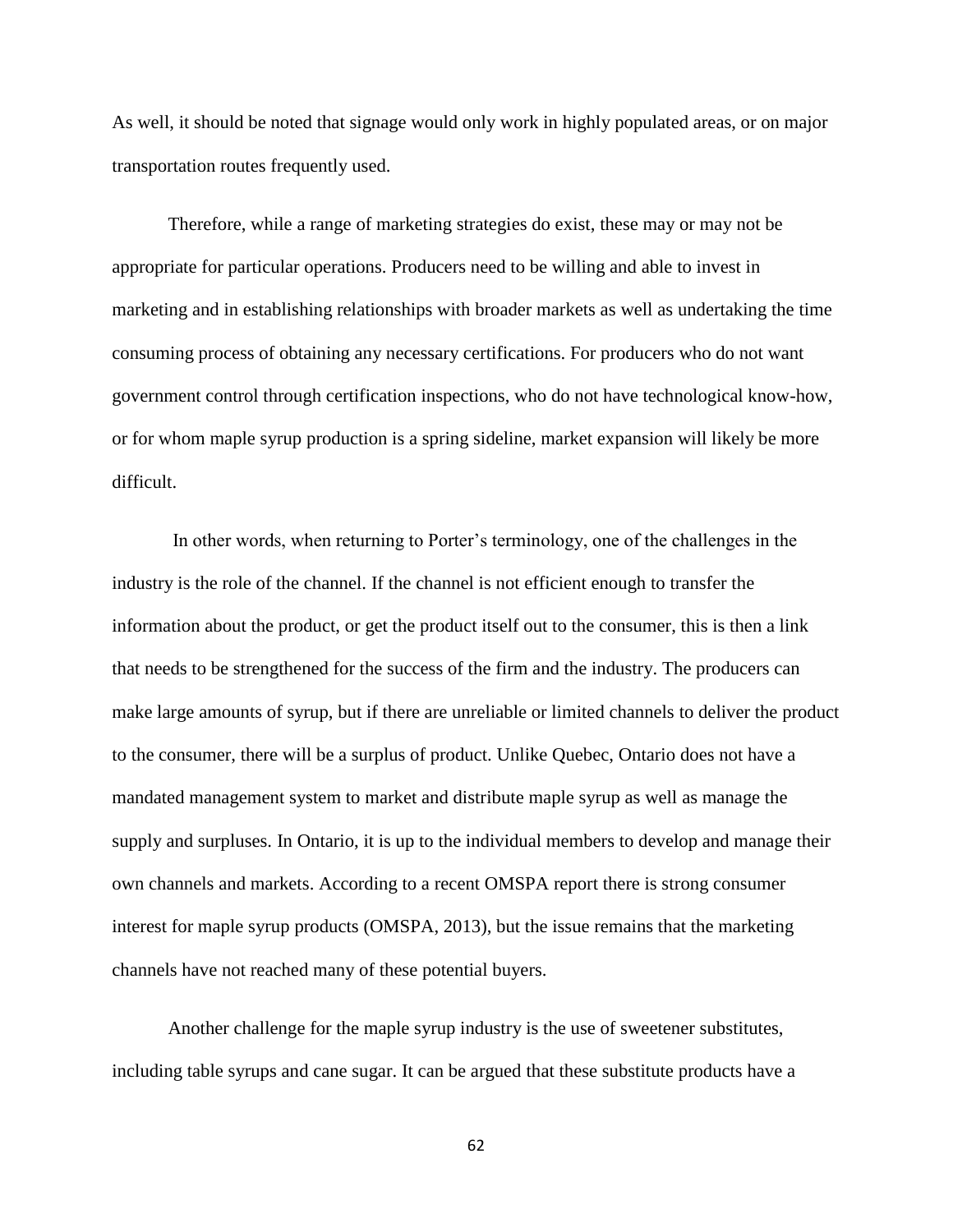larger market share because they are cheaper and are more readily available. Yet, interviewees noted that maple syrup should be viewed as a high value product, rather than just a simple sweetener. For instance, several respondents noted the health benefits of maple syrup and the contribution of maple syrup to supporting local economies. More consumer education and marketing about the value-added benefits of maple syrup is likely needed to entice consumers towards buying maple syrup rather than the cheaper substitute sweeteners. Given that interviewees suggested that they undertook little or no marketing, this is a significant deterrent to the growth of the industry.

An additional challenge facing the Ontario industry is that while OMSPA represents about 500 producers, including some of the largest in the province, there are likely another 1500 or so producers that are NOT part of OMSPA. Non-OMSPA producers are at a disadvantage, especially in relation to accessing information about technological innovation and the involvement in a mutually-supportive sharing network. It is also important to note that buyers do not necessarily differentiate between members and non-members. If sub-quality syrup is sold, this can taint the image of the whole industry. The concern here is that producers who are less well connected might have less technological savvy in producing a high quality product. While non-members participate in a larger informal network within the province, they are still isolated. Those individuals who are apart of OMSPA gain a competitive advantage from the information they obtain from the organization. For example, OMSPA offers advice related to sugarbush management, production best practices, marketing and firm growth. Generally, these publications and best practice guidelines are made freely available to all members. Below is an example from the most recent publication about maple syrup economics: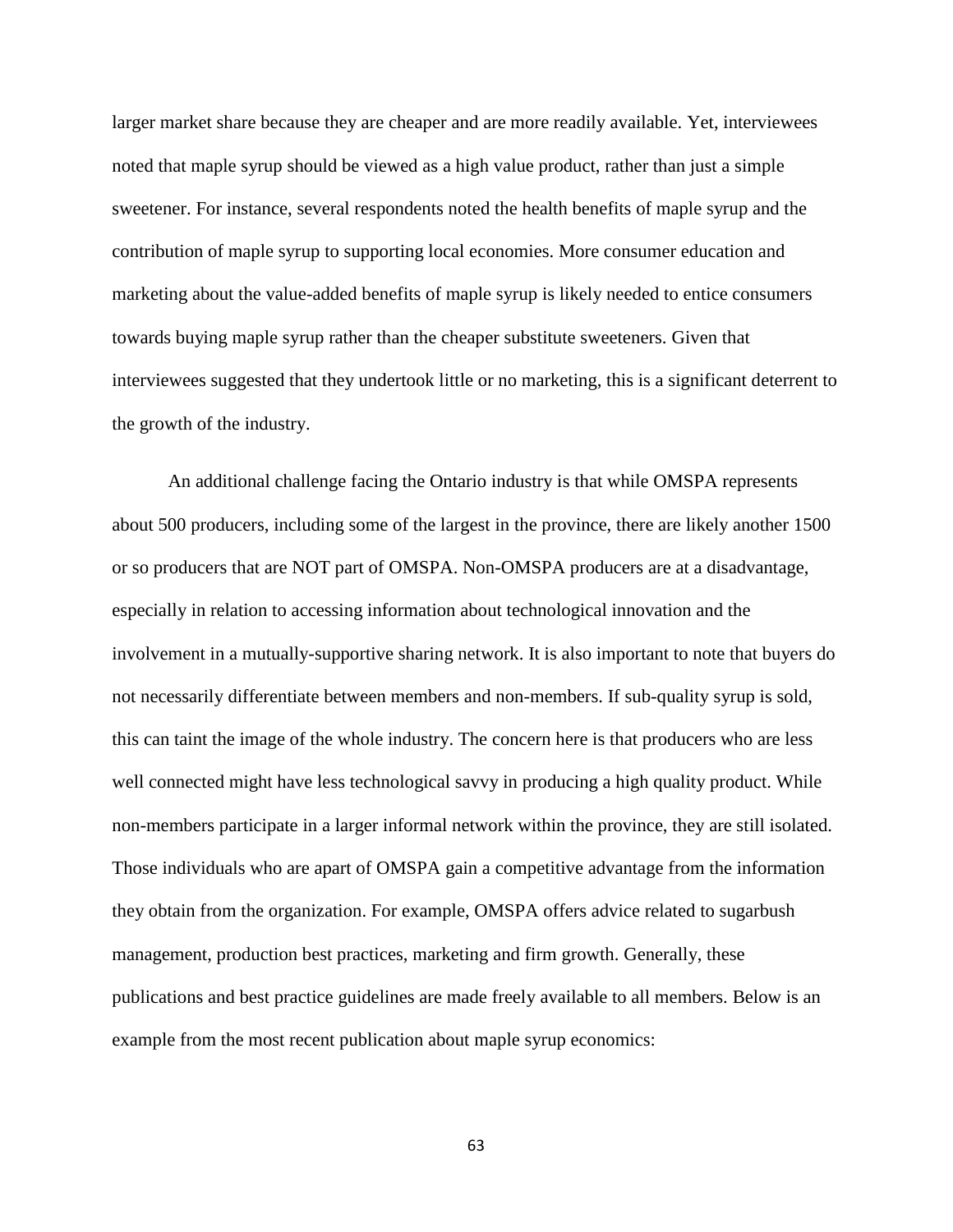As you increase production some local advertising and off-farm retailing may be needed to move the crop. Attending a local farmers' market or teaming up with a local retail outlet might be the next step up in the marketing chain. Further market expansion could involve adding value and diversity to your mix by making candies, sugar, or taffy.

For producers with the facilities, time and a knack for dealing directly with the public on a larger scale, branching out into sugar parties and seasonal maple based experiences for the public can offer good profit potential. A word of caution here however; launching such a venture is like starting another business and requires a different level of planning and management. There are liability issues to be addressed prior to opening up your property to the general public (OMSPA, 2013).

# **5.3 Value Chain Modifications**

With the data collection complete and additional information provided, this section revisits the initial conceptualization of the maple syrup value system and makes some additions and changes. The first addition is the category of Manufacturers of Equipment/Technology. This was added due to one of the interviewees explaining that the large equipment dealer, such as Dominion and Grimm, or La Pierre, build their product in house. These companies then send their product out to suppliers/dealers, which is more prominent in Ontario where there are no large manufacturers of equipment. The second addition is the Network of Support concept. This block was added because of the interviewees explaining that their information and support comes from informal networks within the family or amongst producers or through organizations such as OMSPA. A third addition is the Research and Development section. This is to note that research and develop occurs on both the large scale corporate and individual (firm based) levels, as well the sharing of information between the two levels. Fourth there is the addition of the word-ofmouth advertising, which is implemented to show how the consumer's link and influence carries back to the producer via advertising.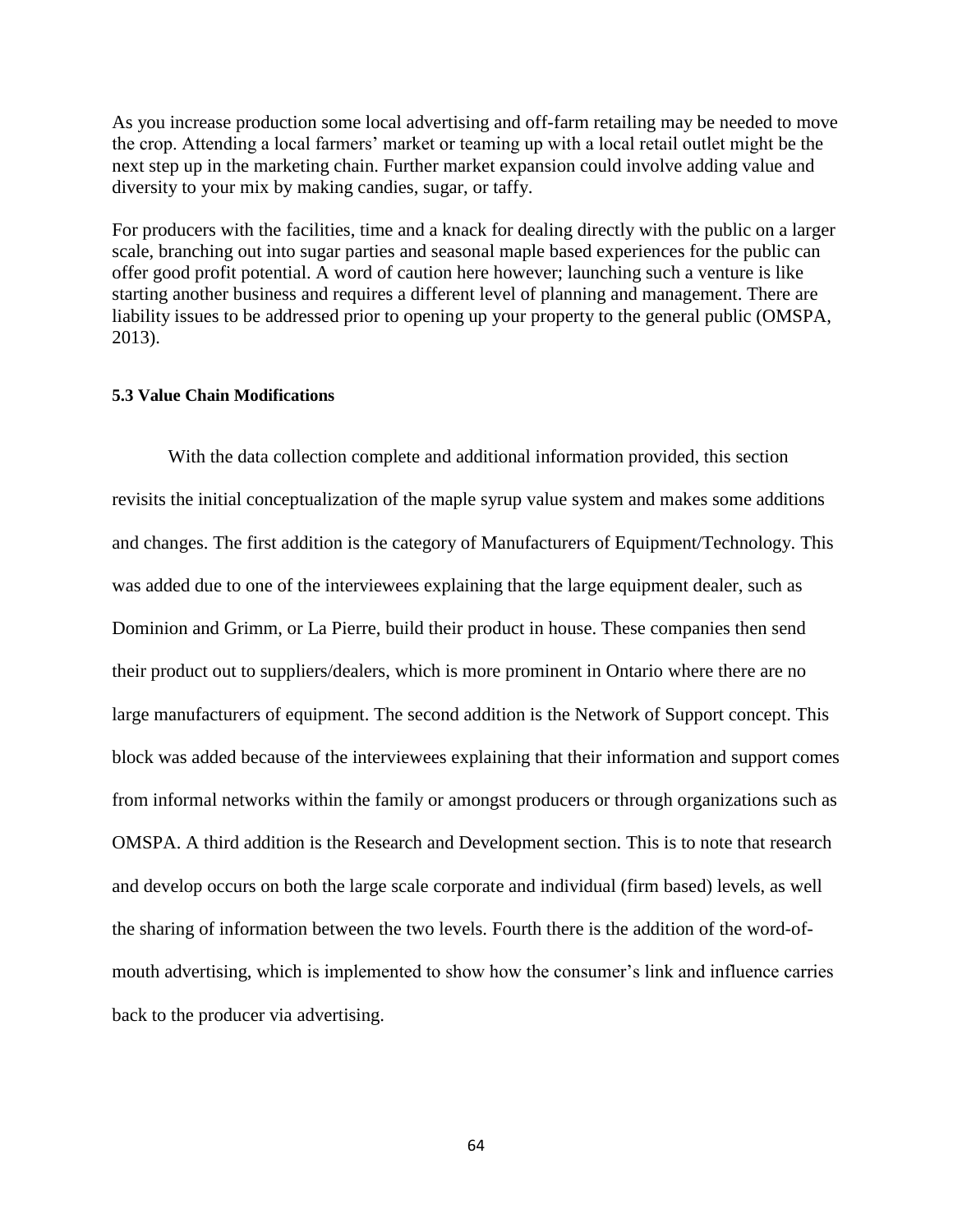

**Figure 7 - Updated maple industry value system.**

#### **6.0 Conclusion**

Maple syrup production has had a fundamental role within Canadian history. Canadians can take pride in the fact that Canada supplies the majority of maple syrup to the international markets. While much of the syrup comes from Quebec, Ontario does have a presence. The goal of this paper was to solidify understanding of the value system for the Ontario maple syrup industry. Using Porter's (1985) work, the outline of the key components of a value system was reviewed (supplier, firm, channel, consumer). Once this was established, it was important to also comprehend the possible obstacles and opportunities faced by those entering or present in the industry, as noted by Porter's Five Competitive Forces. From value systems, the focus shifted to the individual firm based value chains. Drawing heavily upon Carpenter & Sander (2007) the paper identified the tradeoffs and competitive advantages as key strategies used by firms. After reviewing the value system literature, the focus returned to the maple syrup industry and the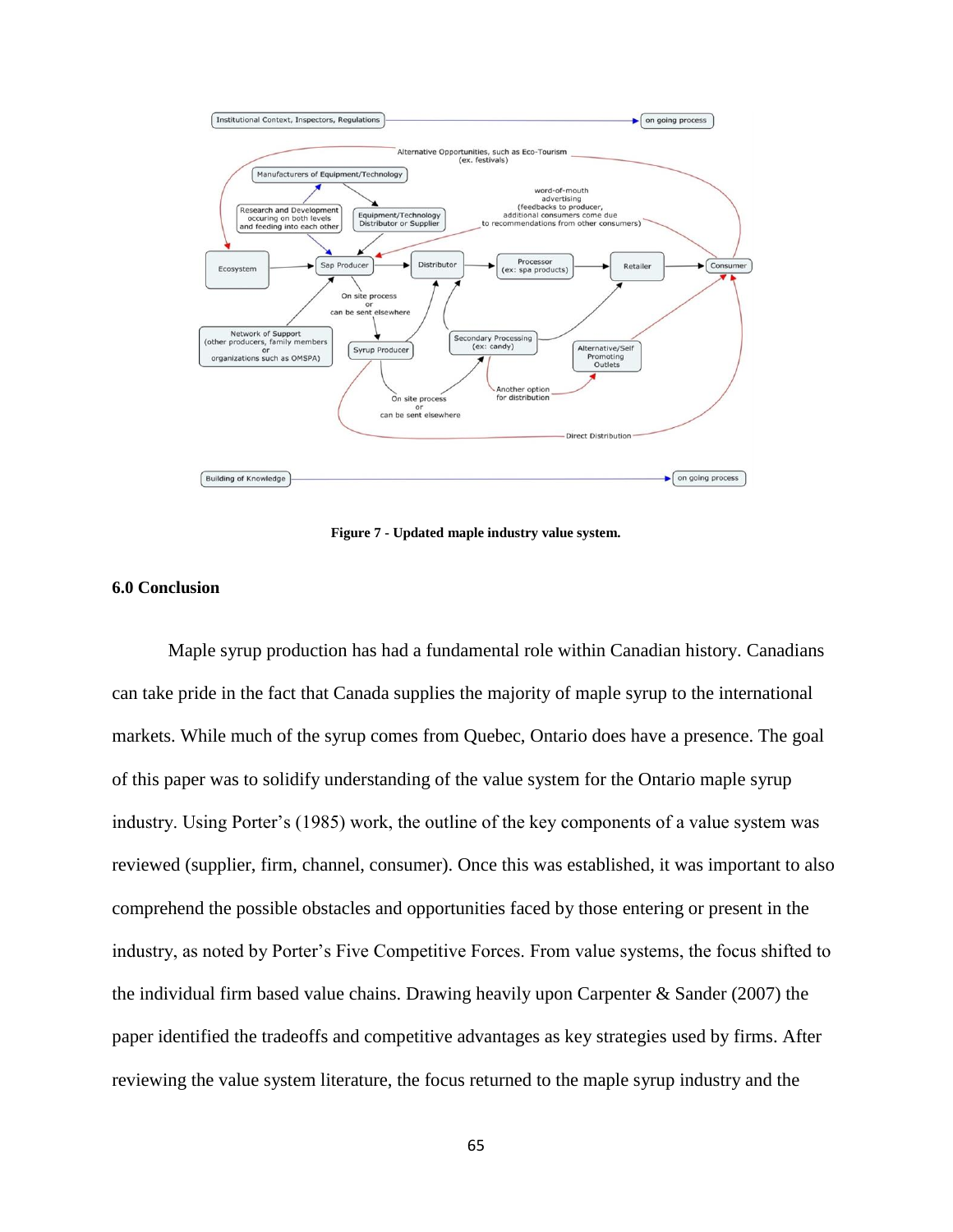examination of the governance and regulation of maple syrup. The section continue with an examination of maple syrup's standing in the Canadian economy, the geographic location of the sugar maple, production concerns in the context of climatic change, and the process of making maple syrup products.

Following the introduction, literature review and methods sections, in the results section, the interview data was reviewed under the key themes of suppliers, substitutes, new entrants, industry competitors, buyers and changes, opportunities and challenges. Each section presented the appropriate data found corresponding to the heading, as well a sub-section was provided where producer's gave their final thoughts. The discussion section assessed the results with reference to the value system literature, and then concluded with the updated value system model.

It is important to critically review the methodological process of the data collection. The semi-structured interview guide was ideal for this situation; it allowed the interviewees more freedom, such as going off on tangents and lengthy discussions. However, there were some difficulties with minor elements such as the wording of the questions, a small detail that could nonetheless cause discrepancies in the data. For example, clarification about the term "commercial" was always one asked. By simply saying "for profit" or "for sale", this quickly cleared any miscommunications. The selection for interviewees was successful, and 100% of those who were contacted agreed to share their knowledge. Interviewees represented all geographic regions of maple syrup production in Ontario, however since the large proportion were OMSPA members, non-OMSPA producers were not adequately represented in this research. Since OMSPA only represents about 500 of the producers in Ontario, for future studies this is a gap that needs to be addressed. As well another element that was considered for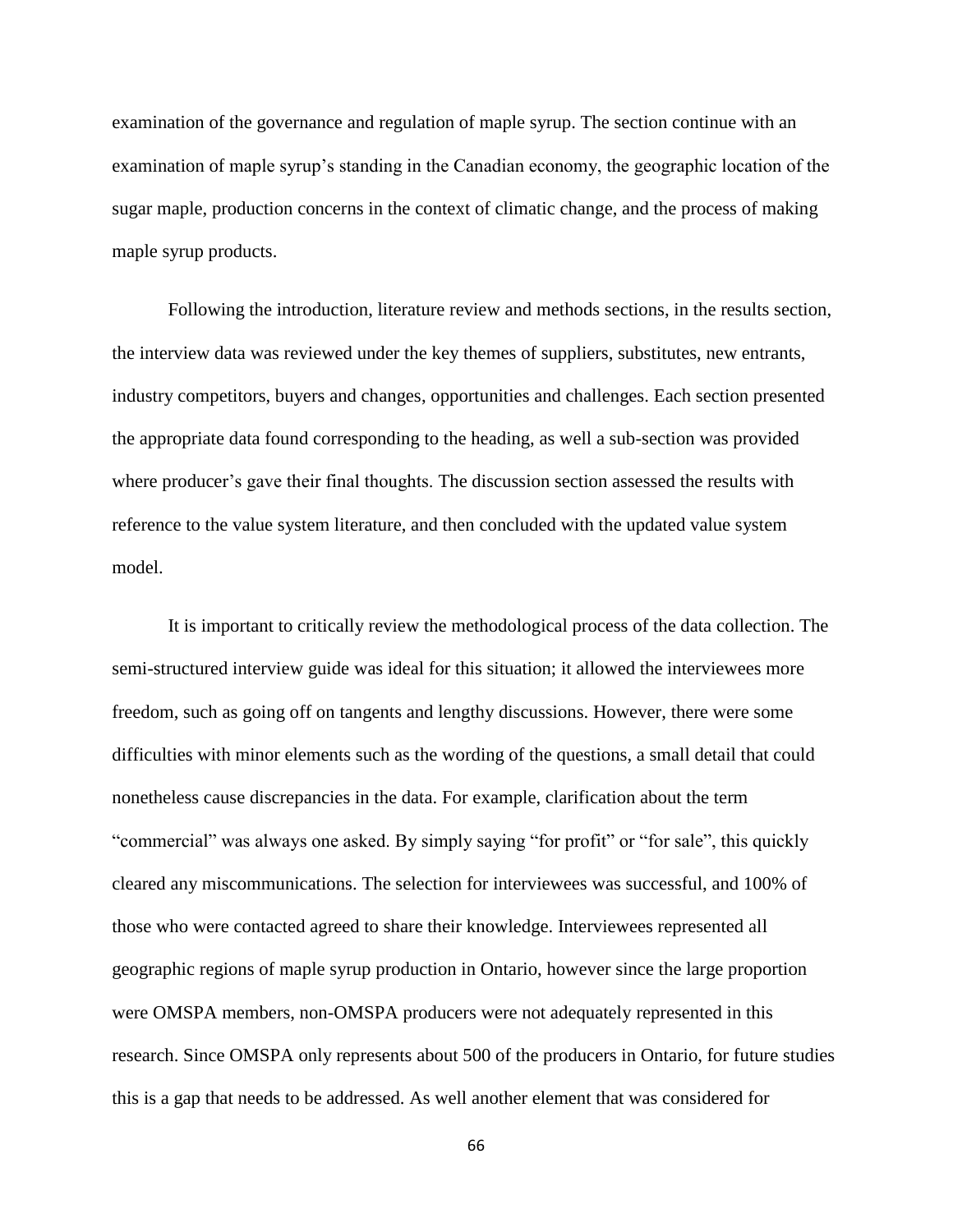selection was the actual size of the sugarbush. This factor was covered successfully, as the study was able to interview producers with operations as small as 100 taps, to larger ones with 20,000 taps. An extra consideration for future studies is the need for additional interviews with more representatives from the large equipment suppliers. While one interviewee from this sector was able to provide an overall view of the sector, it would be ideal for additional viewpoints about the equipment supplier side of the value system.

In most instances there was the promotion of various strengths the industry has, especially within social and professional relationships built up in the industry. With innovations there was the identification of where in the value system innovation occurs (firm level producers, and corporate research and development sectors). However the topic of innovations should still be further pursued in future studies. Another additional element that should be pursued in future studies is marketing, which is a reoccurring theme in both the results and discussion. As production increases there is a concurrent need to develop the markets necessary to sell the produced syrup.

A final note is the contribution that this MRP will make to the world of academia. Due to the lack of academic knowledge within this area, this MRP is able to provide to researchers, and the research community, with important new insights, as well as foundational knowledge, on the maple syrup supply chain and production process. In terms of the overall project, this provides the baseline to continue the rest of the intended research. Furthermore for participants and others involved with the study, this information will contribute to wider understandings of the production process in terms of increasing value and networking capabilities.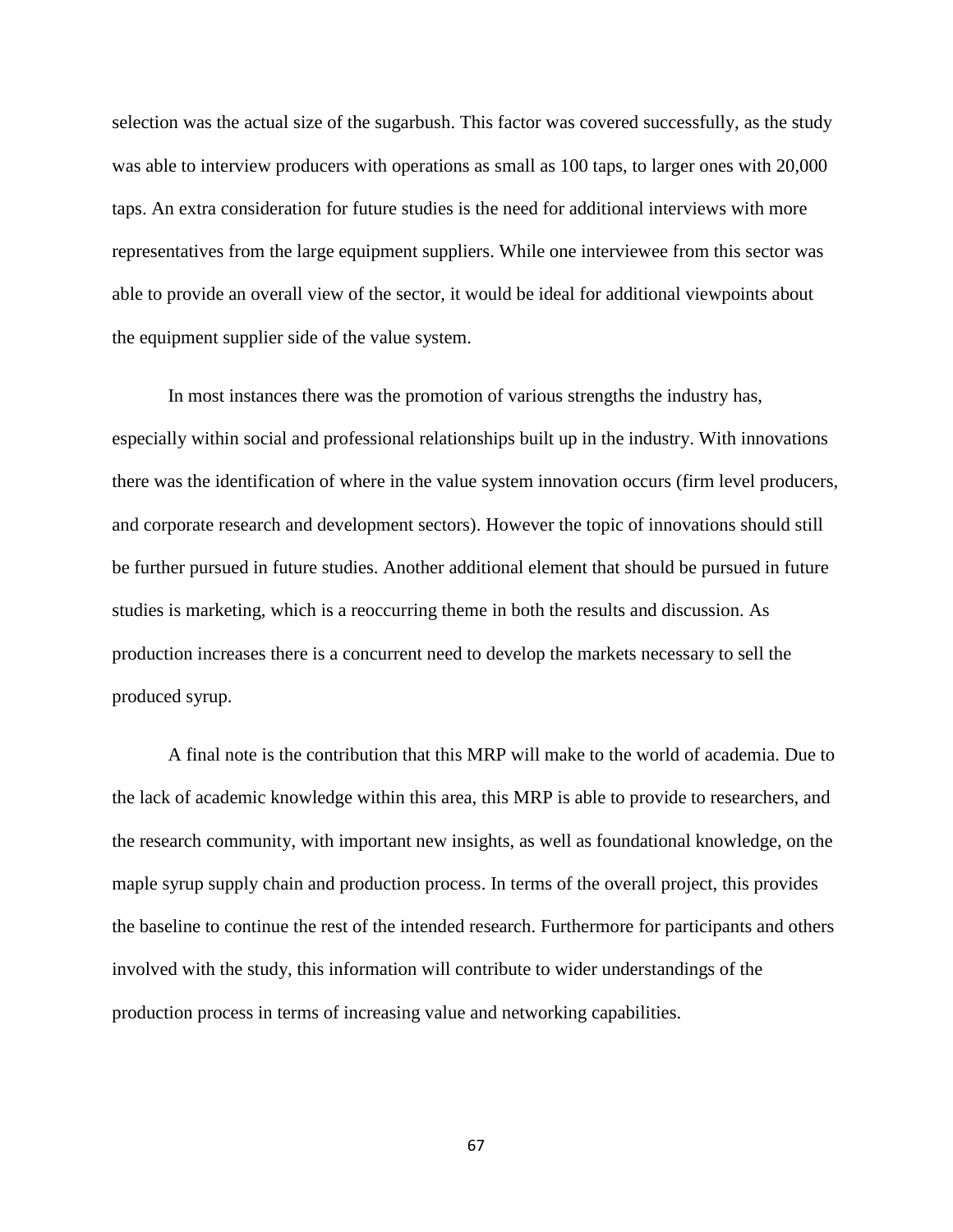## **7.0 References**

- Agriculture and Food Council of Alberta. (2004). Agri-Food: A practical guide to building customer-focused alliances. Alberta, Canada: Value Chain Initiative. Retrieved from: http://www1.agric.gov.ab.ca/\$department/deptdocs.nsf/all/agp7974/\$FILE/valuechai n.pdf
- Ball, D. (2007) The chemical composition of maple syrup. *Journal of Chemical Education*. 84:10, 1647-1650
- Bammann, H. (2007).Participatory value chain analysis for improved farmer incomes, employment opportunities and food security. *Pacific Economic Bulletin*. 22:3, 113- 125
- Bonenberg, R. 2014, President's Update, Information Days, Southwest Local, Ilderton, Ontario, January 8
- Canadian General Standards Board (2011). Organic Production Systems: General Principles and Management Standards. Retrieved from: http://www.pacscertifiedorganic.ca/docs/CGSB/CGSB-32.310%20(2008)-eng.pdf
- Carpenter, M., Sanders, G. (2009) *Strategic Management: a dynamic perspective concepts and cases*. New Jersey: Pearson Education
- Chapeskie D (2009) The maple syrup industry in Ontario: answers to commonly asked questions and references. Ontario Ministry of Agriculture Farming and Rural Affairs. http://www.OMAFRA.gov.on. ca/english/crops/facts/maple.htm
- Clark, K. & McLeman, R. (2012) Maple sugar bush management and forest biodiversity conservation in eastern ontario, canada. *Small-Scale Forestry* 11: 263-84
- Cohen, D. & Crabtree, B. (2006, July). *Qualitative Research Guidelines Project*. Retrieved from http://www.qualres.org/HomeSemi-3629.html
- Dunn, K. (2010) Interviewing. in Hay, Ian (Eds.), *Qualitative Research Methods in Human Geography* (101-137). Ontario: Oxford University Press
- Decker, K.L.M., Wang, D., Waite, C., and Scherbatskoy, T. (2003) Snow removal and ambient air temperature effects on forest soil temperatures in northern Vermont. *Soil Science Society of American Journal*. 67:1234-1243.
- Duchesne, L., Houle, D., Cote, M-A., Logan, T. (2009)Modelling the effect of climate on maple syrup production in Quebec, Canada. *Forest Ecology and Management* 258: 2683-89.
- Fédération des producteurs acéicoles due Québec, N.D. Retrieved from http://www.siropderable.ca/Afficher.aspx?page=149&langue=en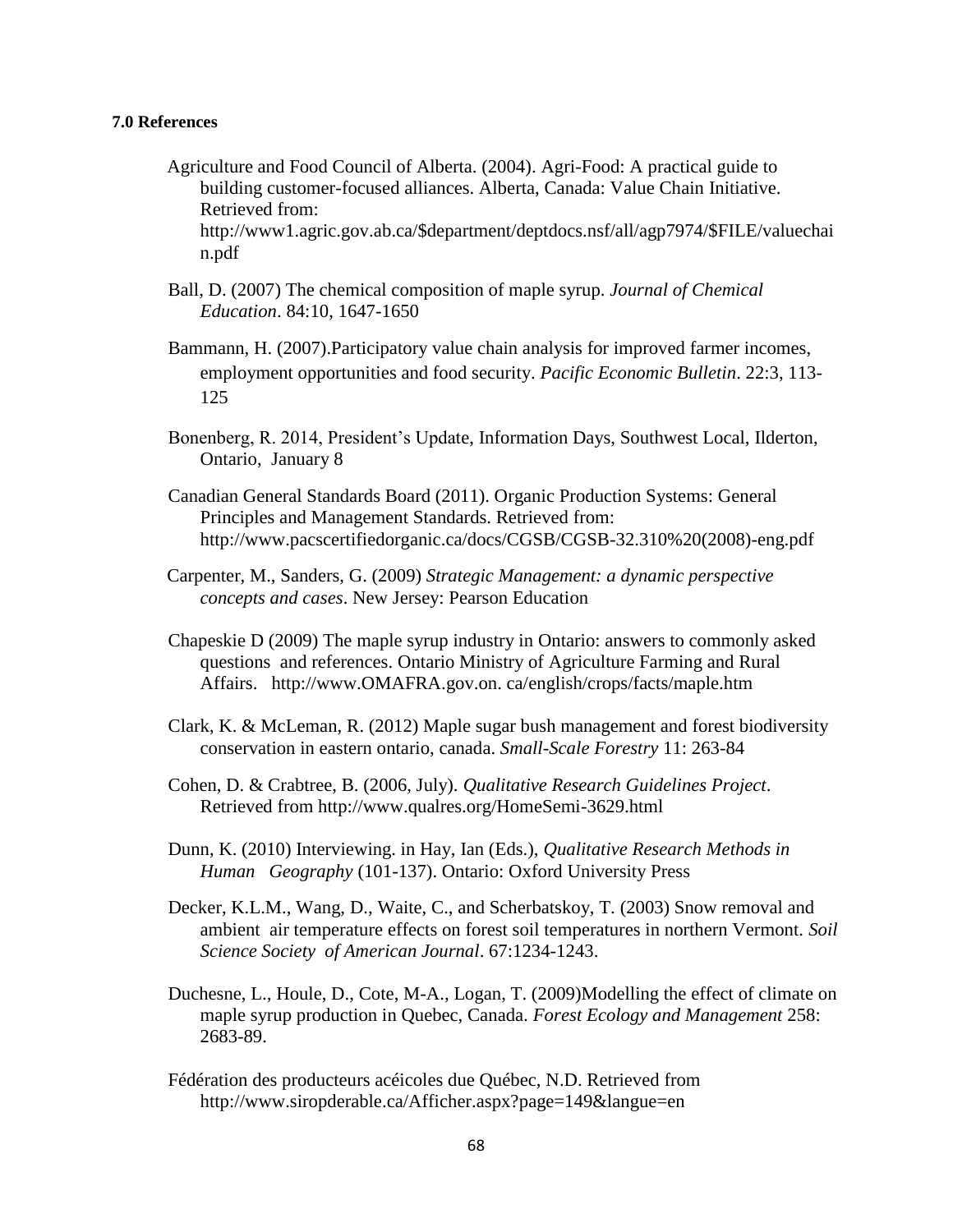- Farrel, M. 2013, The Sugarmaker's Companion, White River Junction, Vermont: Chelsea Green Publishing.
- Fulton's (2013) Fulton's Pancake and Sugar Bush. Retrieved from: http://www.fultons.ca/English/index.php
- Food Safety and Quality Act: Ontario Regulation 119/11 (2001). Received from http://www.e-laws.gov.on.ca/html/regs/english/elaws\_regs\_110119\_e.htm
- Gooch, M. (2005) Drivers, Benefits and Critical Success Factors of Developing Closely-Aligned Agri-Food Value Chains. *George Morris Centre*. Retrieved from: http://vcm-international.com/wp-content/uploads/2013/04/Value-Chain-Drivers-Benefits-CSFs-FINAL.pdf
- Groffman, P. M., Hardy, J.P., Nolan, S., Fitzhugh, R. D., Driscoll, C.T., and Fahey, T.J. (1999) Snow depth, soil frost and nutrient loss in a northern hardwood forest. *Hydrological Processes* 13:2275-2286
- Hall, P., Bowers, W., Hirvonen, H., Hogan, G., Forster, N., Morrison, I., Percy, K., Cox, R., and Arp, P. (1997). The 1997 Canadian Acid Rain Assessment Volume Four: The effects on Canada's Forests. Environment Canada, Ontario.
- Inkpen, A. 2005. Social capital, networks and knowledge transfer. *Academy of Management Review*, *Vol. 30*(No. 1), 146-165
- Iverson, Louis R., & Prasad, Anantha M. (2002) Potential redistribution of tree species habitat under five climate change scenarios in the eastern US. *Forest Ecology and Management*. 155: 205-222
- Keller, S., & Conradin, K. (2010, November 02). *Semi-structured interviews*. Retrieved from [http://www.sswm.info/category/planning-process-tools/exploring/exploring](http://www.sswm.info/category/planning-process-tools/exploring/exploring-tools/preliminary-assessment-current-status/semi)[tools/preliminary-assessment-current-status/semi](http://www.sswm.info/category/planning-process-tools/exploring/exploring-tools/preliminary-assessment-current-status/semi)
- Lamhonwah, Daniel (2011). A GIS-based approach to projecting responses of sugar maples to climate change in Ontario, Canada. unpublished MRP, Wilfrid Laurier University.
- Maclver, D. C., Karsh, M., Comer, N., Auld, H., Klaassen, J., Fenech , Ad. (2006) Atomspheric influences on the sugar maple industry in North America. *Environment Canda* Occasional Paper 7: 1-21.
- Majka, C. G. (2010). Insects attracted to maple sap: observations from Prince Edward Island, Canada. *Zookeys* 51:73-83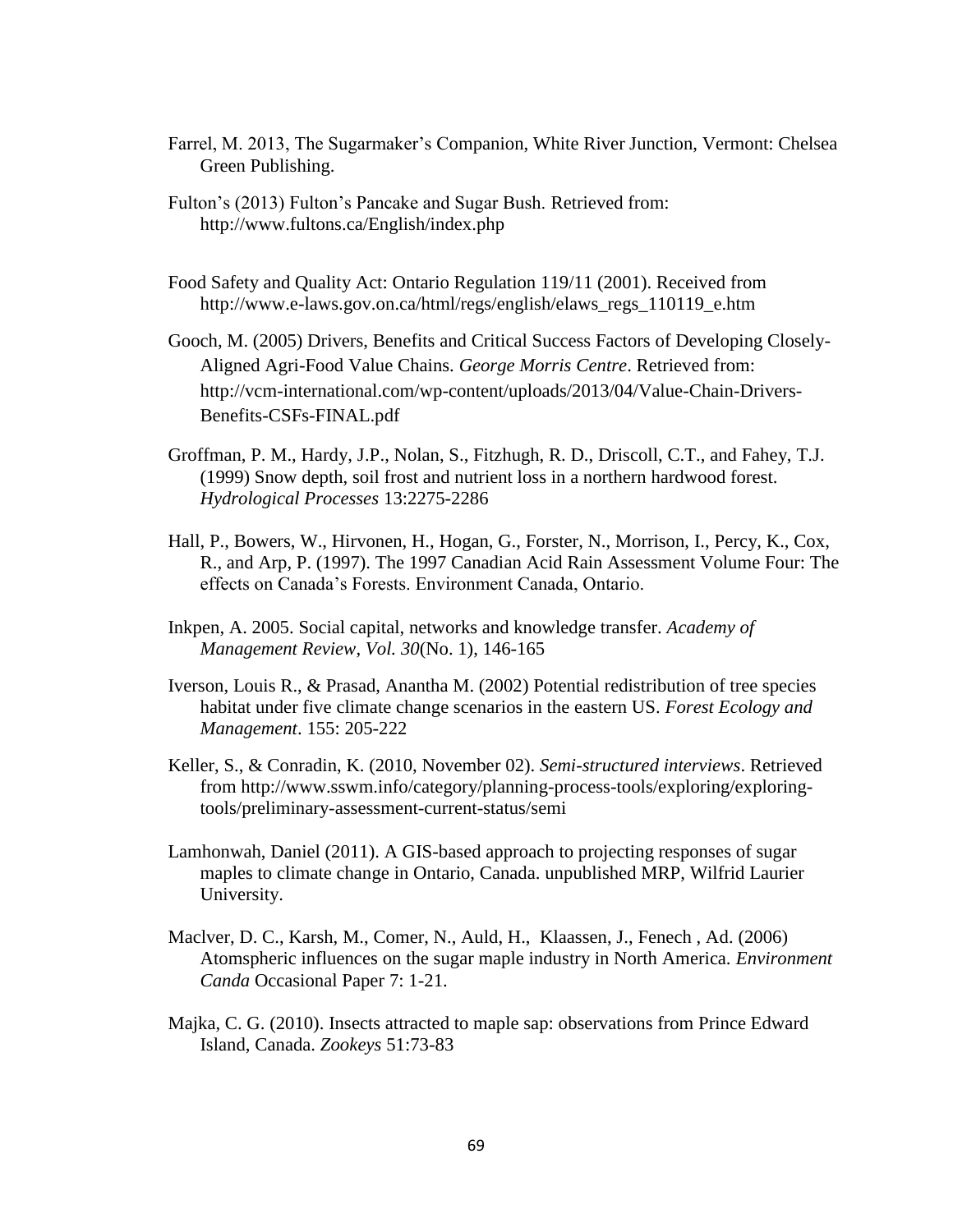- Ministry of Natural Resources (2013) Sustainable forest management. Retrieved from: http://www.mnr.gov.on.ca/en/Business/OntarioWood/2ColumnSubPage/STDU\_139 102.html
- Mohan, G., and J. Mohan. (2002). Placing social capital. *Progress in Human Geography* 26: 191-210.
- Murphy, B. L, Chretien, A. R., Brown L. J. (2012). Non-timber forest products, maple syrup and climate change. *The Journal of Rural and Community Development*, 7:3, 42-64.
- Ontario Maple Syrup ProducersAssocation (2012). Maple Syrup Grades. Retrieved from http://www.ontariomaple.com/pages/maple\_syrup\_grades/
- Oatey, A. (1999, April 19). *The strengths and limitations of interviews as a research technique for studying television viewers*. Retrieved from http://www.aber.ac.uk/media/Students/aeo9702.html
- OMAFRA (2013) Food Safety Practices for the Production of Maple Syrup. Retrieved from: http://www.OMAFRA.gov.on.ca/english/food/inspection/maple/pdf/fs\_maple\_ch1.ht m
- OMAFRA (2012). Best Practices for Producing Safe, Quality Maple Syrup. Retrieved from: http://www.OMAFRA.gov.on.ca/english/food/inspection/maple/mapleproduction.pdf
- OMSPA (2014) OMSPA Members Win Prestigious Premier's Award*.* Retrieved from*:*  http://www.ontariomaple.com/images/pdf/omspa-member-awards.pdf
- OMSPA (2013) *The Economics of Maple Syrup Production in Ontario: Planning for Success*. Retrieved from: http://www.ontariomaple.com/pages/presidents\_message/
- Porter, Michael E. (1985) *Competitive Advantage: Creating and Sustaining Superior Performance*. New York: Free Press
- Putnam, R. 1993. *Making Democracy Work*. Princeton: Princeton University Press
- Robitaille, Gillies., Boutin, Robert., Lachance, Denis (1995). Effects of soil freezing stress on sap flow and sugar content of mature sugar maple (*Acer saccharum*). *Canadian Journal of Forest Research* 25: 577-587
- Statistics Canada. (2011)Production and value of honey and maple products. Retrieved from http://www.statcan.gc.ca/daily-quotidien/111219/dq111219c-eng.htm
- Turner, Daniel W.(2012) Qualitative interview design: a practical guide for novice investigators. *The Qualitative Report* .15 :3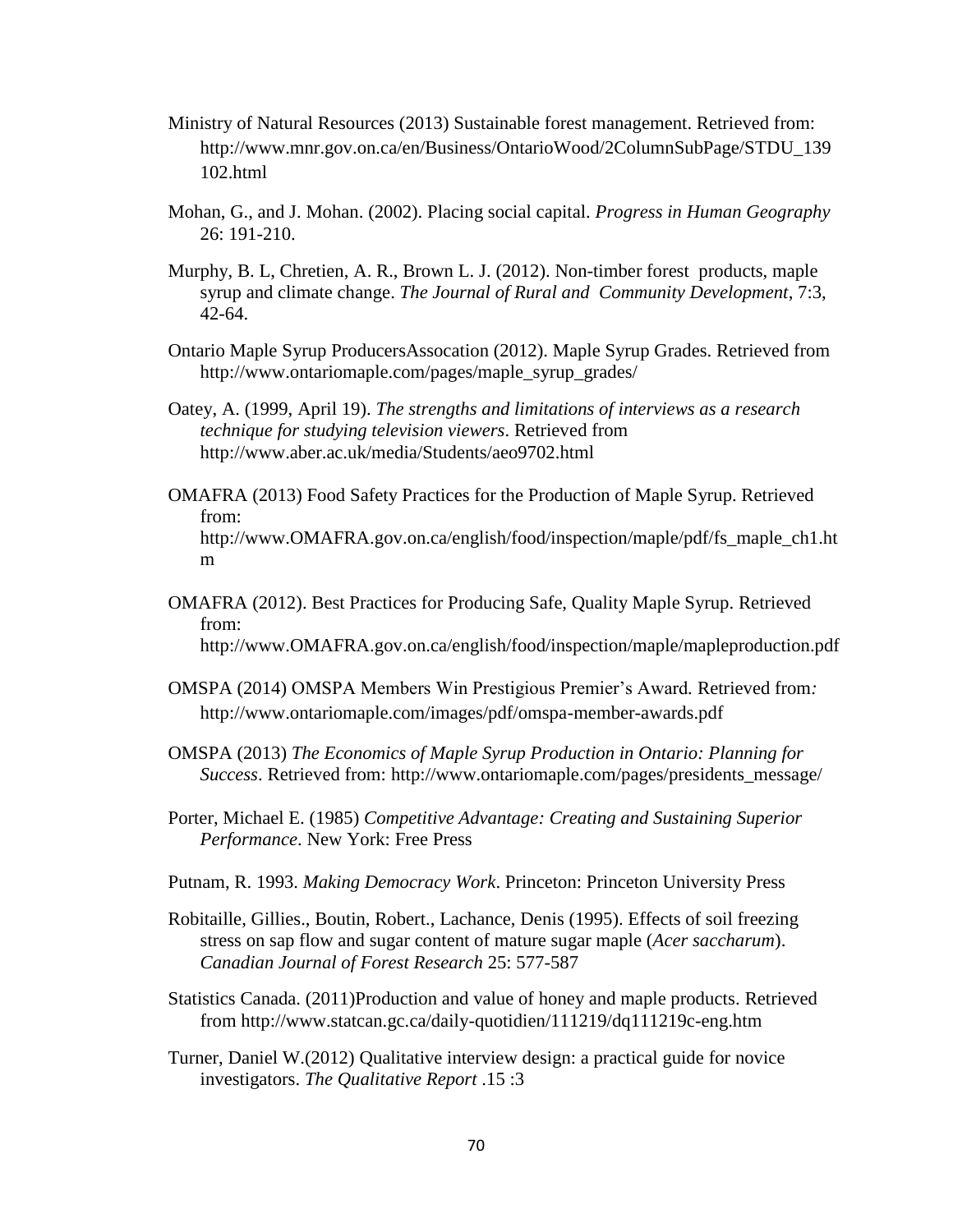- USAID (2012) FIELD Report No. 13: Value Chain Finance Guide: Tools for designing for project interventions that facilitate investment in key value chain upgrades.
- van der Zee, Karen., Bakker, Panlien., Bakker, Arnold. (2002) Why are structured interviews so rarely used in personnel selection? *Journal of Applied Psychology*. 87:1
- Van Horne, Constance., Frayret, Jean Marc., Poulin, Diane. (2005) Knowledge management in the forest product industry: the role of centre of expertise. *Computers and Electronics in Agriculture*. 47:167-184
- Wall, Ellen & Marzell, Katia. (2006) Adaptive capacity for climate change in canadian rural communities." *Local Environment* 11.4: 373-97.
- Whitney, Gorden., Upmeyer, Mariana. (2004) Sweet trees, sour circumstances: the long search for sustainability in the North American maple products industry. *Forest Ecology and Management* 200: 313-33.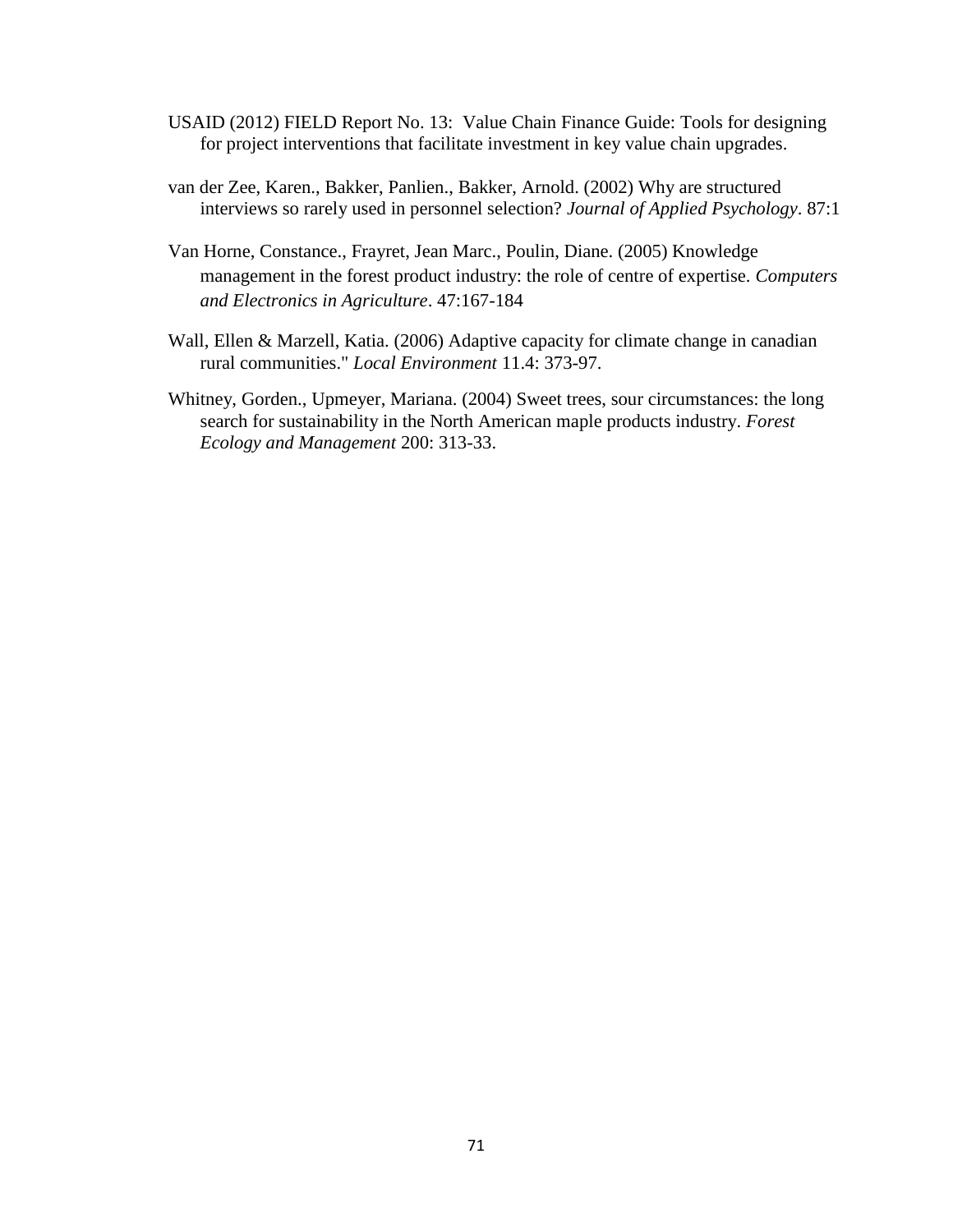## **8.0 Appendix A – Interview Guide**

# **Small Scale and Commercial Producers - Interview Questions**

Date:

Interview with:

**Interview:** The questions will be broken down into 3 sections. The first section deals with production details and the second with economic value. The third focuses on important cultural values and benefits. The first two sections deal with numbers and facts and use more structured questions. The third section asks broader questions about societal values. We'll take a five minute break between sections. Of course we can take a break whenever you need to.

## **1) Production Details:**

1) First I'd like to ask you a few questions that deal with sap and syrup production.

- a. How long has sap been gathered? Years
- b. How many taps? \_\_\_\_\_\_\_\_\_\_\_\_\_\_\_\_\_Size of sugarbush? \_\_\_\_\_\_\_\_\_\_\_\_\_\_\_\_\_\_\_\_Acres/Hectares
- c. Approximately how much sap/syrup is gathered each year? \_\_\_\_\_\_\_\_\_\_\_\_Litres/Quarts
- d. Who gathers the sap and/or makes the syrup? (you, family member(s), other-define)
- e. About how many people are involved in sap/syrup production? \_\_\_\_\_\_\_\_\_\_Number
- f. What types of technology are you using for gathering and boiling the sap?
	- i. Buckets and spigots YES \_\_\_ NO \_\_
	- ii. Lines/tubes YES NO
	- iii. Reverse Osmosis YES \_\_\_ NO \_\_
	- iv. Pots and heaters YES \_\_\_ NO \_\_
	- v. Commercial evaporators YES \_\_\_ NO \_\_\_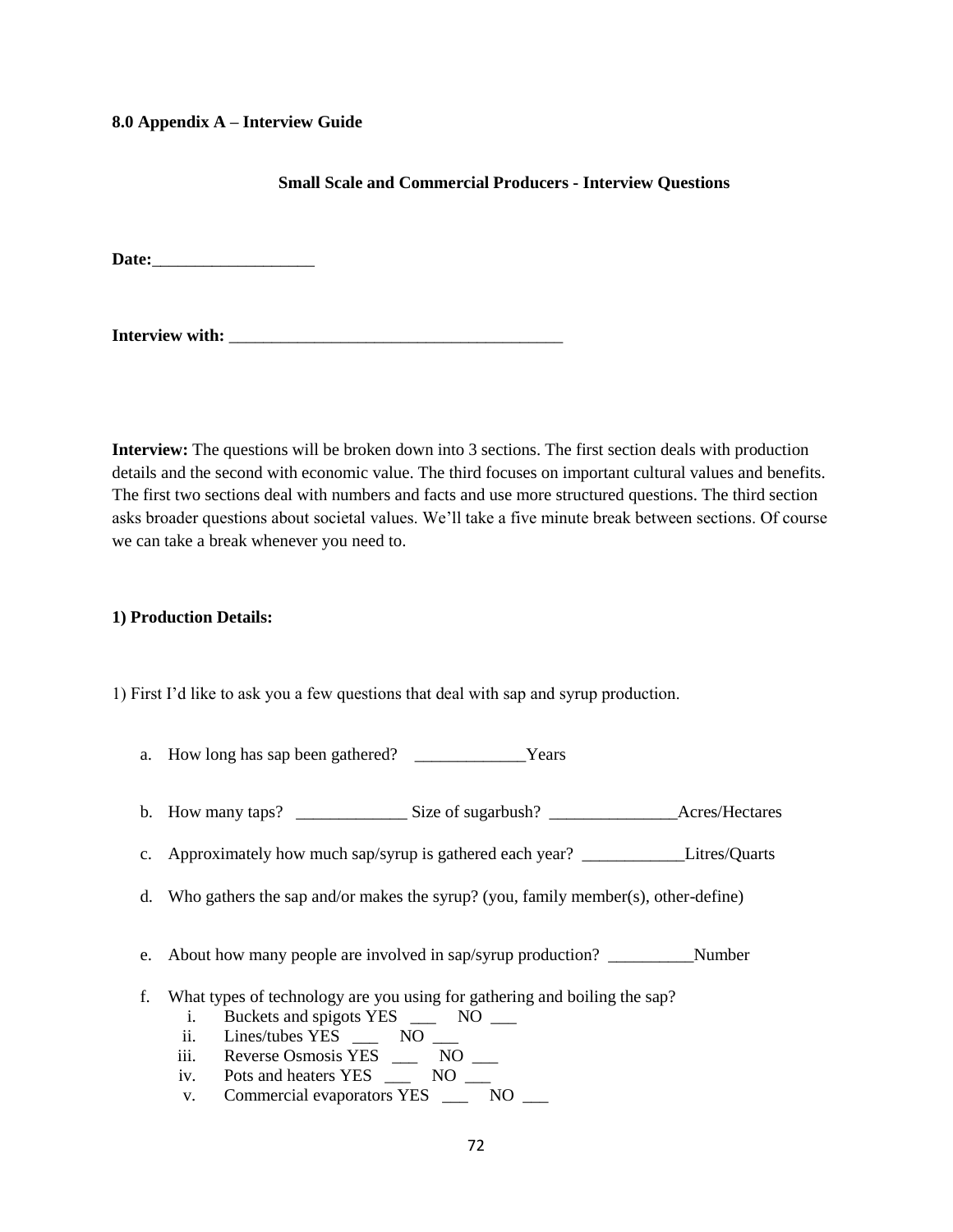- vi. Other, define YES NO
- g. Have you noticed any changes, opportunities or challenges associated with production? Please explain. Can you suggest a solution to any challenges that are noted?
	- i. Changes to levels of production? YES \_\_\_ NO \_\_
	- ii. Types of technology used? YES \_\_\_ NO \_\_
	- iii. Community support or interest?  $YES \perp 100 \perp 0.001$
	- iv. Production help? YES \_\_\_ NO \_\_
	- v. Health of sugarbush? YES \_\_\_ NO
	- vi. Other changes, concerns or challenges (define)? YES NO
- h. If you were interested in learning more or expanding your operations, what type of information would you find the most useful? (production information, value-added products/services, economics/financing, marketing, other-define). Please explain your answer.
- i. Would you be interested in being involved in a group where producers can share information and knowledge? YES \_\_\_ NO \_\_\_
	- i. If not, why?
	- ii. If yes, what is the best way to get you that information? (mailed newsletter, internet posting, workshop, community gathering, other-define)? Please explain your answer.

#### **2) Economic Value:**

This section focuses on the economics of sap and syrup production.

- a. Is the sap/syrup used for:
	- i. Personal consumption and private use within the community and/or family? YES NO

\*\*\*\*If only for this purpose, please proceed to section #3.\*\*\*\*

- ii. Commercial sale? YES NO
- b. If for sale:
	- i. Is it for personal/family profit? YES \_\_\_ NO \_\_
	- ii. Community profit? YES \_\_\_ NO \_\_
- c. Why do you produce commercially? Circle: (income in early spring, good side line income, main source of income, other-define).
- d. What kinds of supplies do you need for your operation? Where do you get them from? (equipment, cleaning supplies, bottles, labels, fuel, other-define). Please explain your answer.
- e. What kind of products do you make? Circle: (syrup, candies, butter, sauces, other-define). Please explain your answer.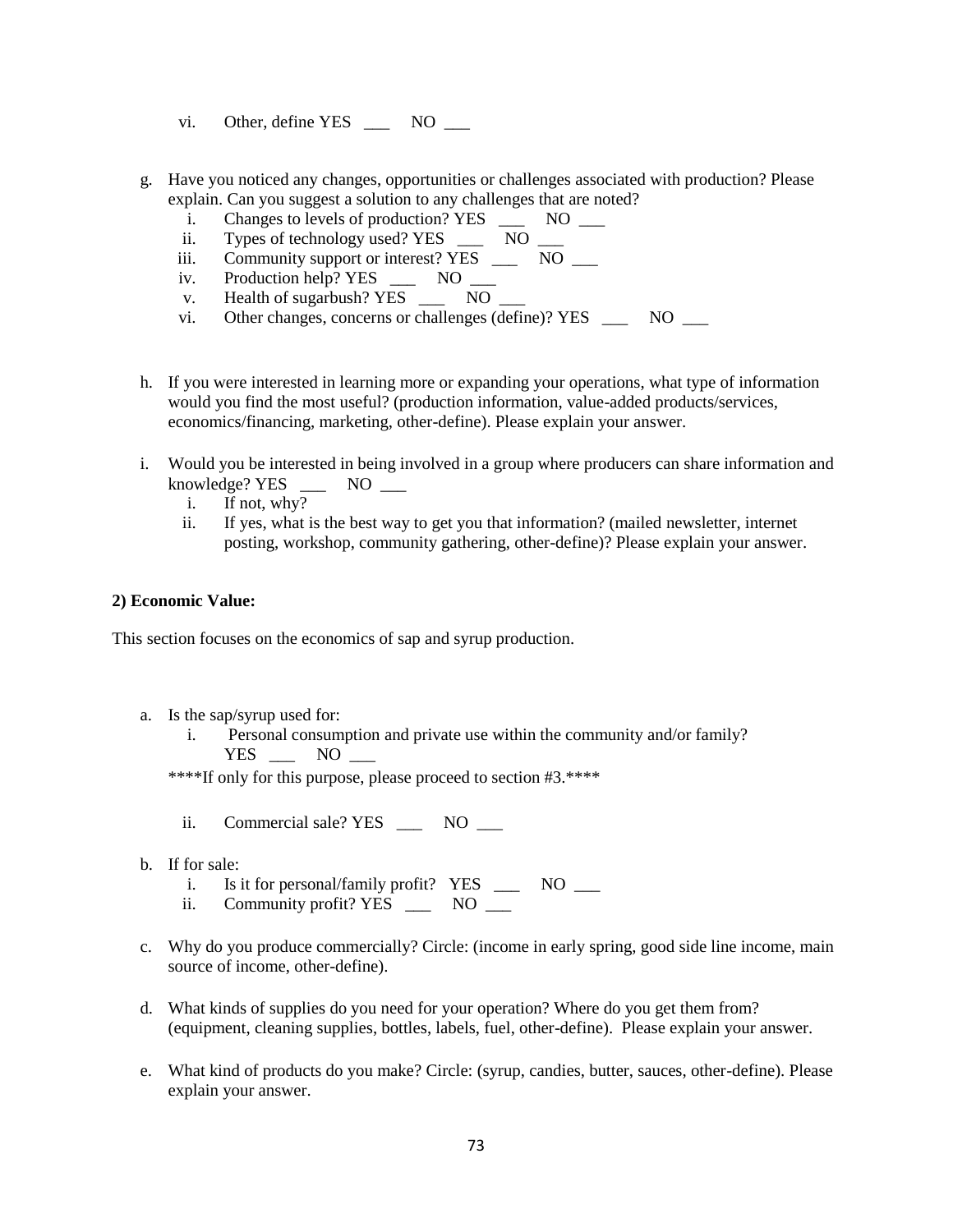- f. Who looks after the distribution and sales of your product? Circle: (you, family member, community, other-define) Please explain your answer.
- g. How are products distributed or sold? Circle: (direct to consumer, farmer's markets, festivals, pancake houses, ecotourism, wholesaler, distributor, consumer, retailer, other-define) Please explain your answer.
- h. Do you undertake any marketing? YES \_\_\_ NO \_\_ Why/ why not?
	- i. If yes, please explain (signage, brochures, business cards, websites, online sales, advertisement, other-define).
- i. What are your key costs? (land, equipment, financing, supplies, energy, transportation, marketing, other-define). Please explain your answer.
	- a. Have these changed over time? YES NO Why/why not?
- j. Have your sales changed over time? YES \_\_\_ NO \_\_\_ Why/why not? (changing production and products, impact of 'eat local' discourse, selling price, other-define).
- k. Do you undertake any additional certifications? Why/why not?
	- i. Organic certification YES \_\_\_ NO \_\_
	- ii. Woodlot certification YES \_\_\_ NO \_\_
	- iii. Other-define YES \_\_\_ NO \_\_
- l. For commercial producers there are rules and regulations that govern production and sale of syrup. Are you interested in learning more about these policies? YES NO
	- i. If not, why?
	- ii. If yes, what would you like to know? (food safety, bottling, labeling, distribution, otherdefine) Please explain your answer.
	- iii. If yes, what is the best way to get you that information? (newsletter, internet, workshop, personal visit, other-define)? Please explain your answer.

# **3) Social and Cultural Values**

In this section we deal with broader values and benefits.

- a. Why is collecting sap and making syrup important for you and your community? Please explain the benefits of any that apply.
	- i. Spiritual/Ceremonial
	- ii. Environmental protection/Enjoying nature
	- iii. Sharing of culture and traditions
	- iv. Family/community sharing
	- v. Social networks and relationships
	- vi. Maintaining rural communities
	- vii. Other-define